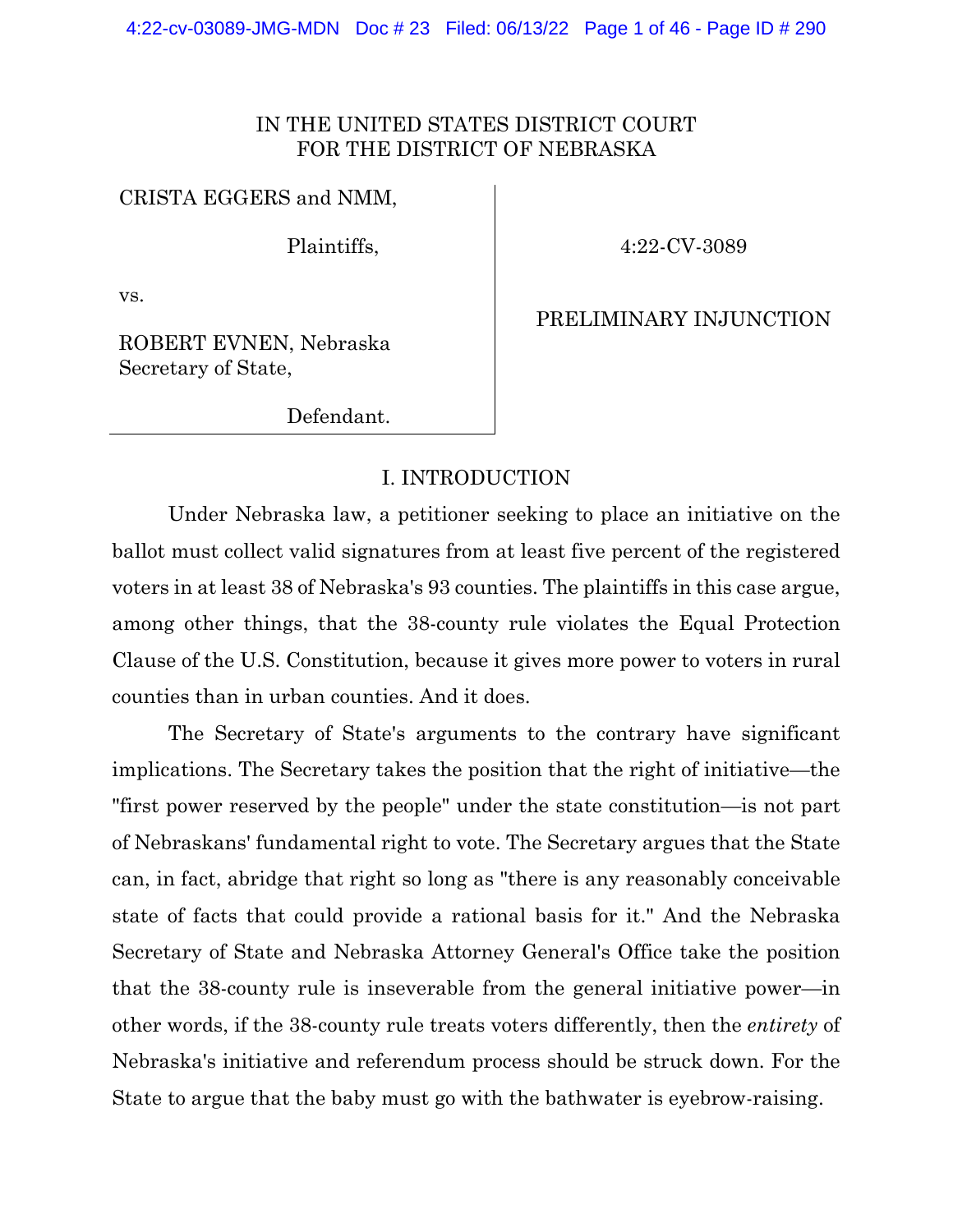The Court disagrees with the Secretary: The right of initiative is, the Court finds, a fundamental right that the citizens of Nebraska possess, so the State may not discriminate against them in their exercise of that right. And, the Court finds, the power of initiative can be effectively exercised without discrimination. The State of Nebraska is absolutely free to require a showing of statewide support for a ballot initiative—but it may not do so based on units of dramatically differing population, resulting in discrimination among voters. Accordingly, the Court will grant the plaintiffs' motion [\(filing](https://ecf.ned.uscourts.gov/doc1/11314956983) 2) to enjoin the Secretary of State from enforcing the 38-county rule.

#### II. BACKGROUND

The Nebraska Constitution provides that "[t]he first power reserved by the people is the initiative whereby laws may be enacted and constitutional amendments adopted by the people independently of the Legislature." Neb. Const. art. III, § 2. That power is "invoked by petition," requiring the proponent of an initiative to gather signatures from registered voters to place the proposed initiative on the general election ballot. *Id*.

A petition to enact a law needs signatures from seven percent of Nebraska's registered voters, and a petition to amend the state constitution requires signatures from ten percent of registered voters. *Id*. And, central to this dispute: "In all cases the registered voters signing such petition shall be so distributed as to include five percent of the registered voters of each of twofifths of the counties of the state. . . ." *Id*. In other words, in addition to gathering the signatures of approximately 87,000 registered voters, proponents of an initiative must gather signatures from at least five percent of the registered voters in at least 38 of the 93 counties in Nebraska. *Id*.; *see* Nebraska Secretary of State, *2022 Eligible Voter Statistics: Statewide, June*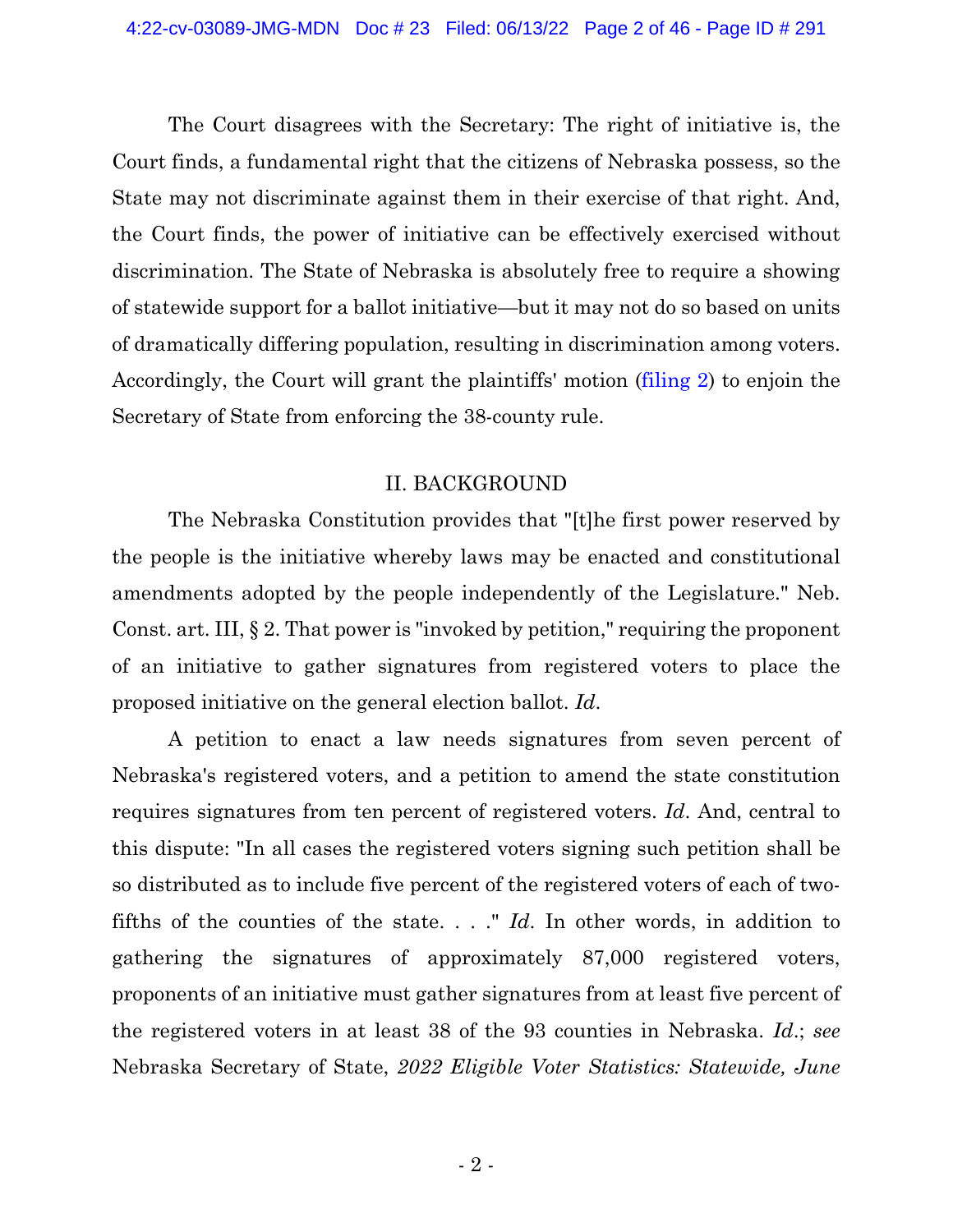*2022*, [https://sos.nebraska.gov/files/doc/elections/vrstats/2022VR/Statewide-](https://sos.nebraska.gov/files/doc/elections/vrstats/2022VR/Statewide-June-2022.pdf)[June-2022.pdf.](https://sos.nebraska.gov/files/doc/elections/vrstats/2022VR/Statewide-June-2022.pdf)

The population differences among those counties are marked. Douglas County is the most populous, with 584,526 residents in the 2020 census, and also has the most registered voters with 357,489. *See id*.; University of Nebraska Omaha, *2020 Census in Nebraska: Counties, Population from 1860 to 2020*, [https://www.unomaha.edu/college-of-public-affairs-and-community](https://www.unomaha.edu/college-of-public-affairs-and-community-service/center-for-public-affairs-research/documents/data-county-pop-1860-to-2020census.xlsx)[service/center-for-public-affairs-research/documents/data-county-pop-1860-to-](https://www.unomaha.edu/college-of-public-affairs-and-community-service/center-for-public-affairs-research/documents/data-county-pop-1860-to-2020census.xlsx)[2020census.xlsx.](https://www.unomaha.edu/college-of-public-affairs-and-community-service/center-for-public-affairs-research/documents/data-county-pop-1860-to-2020census.xlsx) The least populous is McPherson County, with 399 residents and 346 voters, although it still has a few more voters than Arthur County, with 434 residents but only 337 voters. *See id*. Even were a petitioner to focus attention on the 38 most populous counties, the 38th—Merrick County—has only 7,668 residents and 5,086 registered voters. *See id*.

Those disparities are the basis for this challenge brought by the plaintiffs, Crista Eggers and the organization she works for, NMM (also known as Nebraskans for Medical Marijuana). [Filing](https://ecf.ned.uscourts.gov/doc1/11314956971?page=1) 1 at 1-2. Eggers is a registered voter in Sarpy County (190,604 residents and 121,653 registered voters) and is also a paid contractor, volunteer, and sponsor of NMM. [Filing](https://ecf.ned.uscourts.gov/doc1/11314956971?page=1) 1 at 1-2. NMM has filed paperwork with the defendant, the Nebraska Secretary of State, to place two initiative petitions on the November 2022 general election ballot, both generally intended to legalize cannabis for medical purposes in Nebraska. *See* [filing](https://ecf.ned.uscourts.gov/doc1/11314956971?page=2) 1 at 2; filing 4-1 at 9-12, [15-19.](https://ecf.ned.uscourts.gov/doc1/11314957010?page=9) <sup>1</sup> They are gathering signatures for

<sup>1</sup> The plaintiffs' filings occasionally refer to the proposals as "referendums." *E.g.* [filing 1 at 6;](https://ecf.ned.uscourts.gov/doc1/11314956971?page=6) [filing 3 at 6.](https://ecf.ned.uscourts.gov/doc1/11314956989?page=6) But initiatives and referendums are different: The power of "initiative" is the power to *propose* laws and constitutional amendments, while the power of "referendum" is the power to *approve or reject* actions already taken by the Legislature. *See* Neb. Const. art. III, § 1. The plaintiffs' proposals here are initiatives. *See* [filing 4-1 at 9-12, 15-19.](https://ecf.ned.uscourts.gov/doc1/11314957010?page=9)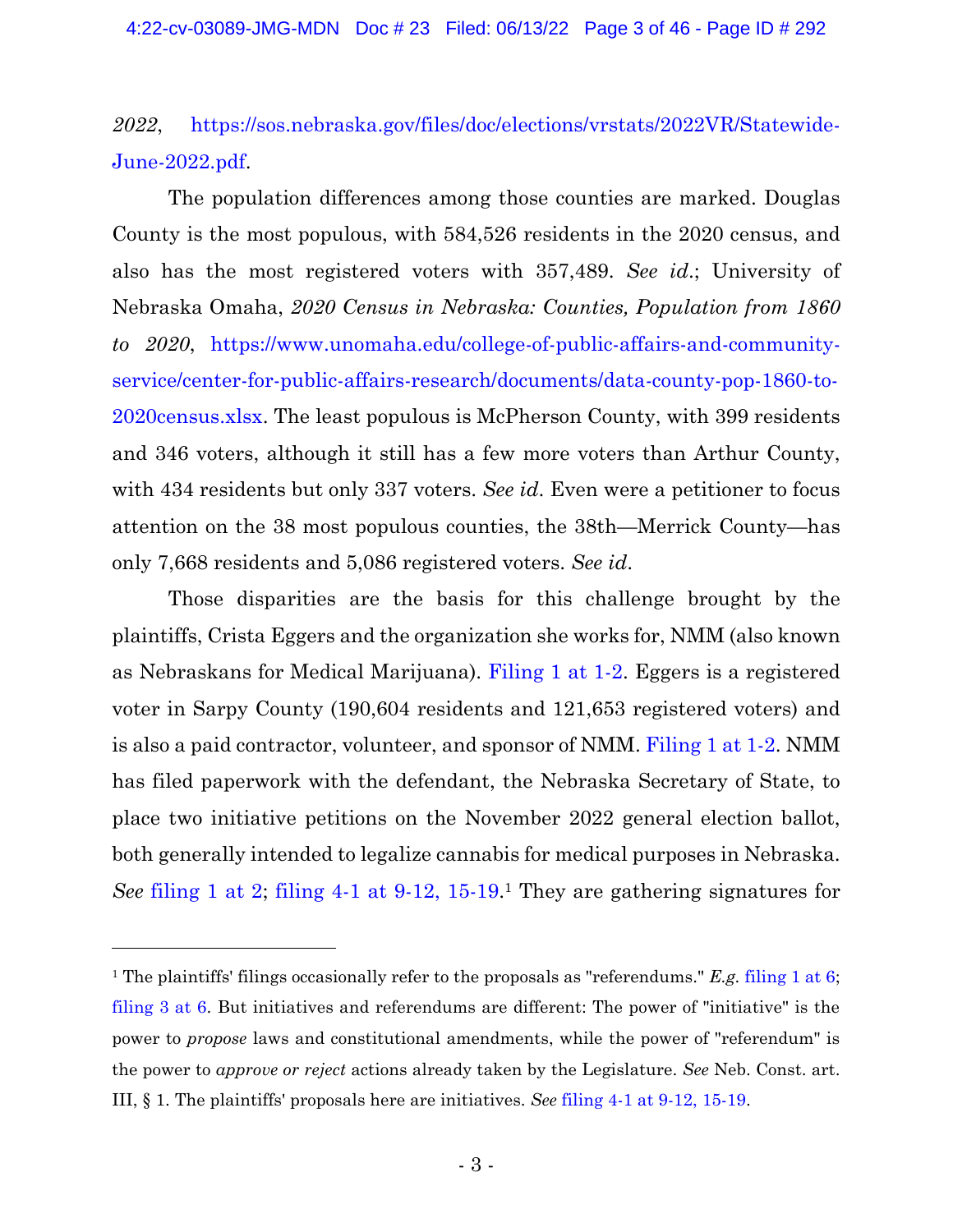submission before this year's deadline of July 7, 2022. (Signatures are due "not less than four months" before the general election, *see* art. III, § 2, which this year is November 8, 2022, *see* Neb. Rev. Stat. § [32-403.](https://www.westlaw.com/Document/N1D0CBA50AEC411DEA0C8A10D09B7A847/View/FullText.html?transitionType=Default&contextData=(sc.Default)&VR=3.0&RS=da3.0))

The plaintiffs allege that the 38-county rule violates the U.S. Constitution in two ways. First, they allege that the 38-county rule makes the signature and vote of a registered voter in a more populous county "less meaningful than the signature and vote of other Nebraska residents in more sparsely populated counties." [Filing](https://ecf.ned.uscourts.gov/doc1/11314956971?page=10) 1 at 10-11. This, they say, is a violation of Eggers' rights under the Equal Protection Clause. [Filing](https://ecf.ned.uscourts.gov/doc1/11314956971?page=11) 1 at 11. Second, the plaintiffs allege that the 38-county requirement forces petition circulators to curtail their efforts in more populous counties in order to obtain the required signatures from other counties, limiting the number of people they can reach and making it more difficult to get their proposals on the ballot. [Filing](https://ecf.ned.uscourts.gov/doc1/11314956971?page=12) 1 at 12. This, they say, violates their First Amendment rights. [Filing](https://ecf.ned.uscourts.gov/doc1/11314956971?page=13) 1 at 13.

The plaintiffs seek a declaration that the 38-county rule is unenforceable and a permanent injunction barring the Secretary from enforcing it. [Filing](https://ecf.ned.uscourts.gov/doc1/11314956971?page=13) 1 at [13.](https://ecf.ned.uscourts.gov/doc1/11314956971?page=13) And, because the signature-gathering process is ongoing and their deadline is looming, they also want a preliminary injunction barring enforcement of the 38-county rule immediately. *See* [filing](https://ecf.ned.uscourts.gov/doc1/11314956983) 2. The Secretary disagrees. [Filing](https://ecf.ned.uscourts.gov/doc1/11314967650?page=1) 10 at 1. The Secretary also thinks that before doing anything, this Court should ask the Nebraska Supreme Court whether the 38-county rule is severable from the remainder of art. III, § 2. [Filing](https://ecf.ned.uscourts.gov/doc1/11314967722) 12.

#### III. DISCUSSION

It's important to clarify, at the outset, that although Eggers is only one person, she's a plaintiff in two very different capacities. As a petition sponsor, Eggers and NMM are in the same position: They are working to get a particular initiative on the ballot, and their interests involve the difficulty and feasibility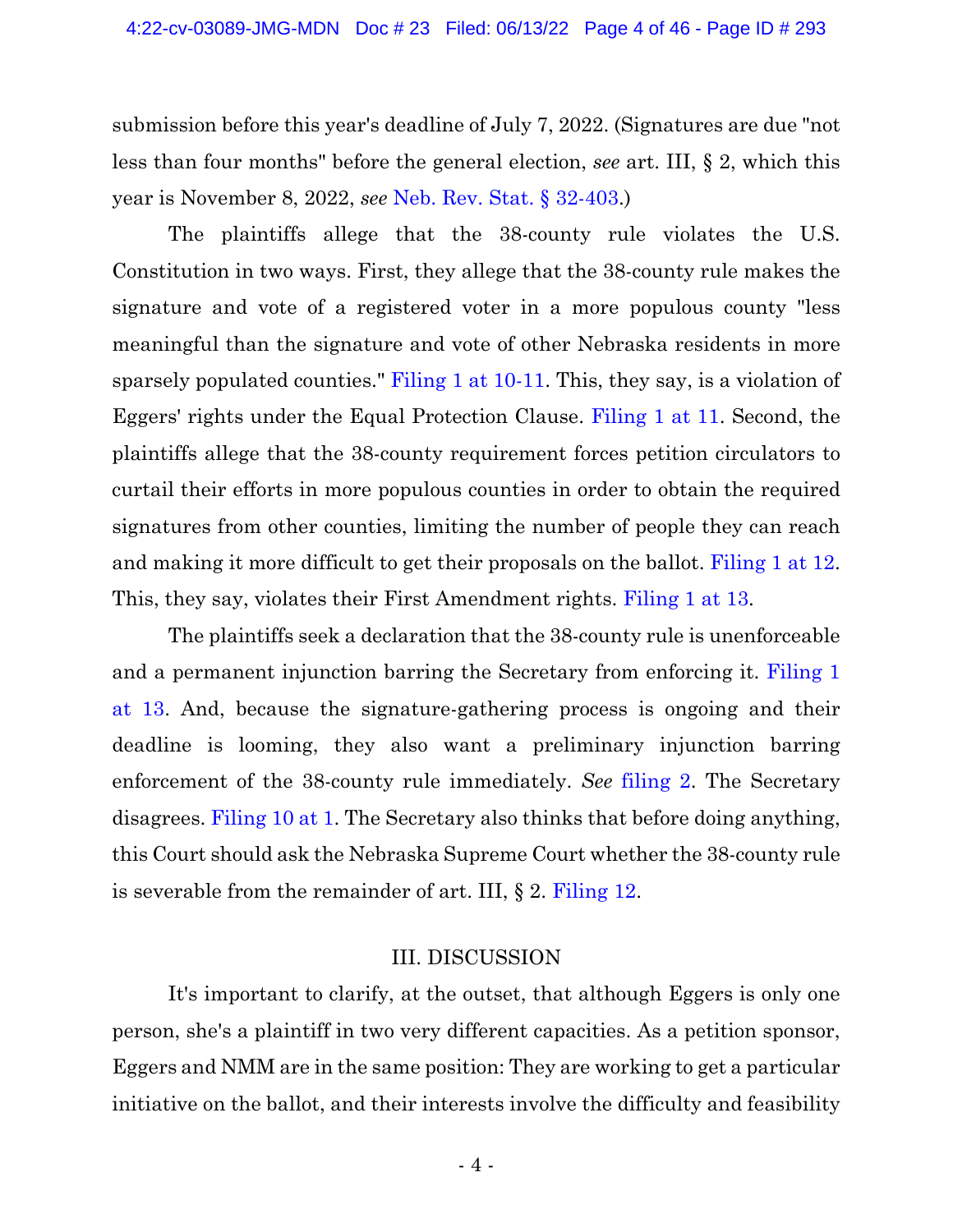of successfully getting that done. Eggers, however, is also registered to vote in Sarpy County—one of Nebraska's most populous counties. So, as a petition signatory, she's personally affected by the alleged dilution of the value of her signature. To somewhat oversimplify, then: Eggers (wearing her petitioncirculating hat) and NMM are asserting First Amendment rights associated with promulgating their initiative petitions, but Eggers (wearing her "I Voted" sticker) is also asserting her Equal Protection rights as a registered voter.

#### 1. STANDING

But before directly addressing the merits of the plaintiffs' claims, the Court must address the issue of standing, because the Secretary says the plaintiffs lack it. [Filing](https://ecf.ned.uscourts.gov/doc1/11314967650?page=2) 10 at 2. The Constitution gives federal courts the power to adjudicate only genuine "Cases" and "Controversies," U.S. Const., art. III, § 2, and that power includes the requirement that litigants have standing, *[California](https://www.westlaw.com/Document/I30bd8b76cf1611eb9ef5b7c3555247c3/View/FullText.html?transitionType=Default&contextData=(sc.Default)&VR=3.0&RS=da3.0&fragmentIdentifier=co_pp_sp_708_2113) v. Texas*, 141 S. Ct. 2104, 2113 [\(2021\).](https://www.westlaw.com/Document/I30bd8b76cf1611eb9ef5b7c3555247c3/View/FullText.html?transitionType=Default&contextData=(sc.Default)&VR=3.0&RS=da3.0&fragmentIdentifier=co_pp_sp_708_2113) To satisfy the "irreducible constitutional minimum" of Article III standing, a plaintiff must not only establish (1) an injury in fact (2) that is fairly traceable to the challenged conduct, but must also seek (3) a remedy that is likely to redress that injury. *[Uzuegbunam](https://www.westlaw.com/Document/Icb722ca07ee111ebbd29d7e24aee0ee5/View/FullText.html?transitionType=Default&contextData=(sc.Default)&VR=3.0&RS=da3.0&fragmentIdentifier=co_pp_sp_708_797) v. Preczewski*, 141 S. Ct. 792, 797 [\(2021\).](https://www.westlaw.com/Document/Icb722ca07ee111ebbd29d7e24aee0ee5/View/FullText.html?transitionType=Default&contextData=(sc.Default)&VR=3.0&RS=da3.0&fragmentIdentifier=co_pp_sp_708_797) It is redressability that the Secretary questions here. [Filing](https://ecf.ned.uscourts.gov/doc1/11314967650?page=9) 10 at 9-17.

#### (a) Redressability

The Secretary's argument goes like this: The 38-county rule, the Secretary says, isn't severable from the remainder of art. III, § 2. As a result, according to the Secretary, if the 38-county rule is constitutionally defective, Nebraska's entire initiative process falls with it. But the plaintiffs support an initiative! So, the Secretary concludes, their injury isn't redressable—at least, not in the way they'd like, because they would end up killing the initiative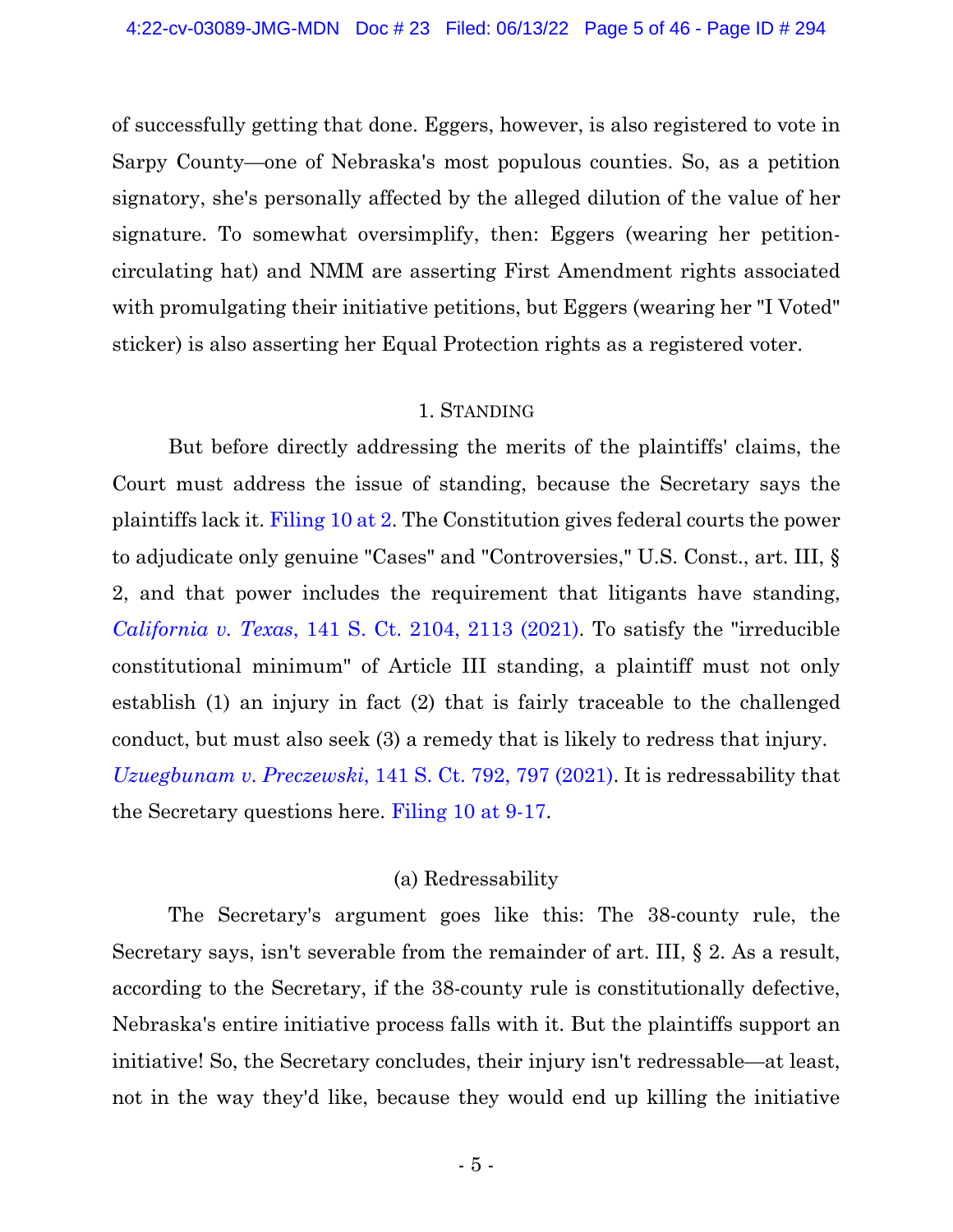they're trying to support. *See* [filing](https://ecf.ned.uscourts.gov/doc1/11314967650?page=9) 10 at 9. For their part, the plaintiffs suggest that the Court need not consider severability at all: Instead, they say that severability is a "post-merits relief determination" that's appropriately weighed only after a determination that the challenged provision is actually unconstitutional. [Filing](https://ecf.ned.uscourts.gov/doc1/11314969665?page=5) 16 at 5.

Neither position is entirely persuasive. To begin with, the Secretary's reasoning is circular: He asks the Court to assume the unconstitutionality of the 38-county rule, and then determine based on that hypothesis whether it's severable from art. III,  $\S 2 \ldots$  all to work around to the conclusion that the Court didn't have jurisdiction to make any of those decisions in the first place. The Secretary is conflating standing with the merits of the plaintiffs' case.

Moreover, the Court is unpersuaded by the Secretary's suggestion that redressability is premised exclusively on the forms of relief specifically requested by the plaintiffs. *See* [filing](https://ecf.ned.uscourts.gov/doc1/11314967650?page=9) 10 at 9. The case he cites for that proposition—*Steel Co. v. [Citizens](https://1.next.westlaw.com/Document/I6b21f1db9c2511d9bc61beebb95be672/View/FullText.html?transitionType=Default&contextData=(oc.Default)) for a Better Env't*—was different because in that case, the plaintiff alleged only past misconduct, not a continuing or imminent future injury. 523 U.S. 83, [108-09](https://www.westlaw.com/Document/I6b21f1db9c2511d9bc61beebb95be672/View/FullText.html?transitionType=Default&contextData=(sc.Default)&VR=3.0&RS=da3.0&fragmentIdentifier=co_pp_sp_780_108) (1998). And the Supreme Court was clear that if the plaintiff "had alleged a continuing violation or the imminence of a future violation, the injunctive relief requested would remedy that alleged harm." *Id*. at 108. The same is true here: Whatever the plaintiffs may ultimately *get*, what they're *asking for* would remedy their alleged injury. Moreover, their retrospective injury—and their Equal Protection claim, at least, certainly suggests one—can be redressed even by a request for nominal damages. *See [Uzuegbunam](https://www.westlaw.com/Document/Icb722ca07ee111ebbd29d7e24aee0ee5/View/FullText.html?transitionType=Default&contextData=(sc.Default)&VR=3.0&RS=da3.0&fragmentIdentifier=co_pp_sp_708_801)*, 141 S. Ct. at 801[-02.](https://www.westlaw.com/Document/Icb722ca07ee111ebbd29d7e24aee0ee5/View/FullText.html?transitionType=Default&contextData=(sc.Default)&VR=3.0&RS=da3.0&fragmentIdentifier=co_pp_sp_708_801)

It's also obvious that the plaintiffs' Equal Protection claim is remediable regardless of whether the 38-county rule is severable. There are two remedial alternatives when a law benefits one class and excludes another from the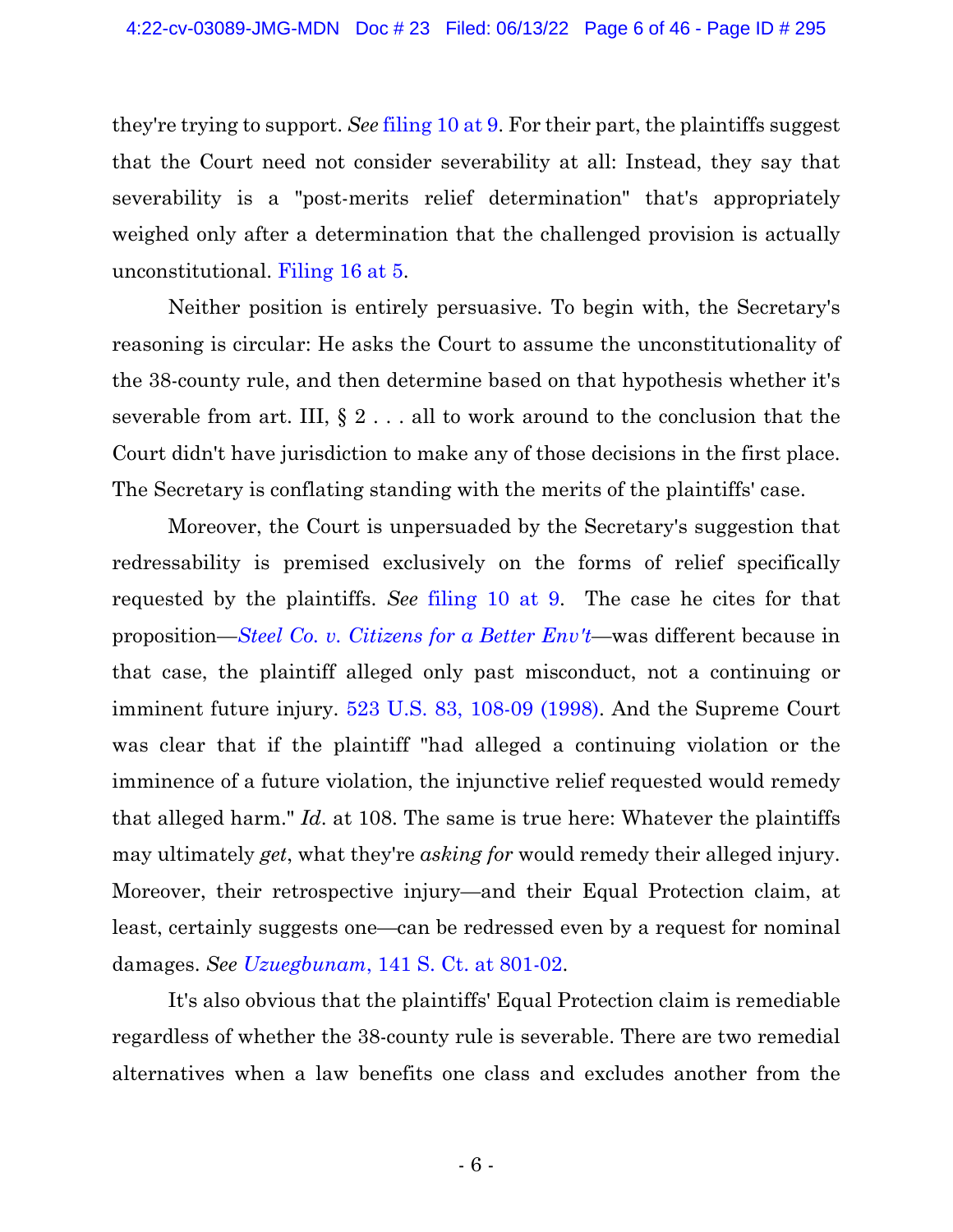benefit—a court may either declare the law a nullity and deny its benefit to the previously favored class, or it may extend the benefit to the previously excluded class. *Sessions v. [Morales-Santana](https://www.westlaw.com/Document/I020099da4f6e11e79822eed485bc7ca1/View/FullText.html?transitionType=Default&contextData=(sc.Default)&VR=3.0&RS=da3.0&fragmentIdentifier=co_pp_sp_708_1698)*, 137 S. Ct. 1678, 1698 [\(2017\).](https://www.westlaw.com/Document/I020099da4f6e11e79822eed485bc7ca1/View/FullText.html?transitionType=Default&contextData=(sc.Default)&VR=3.0&RS=da3.0&fragmentIdentifier=co_pp_sp_708_1698) But the Constitution is silent as to how equality is accomplished. *Id*.

Ordinarily, extension rather than nullification is the proper course. *Id*. But the Court must ask what remedial course the lawmaker would have chosen had it been apprised of the constitutional infirmity. *Id*. at 1701. That question, as we will see later, is remarkably similar (if not identical) to the substantive question posed by severability. The point here, though, is that the Court is fully able to remedy any Equal Protection violation regardless of whether the 38-county rule is severable (even if it's not the remedy the plaintiffs want).

(b) Certification to Nebraska Supreme Court

The Secretary has also suggested that the Court should certify the question of severability to the Nebraska Supreme Court. [Filing 10 at 10.](https://ecf.ned.uscourts.gov/doc1/11314967650?page=10) And the Secretary has filed a motion to that effect. [Filing 12.](https://ecf.ned.uscourts.gov/doc1/11314967722)

Under Neb. Rev. Stat. § [24-219,](https://www.westlaw.com/Document/N8D88E550AEBB11DEA0C8A10D09B7A847/View/FullText.html?transitionType=Default&contextData=(sc.Default)&VR=3.0&RS=da3.0) the Nebraska Supreme Court may answer questions of state law from the Court when the question (1) is determinative of the pending cause and (2) appears to have no controlling precedent in the decisions of the Supreme Court of Nebraska. Certification is not obligatory and the decision to certify a question of state law rests in the Court's discretion. *[Lehman](https://www.westlaw.com/Document/I98bcaee49c1c11d9bc61beebb95be672/View/FullText.html?transitionType=Default&contextData=(sc.Default)&VR=3.0&RS=da3.0&fragmentIdentifier=co_pp_sp_780_391) Bros. v. Schein*, 416 U.S. 386, 391 [\(1974\);](https://www.westlaw.com/Document/I98bcaee49c1c11d9bc61beebb95be672/View/FullText.html?transitionType=Default&contextData=(sc.Default)&VR=3.0&RS=da3.0&fragmentIdentifier=co_pp_sp_780_391) *[Packett](https://www.westlaw.com/Document/I8085250694d311d9a707f4371c9c34f0/View/FullText.html?transitionType=Default&contextData=(sc.Default)&VR=3.0&RS=da3.0&fragmentIdentifier=co_pp_sp_350_726) v. [Stenberg](https://www.westlaw.com/Document/I8085250694d311d9a707f4371c9c34f0/View/FullText.html?transitionType=Default&contextData=(sc.Default)&VR=3.0&RS=da3.0&fragmentIdentifier=co_pp_sp_350_726)*, 969 F.2d 721, 726 (8th Cir. 1992); *see [McKesson](https://www.westlaw.com/Document/Ib02510471d1c11eb9c47daf1c707eb33/View/FullText.html?transitionType=Default&contextData=(sc.Default)&VR=3.0&RS=da3.0&fragmentIdentifier=co_pp_sp_708_51) v. Doe*, 141 S. Ct[.](https://www.westlaw.com/Document/Ib02510471d1c11eb9c47daf1c707eb33/View/FullText.html?transitionType=Default&contextData=(sc.Default)&VR=3.0&RS=da3.0&fragmentIdentifier=co_pp_sp_708_51) 48, 51 [\(2020\).](https://www.westlaw.com/Document/Ib02510471d1c11eb9c47daf1c707eb33/View/FullText.html?transitionType=Default&contextData=(sc.Default)&VR=3.0&RS=da3.0&fragmentIdentifier=co_pp_sp_708_51) The state court then has absolute discretion to accept or reject the request for certification from the federal court. *Keller v. City of [Fremont](https://www.westlaw.com/Document/I03eede1ce8cd11dfaa23bccc834e9520/View/FullText.html?transitionType=Default&contextData=(sc.Default)&VR=3.0&RS=da3.0&fragmentIdentifier=co_pp_sp_595_789)*[,](https://www.westlaw.com/Document/I03eede1ce8cd11dfaa23bccc834e9520/View/FullText.html?transitionType=Default&contextData=(sc.Default)&VR=3.0&RS=da3.0&fragmentIdentifier=co_pp_sp_595_789) 790 [N.W.2d](https://www.westlaw.com/Document/I03eede1ce8cd11dfaa23bccc834e9520/View/FullText.html?transitionType=Default&contextData=(sc.Default)&VR=3.0&RS=da3.0&fragmentIdentifier=co_pp_sp_595_789) 711, 789 (Neb. 2010).

When determining if certification is appropriate, a court may consider the closeness of the question, the lack of state precedent, conflicting public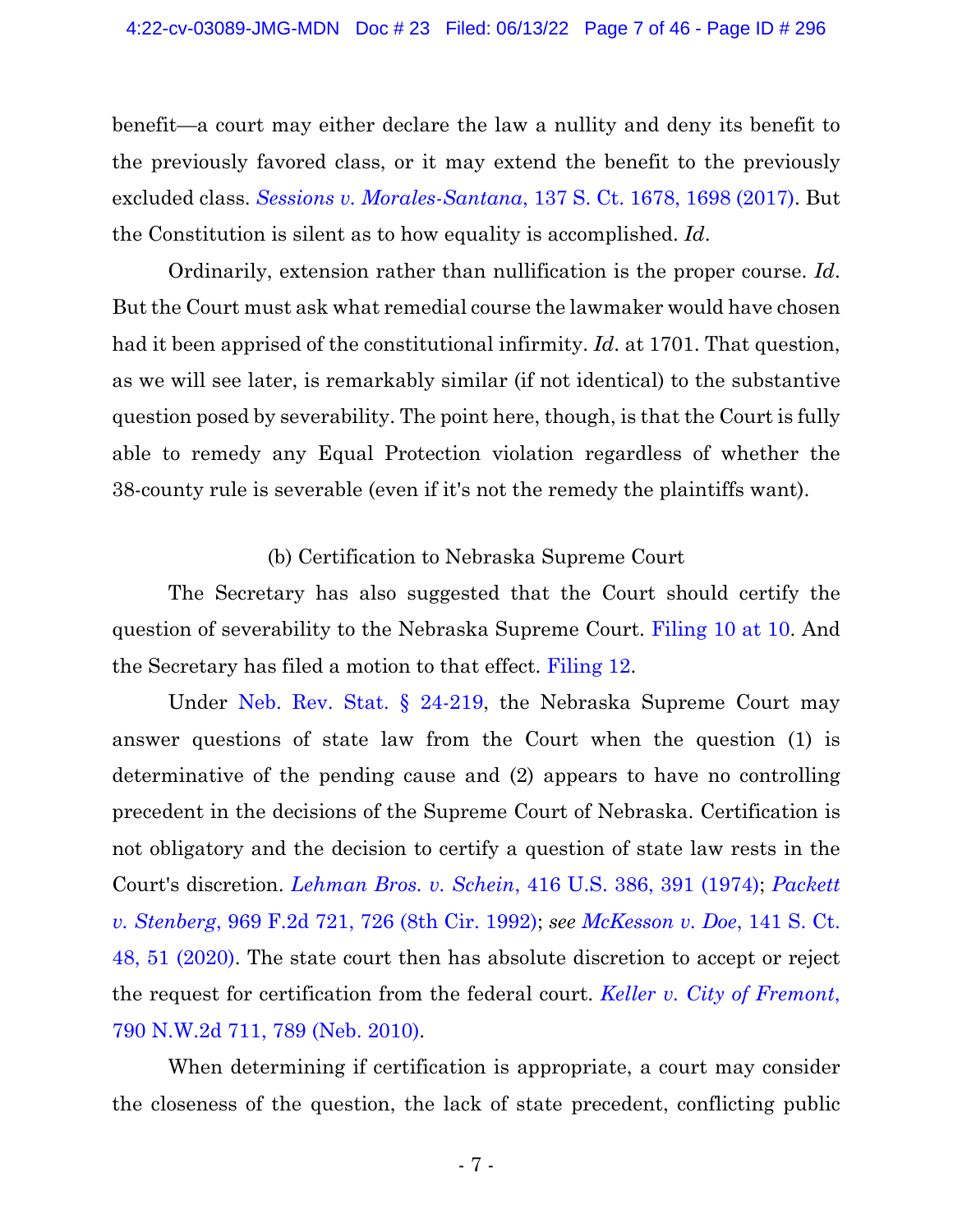policy aims the state is better suited to resolve, whether the case is primarily a federal case or brought into federal court through diversity, and the likelihood of a legal issue recurring. *Hatfield v. Bishop [Clarkson](https://www.westlaw.com/Document/I096a714693fd11d993e6d35cc61aab4a/View/FullText.html?transitionType=Default&contextData=(sc.Default)&VR=3.0&RS=da3.0&fragmentIdentifier=co_pp_sp_350_1267) Mem'l Hosp.*[,](https://www.westlaw.com/Document/I096a714693fd11d993e6d35cc61aab4a/View/FullText.html?transitionType=Default&contextData=(sc.Default)&VR=3.0&RS=da3.0&fragmentIdentifier=co_pp_sp_350_1267) 701 F.2d 1266, [1267-69](https://www.westlaw.com/Document/I096a714693fd11d993e6d35cc61aab4a/View/FullText.html?transitionType=Default&contextData=(sc.Default)&VR=3.0&RS=da3.0&fragmentIdentifier=co_pp_sp_350_1267) (8th Cir. 1983). A federal court should not certify a question when there is "no uncertain question of state law whose resolution might affect the pending federal claim." *[Keller](https://www.westlaw.com/Document/I03eede1ce8cd11dfaa23bccc834e9520/View/FullText.html?transitionType=Default&contextData=(sc.Default)&VR=3.0&RS=da3.0&fragmentIdentifier=co_pp_sp_606_789)*, 280 Neb. at [789.](https://www.westlaw.com/Document/I03eede1ce8cd11dfaa23bccc834e9520/View/FullText.html?transitionType=Default&contextData=(sc.Default)&VR=3.0&RS=da3.0&fragmentIdentifier=co_pp_sp_606_789) State courts often decline to answer questions merely asking for advisory opinions. *Id*.

And here, given the preliminary nature of the case, that's exactly what the Court would be asking. The Court has a fair amount of confidence in its Equal Protection Clause analysis, but the only conclusion the Court can draw at this point is that the plaintiffs are *likely* to succeed on that claim—not that they have. The Secretary wants the Court to ask the Nebraska Supreme Court what *would* happen *if* the 38-county rule is ultimately stricken. That's not an appropriate question to certify, and the Court seriously doubts that the Nebraska Supreme Court would entertain it.

Nor, for the reasons explained above, is severability dispositive of the plaintiffs' federal claims. The injury the plaintiffs allege is redressable, even if they don't like one of the potential remedies. Severability might affect the remedy, but will not affect the merits of the claim itself. Nor is the Court faced with ultimately making a "nonconjectural determination," *see [Shakopee](https://www.westlaw.com/Document/I4c26d02494af11d9a707f4371c9c34f0/View/FullText.html?transitionType=Default&contextData=(sc.Default)&VR=3.0&RS=da3.0&fragmentIdentifier=co_pp_sp_350_1157+n.2) [Mdewakanton](https://www.westlaw.com/Document/I4c26d02494af11d9a707f4371c9c34f0/View/FullText.html?transitionType=Default&contextData=(sc.Default)&VR=3.0&RS=da3.0&fragmentIdentifier=co_pp_sp_350_1157+n.2) Sioux Cmty. v. City of Prior Lake, Minn.*, 771 F.2d 1153, 1157 n.2 (8th Cir. [1985\)](https://www.westlaw.com/Document/I4c26d02494af11d9a707f4371c9c34f0/View/FullText.html?transitionType=Default&contextData=(sc.Default)&VR=3.0&RS=da3.0&fragmentIdentifier=co_pp_sp_350_1157+n.2)—while Nebraska courts have not addressed the severability of the 38-county rule in particular, the Nebraska Supreme Court has laid down clear guiding principles for determining severability issues, *see, e.g.*, *Big [John's](https://www.westlaw.com/Document/Ieca0ac702f8b11e489308629818ada2c/View/FullText.html?transitionType=Default&contextData=(sc.Default)&VR=3.0&RS=da3.0&fragmentIdentifier=co_pp_sp_595_739) [Billiards,](https://www.westlaw.com/Document/Ieca0ac702f8b11e489308629818ada2c/View/FullText.html?transitionType=Default&contextData=(sc.Default)&VR=3.0&RS=da3.0&fragmentIdentifier=co_pp_sp_595_739) Inc. v. State*, 852 N.W.2d 727, 739 (Neb. 2014). And the undersigned is familiar with those principles. *E.g. [Duggan v. Beermann](https://www.westlaw.com/Document/I5c975f69ff4911d98ac8f235252e36df/View/FullText.html?transitionType=Default&contextData=(sc.Default)&VR=3.0&RS=da3.0&fragmentIdentifier=co_pp_sp_595_80)*[, 544 N.W.2d 68, 80](https://www.westlaw.com/Document/I5c975f69ff4911d98ac8f235252e36df/View/FullText.html?transitionType=Default&contextData=(sc.Default)&VR=3.0&RS=da3.0&fragmentIdentifier=co_pp_sp_595_80)  [\(Neb. 1996\).](https://www.westlaw.com/Document/I5c975f69ff4911d98ac8f235252e36df/View/FullText.html?transitionType=Default&contextData=(sc.Default)&VR=3.0&RS=da3.0&fragmentIdentifier=co_pp_sp_595_80) Federal courts should not mechanically certify all difficult state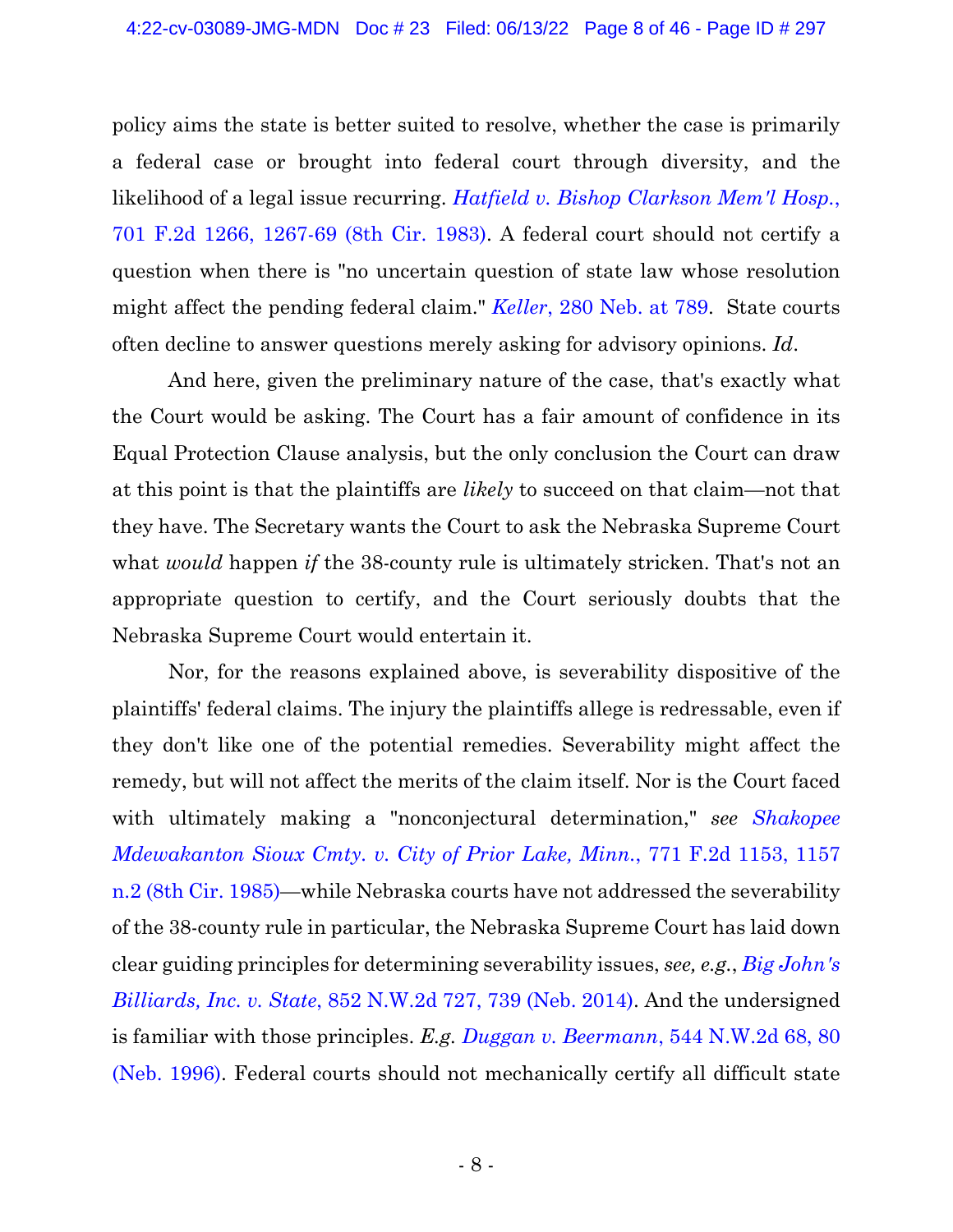law questions, *[Hatfield](https://www.westlaw.com/Document/I15fdee3592fb11d9bdd1cfdd544ca3a4/View/FullText.html?transitionType=Default&contextData=(sc.Default)&VR=3.0&RS=da3.0&fragmentIdentifier=co_pp_sp_350_1261)*, 679 F.2d at 1261 [n.4,](https://www.westlaw.com/Document/I15fdee3592fb11d9bdd1cfdd544ca3a4/View/FullText.html?transitionType=Default&contextData=(sc.Default)&VR=3.0&RS=da3.0&fragmentIdentifier=co_pp_sp_350_1261) and federal courts have a duty to address matters of state law even if that law is unsettled, *[Jung](https://www.westlaw.com/Document/I858e9f0cc29f11e086cdc006bc7eafe7/View/FullText.html?transitionType=Default&contextData=(sc.Default)&VR=3.0&RS=da3.0&fragmentIdentifier=co_pp_sp_506_801) v. Gen. Cas. Co. of [Wisc.](https://www.westlaw.com/Document/I858e9f0cc29f11e086cdc006bc7eafe7/View/FullText.html?transitionType=Default&contextData=(sc.Default)&VR=3.0&RS=da3.0&fragmentIdentifier=co_pp_sp_506_801)*, 651 F.3d 796, 801 (8th Cir. [2011\).](https://www.westlaw.com/Document/I858e9f0cc29f11e086cdc006bc7eafe7/View/FullText.html?transitionType=Default&contextData=(sc.Default)&VR=3.0&RS=da3.0&fragmentIdentifier=co_pp_sp_506_801)

Because severability is a largely hypothetical (at this point) and nondispositive issue, and because there is a substantial body of state law to guide its on this issue, the Court will deny the Secretary's motion to certify a question on that issue to the Nebraska Supreme Court.

## (c) Ripeness of Severability

That said, the Court is also not convinced, as the plaintiffs suggest, that it can ignore the question of severability entirely. The Court understands the position the plaintiffs are in—the Secretary's argument essentially takes their initiative rights hostage in an attempt to secure the 38-county rule, and that puts the plaintiffs in something of a bind. But that doesn't mean the plaintiffs can avoid the severability issue. Even if severability is "generally a post-merits consideration," [filing](https://ecf.ned.uscourts.gov/doc1/11314969665?page=5) 16 at 5, their motion for a preliminary injunction asks the Court to preliminarily assess the merits. And because a preliminary injunction is "appropriate to grant intermediate relief of the same character as that which may be granted finally," *De Beers [Consol.](https://www.westlaw.com/Document/I3ed2b4499bf111d991d0cc6b54f12d4d/View/FullText.html?transitionType=Default&contextData=(sc.Default)&VR=3.0&RS=da3.0&fragmentIdentifier=co_pp_sp_780_220) Mines v. United States*, 325 U.S. 212[,](https://www.westlaw.com/Document/I3ed2b4499bf111d991d0cc6b54f12d4d/View/FullText.html?transitionType=Default&contextData=(sc.Default)&VR=3.0&RS=da3.0&fragmentIdentifier=co_pp_sp_780_220) 220 [\(1945\),](https://www.westlaw.com/Document/I3ed2b4499bf111d991d0cc6b54f12d4d/View/FullText.html?transitionType=Default&contextData=(sc.Default)&VR=3.0&RS=da3.0&fragmentIdentifier=co_pp_sp_780_220) the Court must at least consider the final relief that might be awarded in determining what preliminary relief is warranted. 2

<sup>2</sup> The cases cited by the plaintiffs do not persuade the Court otherwise. Contrary to their description, the Tenth Circuit in *Petrella v. Brownback* didn't "vacate[] a preliminary injunction order reaching the issue of severability," [filing 16 at 5,](https://ecf.ned.uscourts.gov/doc1/11314969665?page=5) because consideration of severability was premature—rather, the Court of Appeals reversed an order dismissing the case for lack of standing after the district court essentially adopted the theory of redressability urged by the Secretary here, and failed to decide the underlying constitutional question in the first place[. 697 F.3d 1285, 1296 \(10th Cir. 2012\).](https://www.westlaw.com/Document/Iae0b724e195011e2b60bb297d3d07bc5/View/FullText.html?transitionType=Default&contextData=(sc.Default)&VR=3.0&RS=da3.0&fragmentIdentifier=co_pp_sp_506_1296) Consideration of severability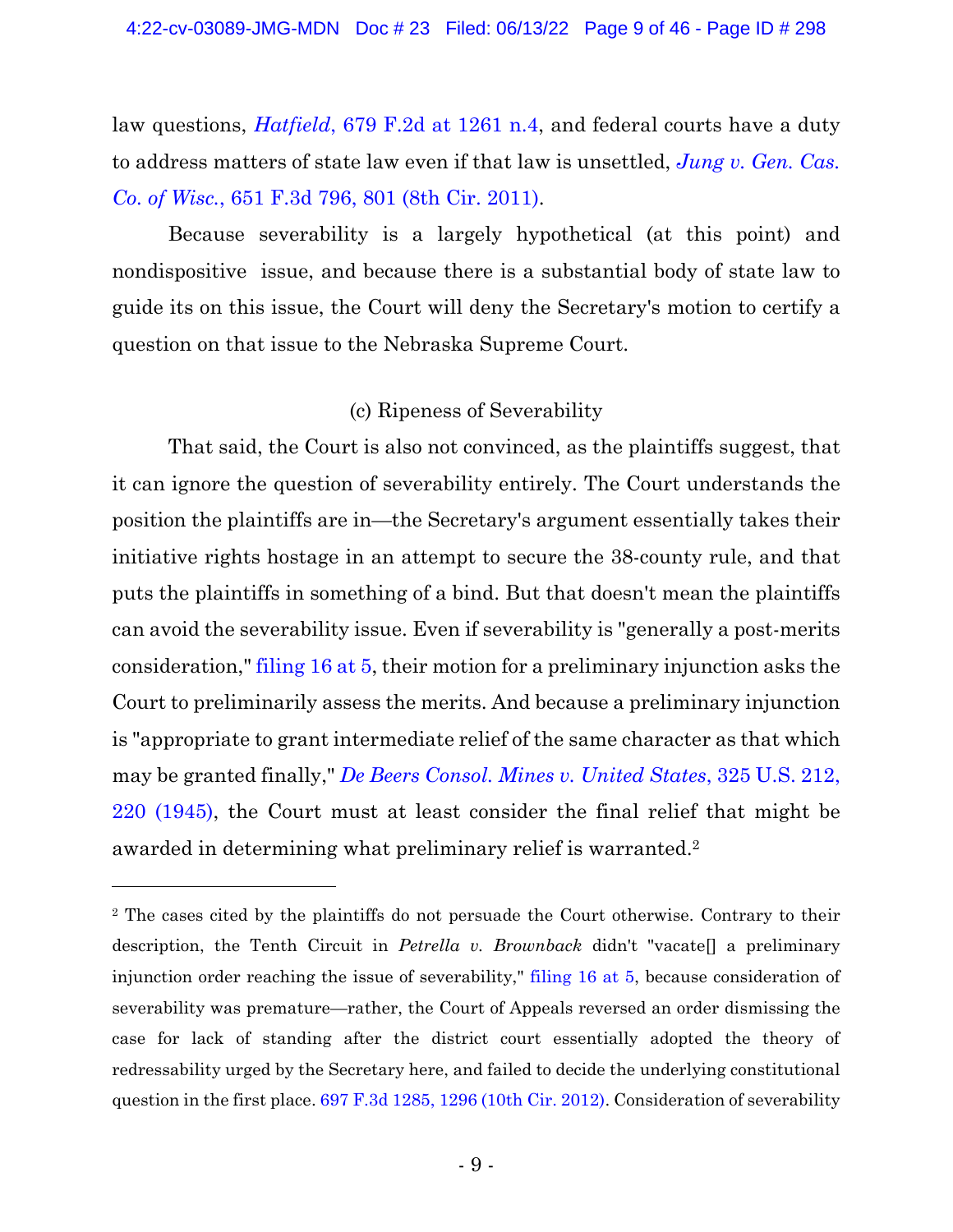The Court will, therefore, explain why it believes the 38-county rule is severable, after explaining why it believes the plaintiffs are likely to succeed on their Equal Protection claim. That also means that the Secretary's standing argument fails on its merits: Even if the Secretary's reasoning held up, the premise of the argument is wrong: The 38-county rule is, in fact, severable.

#### 2. PRELIMINARY INJUNCTION

A preliminary injunction is an extraordinary remedy and the party seeking injunctive relief bears the burden of proving that the relevant factors weigh in their favor. *MPAY Inc. v. Erie Custom Comput. [Applications,](https://www.westlaw.com/Document/I9ac58b90de7c11ea8adfd2e9b6809280/View/FullText.html?transitionType=Default&contextData=(sc.Default)&VR=3.0&RS=da3.0&fragmentIdentifier=co_pp_sp_506_1015) Inc.*, 97[0](https://www.westlaw.com/Document/I9ac58b90de7c11ea8adfd2e9b6809280/View/FullText.html?transitionType=Default&contextData=(sc.Default)&VR=3.0&RS=da3.0&fragmentIdentifier=co_pp_sp_506_1015) F.3d 1010, 1015 (8th Cir. [2020\).](https://www.westlaw.com/Document/I9ac58b90de7c11ea8adfd2e9b6809280/View/FullText.html?transitionType=Default&contextData=(sc.Default)&VR=3.0&RS=da3.0&fragmentIdentifier=co_pp_sp_506_1015) Plaintiffs seeking a preliminary injunction must establish four factors showing such relief is warranted: (1) they are likely to succeed on the merits; (2) they are likely to suffer irreparable harm in the absence of preliminary relief; (3) the balance of equities tips in their favor; and (4) an injunction is in the public interest. *Id*. (citing *[Dataphase](https://www.westlaw.com/Document/I9b4ae4d0926111d993e6d35cc61aab4a/View/FullText.html?transitionType=Default&contextData=(sc.Default)&VR=3.0&RS=da3.0&fragmentIdentifier=co_pp_sp_350_114) Sys., Inc. v. C L [Sys.,](https://www.westlaw.com/Document/I9b4ae4d0926111d993e6d35cc61aab4a/View/FullText.html?transitionType=Default&contextData=(sc.Default)&VR=3.0&RS=da3.0&fragmentIdentifier=co_pp_sp_350_114) Inc.*, 640 F.2d 109, 114 (8th Cir. [1981\)](https://www.westlaw.com/Document/I9b4ae4d0926111d993e6d35cc61aab4a/View/FullText.html?transitionType=Default&contextData=(sc.Default)&VR=3.0&RS=da3.0&fragmentIdentifier=co_pp_sp_350_114) (en banc)).

## (a) Likelihood of Success on the Merits

In deciding whether to grant a preliminary injunction, likelihood of success on the merits is the most significant factor. *[Laclede](https://www.westlaw.com/Document/I1db39b7ead3811e2a160cacff148223f/View/FullText.html?transitionType=Default&contextData=(sc.Default)&VR=3.0&RS=da3.0&fragmentIdentifier=co_pp_sp_506_419) Gas Co. v. St. [Charles](https://www.westlaw.com/Document/I1db39b7ead3811e2a160cacff148223f/View/FullText.html?transitionType=Default&contextData=(sc.Default)&VR=3.0&RS=da3.0&fragmentIdentifier=co_pp_sp_506_419) Cty.*, 713 F.3d 413, 419-20 (8th Cir. 2013). The absence of a likelihood

in that case was premature because the district court *hadn't* assessed the constitutionality of the challenged provision. *See id*. So, the Tenth Circuit directed the trial court to consider severability *after* weighing constitutionality, *see id.*—which is something the plaintiffs are asking the Court to do now, if preliminarily. And in *Scott v. Roberts*, the Eleventh Circuit acknowledged that considering severability at the preliminary injunction stage "*might* be premature," but the Court ultimately did so anyway. [612 F.3d 1279, 1297-98 \(11th Cir. 2010\)](https://www.westlaw.com/Document/I2ead86499bc911df9d41aa3fcf7bbc6d/View/FullText.html?transitionType=Default&contextData=(sc.Default)&VR=3.0&RS=da3.0&fragmentIdentifier=co_pp_sp_506_1297) (emphasis supplied). This Court will do the same.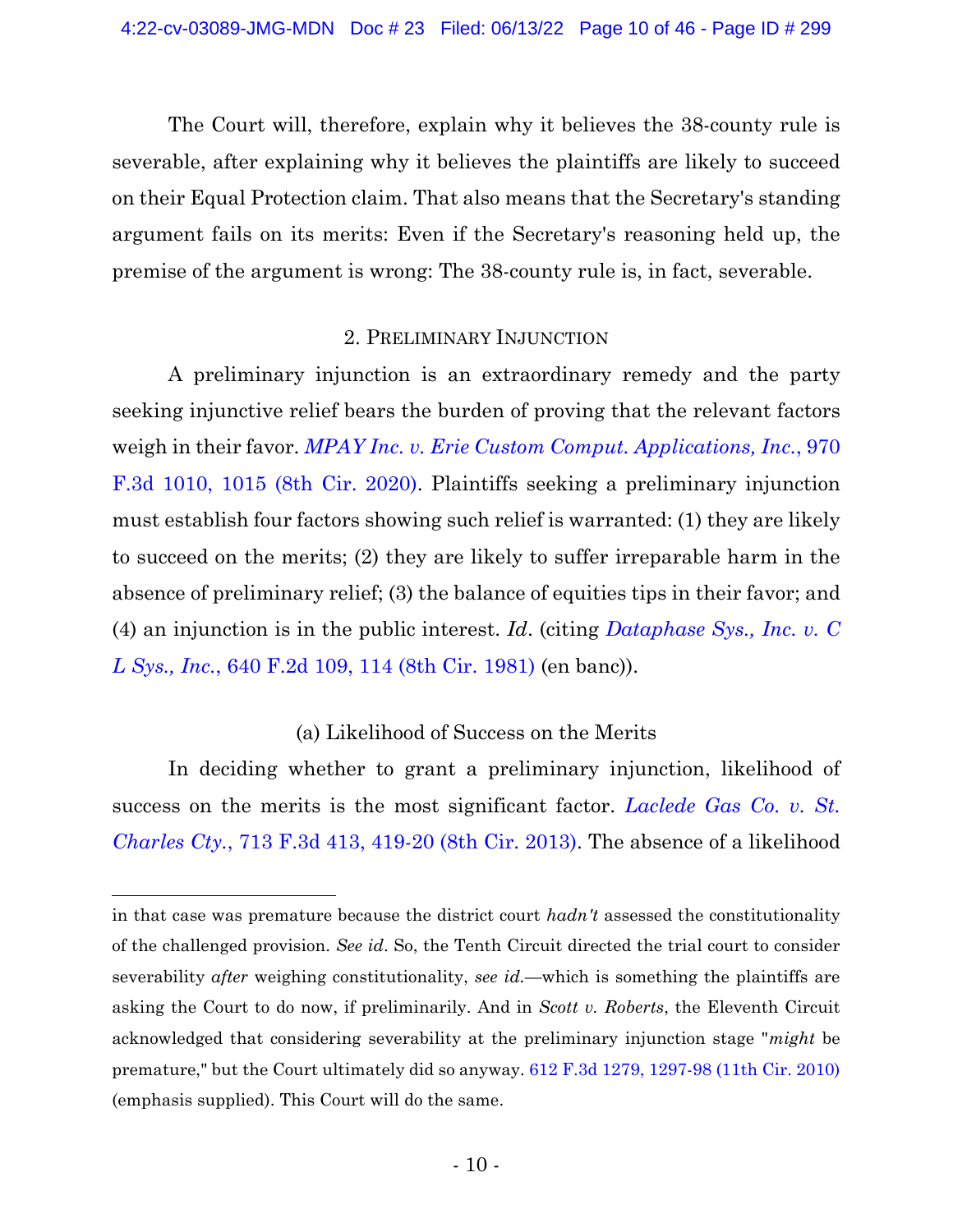of success on the merits suggests that preliminary injunctive relief should be denied. *Barrett v. [Claycomb](https://www.westlaw.com/Document/Ic9c7fb0b6a1511e280719c3f0e80bdd0/View/FullText.html?transitionType=Default&contextData=(sc.Default)&VR=3.0&RS=da3.0&fragmentIdentifier=co_pp_sp_506_320)*, 705 F.3d 315, 320 (8th Cir. [2013\).](https://www.westlaw.com/Document/Ic9c7fb0b6a1511e280719c3f0e80bdd0/View/FullText.html?transitionType=Default&contextData=(sc.Default)&VR=3.0&RS=da3.0&fragmentIdentifier=co_pp_sp_506_320) And in a challenge to a federal statute, state statute, or other government action based on presumptively reasoned democratic processes, the movants must show they are likely to prevail on the merits. *Johnson v. [Minneapolis](https://www.westlaw.com/Document/Icc3387b91aec11e3981fa20c4f198a69/View/FullText.html?transitionType=Default&contextData=(sc.Default)&VR=3.0&RS=da3.0&fragmentIdentifier=co_pp_sp_506_1098) Park & Recreation Bd.*, 729 F.3d [1094,](https://www.westlaw.com/Document/Icc3387b91aec11e3981fa20c4f198a69/View/FullText.html?transitionType=Default&contextData=(sc.Default)&VR=3.0&RS=da3.0&fragmentIdentifier=co_pp_sp_506_1098) 1098 (8th Cir. [2013\).](https://www.westlaw.com/Document/Icc3387b91aec11e3981fa20c4f198a69/View/FullText.html?transitionType=Default&contextData=(sc.Default)&VR=3.0&RS=da3.0&fragmentIdentifier=co_pp_sp_506_1098)

#### *(i) Equal Protection*

The plaintiffs' Equal Protection claim is premised on the Supreme Court's decision in *Moore v. [Ogilvie](https://www.westlaw.com/Document/I18ca16569bea11d9bdd1cfdd544ca3a4/View/FullText.html?transitionType=Default&contextData=(sc.Default)&VR=3.0&RS=da3.0)*, 394 U.S. 814 [\(1969\).](https://www.westlaw.com/Document/I18ca16569bea11d9bdd1cfdd544ca3a4/View/FullText.html?transitionType=Default&contextData=(sc.Default)&VR=3.0&RS=da3.0) An Illinois statute required that independent candidates for statewide office provide at least 25,000 signatures supporting their nomination, and "that included in the aggregate total of 25,000 signatures are the signatures of 200 qualified voters from each of at least 50 counties." *Id*. at 815. The Court found that system to be "out of line" with its line of "one person, one vote" decisions. *Id*. at 818. The Court explained:

The use of nominating petitions by independents to obtain a place on the Illinois ballot is an integral part of her elective system. All procedures used by a State as an integral part of the election process must pass muster against the charges of discrimination or of abridgment of the right to vote.

*Id*. The Court was unpersuaded by the argument that the law was intended to require statewide support for a new political venture:

This law applies a rigid, arbitrary formula to sparsely settled counties and populous counties alike, contrary to the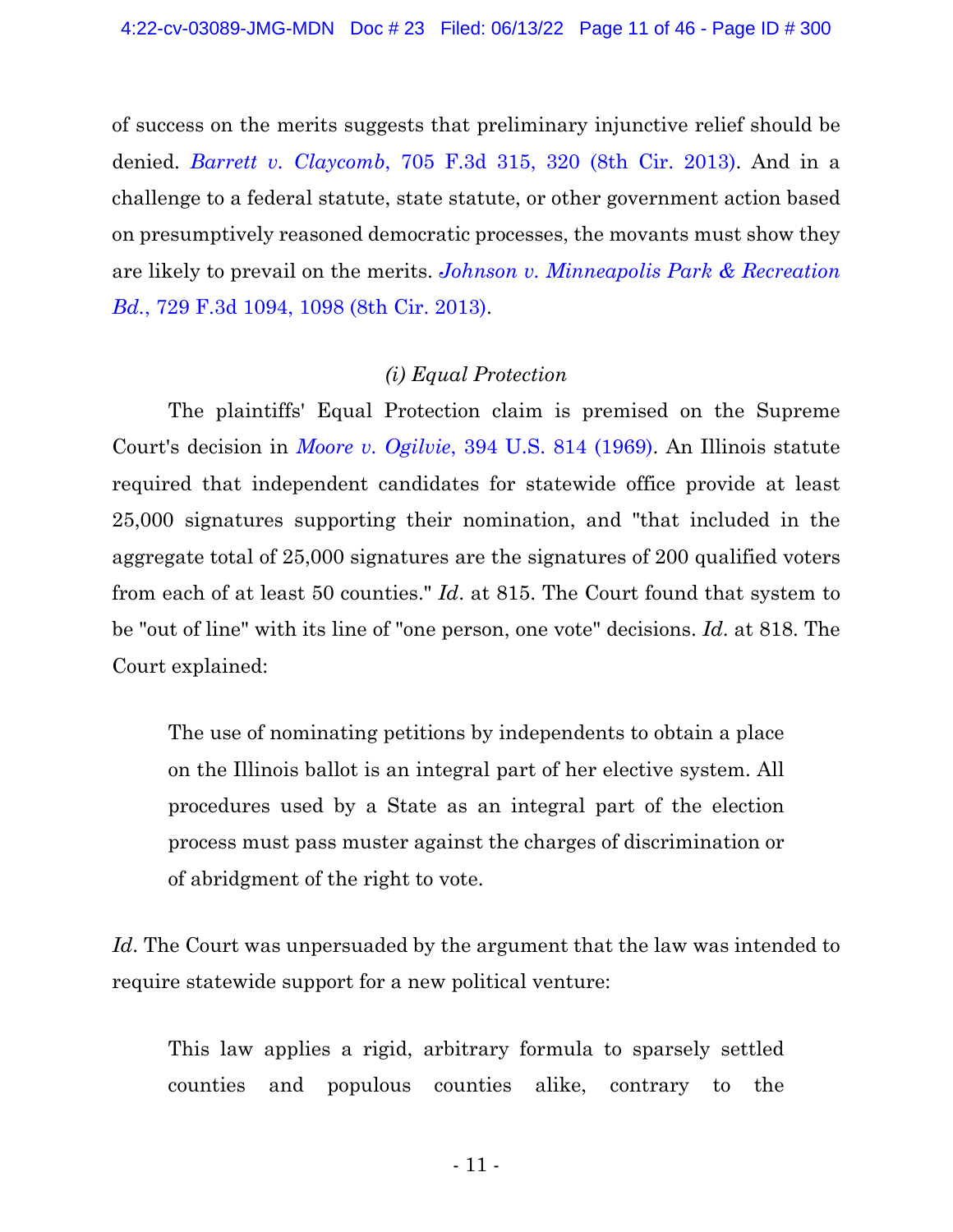constitutional theme of equality among citizens in the exercise of their political rights. The idea that one group can be granted greater voting strength than another is hostile to the one man, one vote basis of our representative government.

Id. at 818-19. So, the Court concluded:

Under this Illinois law the electorate in 49 of the counties which contain 93.4% of the registered voters may not form a new political party and place its candidates on the ballot. Yet 25,000 of the remaining 6.6% of registered voters properly distributed among the 53 remaining counties may form a new party to elect candidates to office. This law thus discriminates against the residents of the populous counties of the State in favor of rural sections. It, therefore, lacks the equality to which the exercise of political rights is entitled under the Fourteenth Amendment.

*Id*. at 819.

The Court is hard-pressed to see a principled distinction between ballot access for a new political party and ballot access for a political initiative. After all, the initiative and referendum process is reserved in the state constitution—initiative is the "first power reserved by the people"—as a basic exercise of legislative authority. *See* Neb. Const. art. III, §§ 1-2. So, regulations on that process necessarily implicate the fundamental right to vote. *See Lemons v. [Bradbury](https://www.westlaw.com/Document/Ia57fd37f6a3d11ddb7e583ba170699a5/View/FullText.html?transitionType=Default&contextData=(sc.Default)&VR=3.0&RS=da3.0&fragmentIdentifier=co_pp_sp_506_1103)*, 538 F.3d 1098, 1103 (9th Cir. [2008\).](https://www.westlaw.com/Document/Ia57fd37f6a3d11ddb7e583ba170699a5/View/FullText.html?transitionType=Default&contextData=(sc.Default)&VR=3.0&RS=da3.0&fragmentIdentifier=co_pp_sp_506_1103) And as in *Moore*, the use of a petition to invoke the power of initiative is "an integral part of [Nebraska's] elective system." *See* 394 [U.S.](https://www.westlaw.com/Document/I18ca16569bea11d9bdd1cfdd544ca3a4/View/FullText.html?transitionType=Default&contextData=(sc.Default)&VR=3.0&RS=da3.0&fragmentIdentifier=co_pp_sp_780_818) at 818.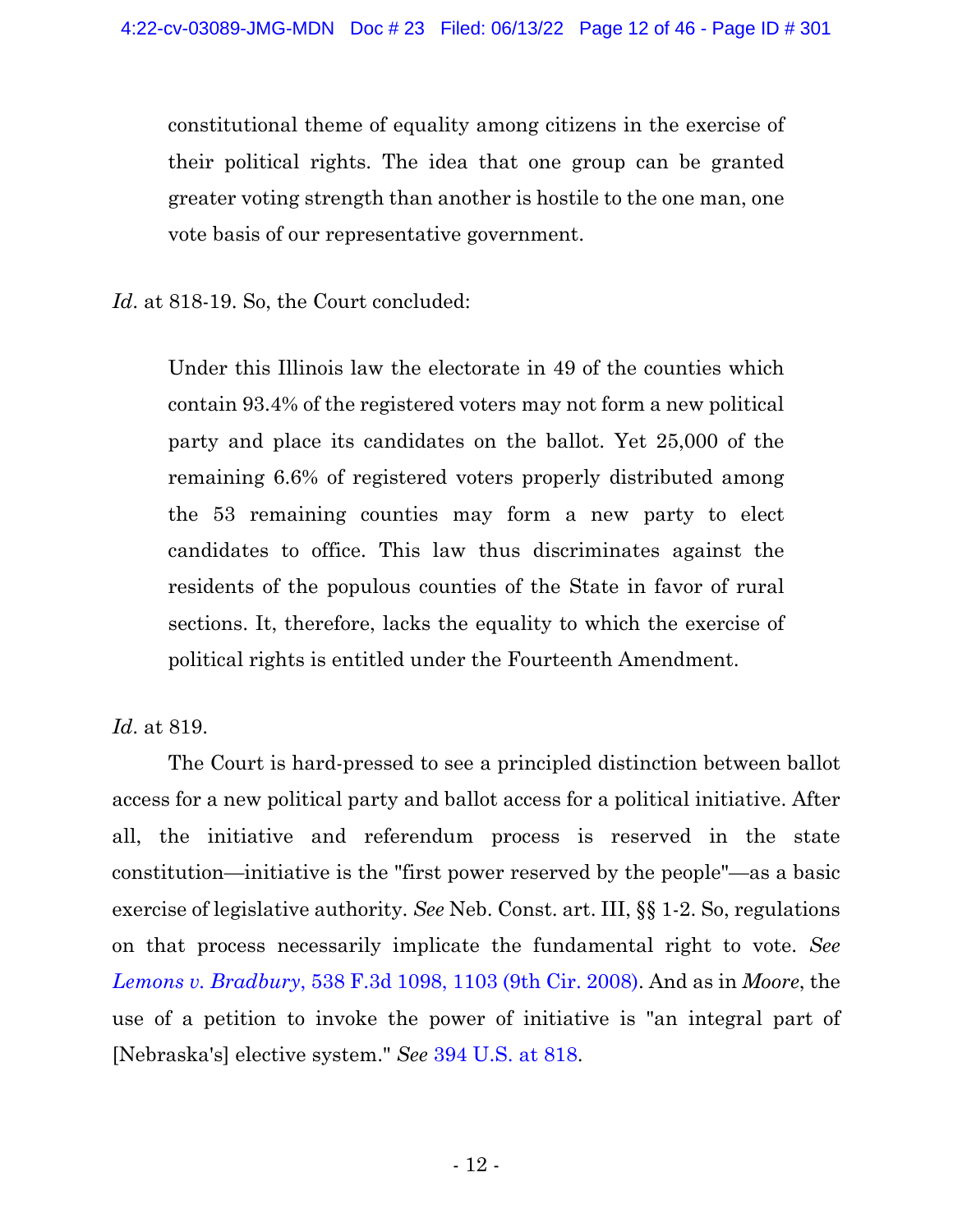Other courts have reached the same conclusion. In *Idaho Coal. United for Bears v. Cenarrusa*, the Ninth Circuit addressed a fundamentally indistinguishable Idaho law requiring an initiative petition to be signed by six percent of the qualified voters in at least half of the state's 44 counties. [342](https://www.westlaw.com/Document/Ibb37657789eb11d9903eeb4634b8d78e/View/FullText.html?transitionType=Default&contextData=(sc.Default)&VR=3.0&RS=da3.0&fragmentIdentifier=co_pp_sp_506_1074) F.3d 1073, 1074 (9th Cir. [2003\).](https://www.westlaw.com/Document/Ibb37657789eb11d9903eeb4634b8d78e/View/FullText.html?transitionType=Default&contextData=(sc.Default)&VR=3.0&RS=da3.0&fragmentIdentifier=co_pp_sp_506_1074) The Court of Appeals found *Moore* to be controlling, explaining that "[n]ominating petitions for candidates and for initiatives both implicate the fundamental right to vote, for the same reasons and in the same manner, and the burdens on both are subject to the same analysis under the Equal Protection Clause." *Id*. at 1077. And, the Court of Appeals said, under *Moore*, "strict scrutiny applies to state laws treating nomination signatures unequally on the basis of geography." *Id*.

Analyzing the Idaho law, the Court of Appeals found that

in the smallest county a "vote" may count where 61 others sign, whereas in the largest county it may require up to 18,054 other signatures before the individual's "vote" will count. Both the Idaho and the Illinois requirements violate the Equal Protection Clause, because they allocate equal power to counties of unequal population. Because some of Idaho's counties are far more heavily populated than others, an initiative that is popular primarily with voters in sparsely populated counties can reach the ballot with the support of many fewer voters than can an initiative that is popular primarily with voters in densely populated counties . . . . [T]he Idaho system violates equal protection because the few voters in a sparsely populated county have a power equal to the vastly larger number of voters who reside in a populous county. In short, an electoral system, here the system governing the people's right to place initiative measures on the ballot, may not be based on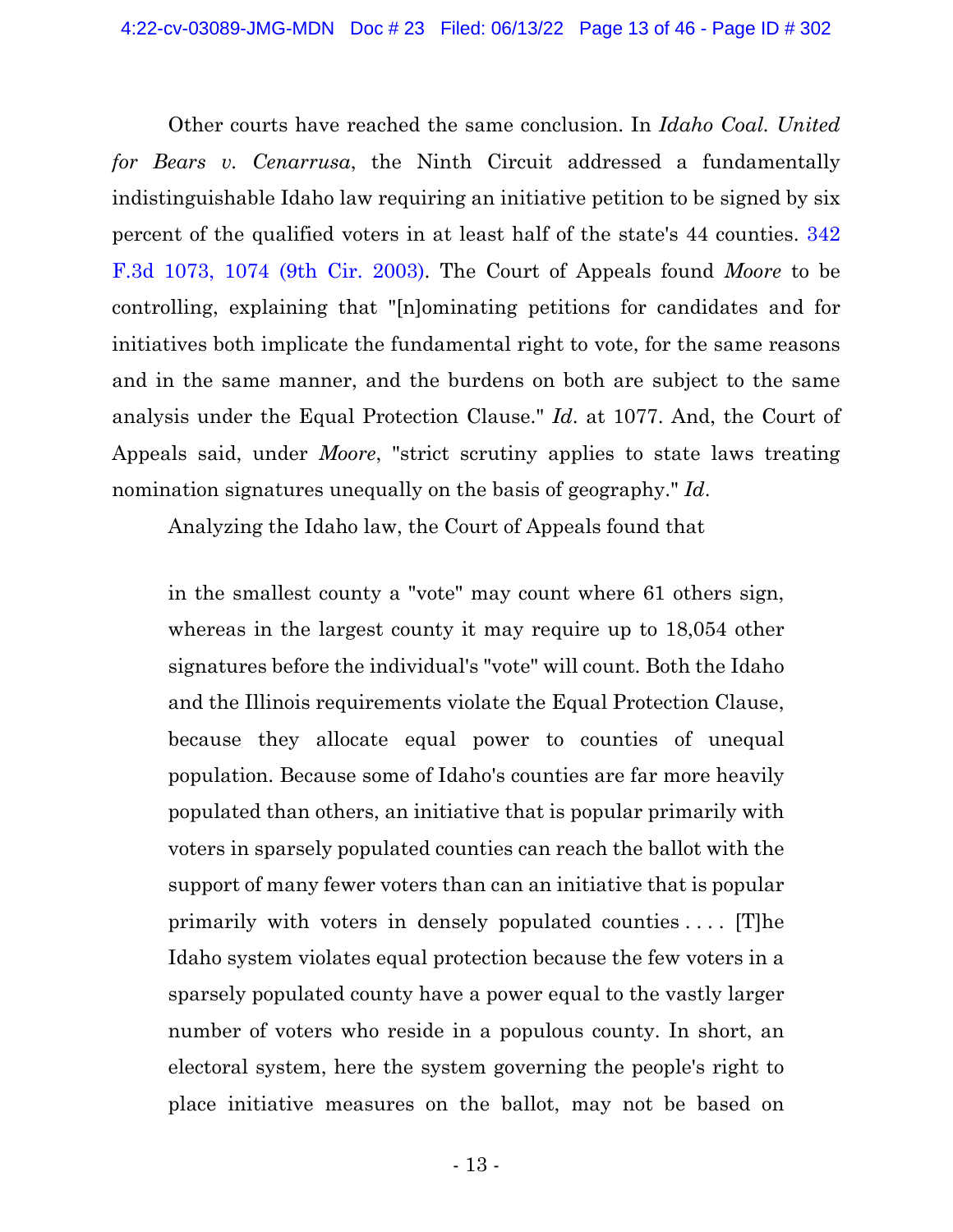treating unequal counties equally and making the electoral determination dependent on the support of numbers of counties rather than numbers of people.

*Id*. at 1078.

The same principles led the Court of Appeals in *ACLU v. Lomax* to invalidate Nevada's similar state constitutional provision requiring an initiative petition to be "proposed by a number of registered voters equal to 10 percent or more of the number of voters who voted at the last preceding general election in not less than 75 percent of the counties [or 13 of the 17 counties] in the state." 471 F.3d 1010, 1013 (9th Cir. [2006\).](https://www.westlaw.com/Document/I54d90ce886cd11dbb38df5bc58c34d92/View/FullText.html?transitionType=Default&contextData=(sc.Default)&VR=3.0&RS=da3.0&fragmentIdentifier=co_pp_sp_506_1013) The Court of Appeals noted that (as in Nebraska) county population was unevenly distributed, meaning that the Nevada constitution "favored residents of sparsely populated counties over residents of heavily populated counties." *Id*. at 1019. And, the Court of Appeals held,

an initiative qualification rule that requires a fixed percentage of petition signatures from a fixed percentage of counties in a state with a substantially uneven geographic distribution pattern, which favors residents of sparsely populated areas over residents of densely populated areas, violates the Equal Protection Clause of the Fourteenth Amendment.

*Id*. at 1020; *accord Mont. Pub. Int. Rsch. Grp. v. [Johnson](https://www.westlaw.com/Document/I04cabacea23d11d9bdd1cfdd544ca3a4/View/FullText.html?transitionType=Default&contextData=(sc.Default)&VR=3.0&RS=da3.0)*, 361 F. Supp. 2d 122[2](https://www.westlaw.com/Document/I04cabacea23d11d9bdd1cfdd544ca3a4/View/FullText.html?transitionType=Default&contextData=(sc.Default)&VR=3.0&RS=da3.0) (D. Mont. [2005\);](https://www.westlaw.com/Document/I04cabacea23d11d9bdd1cfdd544ca3a4/View/FullText.html?transitionType=Default&contextData=(sc.Default)&VR=3.0&RS=da3.0) *[Gallivan](https://www.westlaw.com/Document/I9738f163f53a11d99439b076ef9ec4de/View/FullText.html?transitionType=Default&contextData=(sc.Default)&VR=3.0&RS=da3.0&fragmentIdentifier=co_pp_sp_4645_1088) v. Walker*, 54 P.3d 1069, 1088 (Utah [2002\);](https://www.westlaw.com/Document/I9738f163f53a11d99439b076ef9ec4de/View/FullText.html?transitionType=Default&contextData=(sc.Default)&VR=3.0&RS=da3.0&fragmentIdentifier=co_pp_sp_4645_1088) *but see Mass. Pub. Int. Rsch. Grp. v. Sec'y of Com.*, 375 N.E.2d 1175, [1180-83](https://www.westlaw.com/Document/I8f352548d11a11d98ac8f235252e36df/View/FullText.html?transitionType=Default&contextData=(sc.Default)&VR=3.0&RS=da3.0&fragmentIdentifier=co_pp_sp_578_1180) (Mass[.](https://www.westlaw.com/Document/I8f352548d11a11d98ac8f235252e36df/View/FullText.html?transitionType=Default&contextData=(sc.Default)&VR=3.0&RS=da3.0&fragmentIdentifier=co_pp_sp_578_1180) [1978\).](https://www.westlaw.com/Document/I8f352548d11a11d98ac8f235252e36df/View/FullText.html?transitionType=Default&contextData=(sc.Default)&VR=3.0&RS=da3.0&fragmentIdentifier=co_pp_sp_578_1180)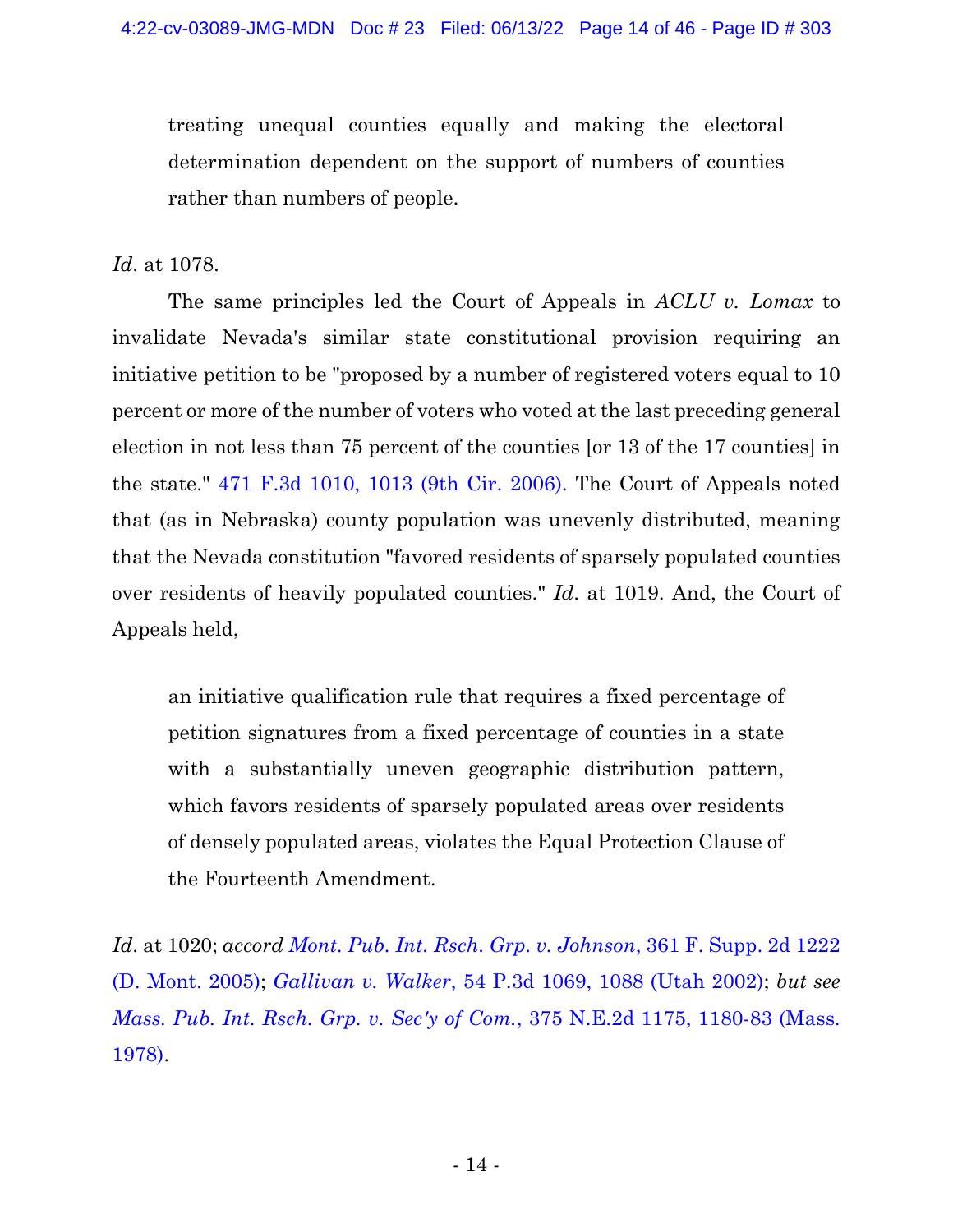It is apparent, based on the population figures briefly summarized above, that the 38-county rule would run afoul of that holding—in other words, that if *Idaho Coal.* and cases in accord with it correctly articulate Equal Protection principles, then the 38-county rule is unconstitutional. And the Secretary really doesn't argue otherwise: Instead, the Secretary attacks that holding on several different fronts.

## a. Initiatives and the Fundamental Right to Vote

First, the Secretary questions whether the "fundamental right to vote" extends to "the very different circumstance of this case—signing petitions to exercise one's state-created right of initiative." [Filing](https://ecf.ned.uscourts.gov/doc1/11314967650?page=19) 10 at 19. <sup>3</sup> And the Court acknowledges authority for the proposition that initiatives are state-created rights not guaranteed by the U.S. Constitution. *E.g.*, *Save Palisade [FruitLands](https://www.westlaw.com/Document/I08eb8df979ca11d99c4dbb2f0352441d/View/FullText.html?transitionType=Default&contextData=(sc.Default)&VR=3.0&RS=da3.0&fragmentIdentifier=co_pp_sp_506_1210) v. Todd*, 279 F.3d 1204, [1210-11](https://www.westlaw.com/Document/I08eb8df979ca11d99c4dbb2f0352441d/View/FullText.html?transitionType=Default&contextData=(sc.Default)&VR=3.0&RS=da3.0&fragmentIdentifier=co_pp_sp_506_1210) (10th Cir. 2002). But the cases cited by the Secretary for that proposition, [filing](https://ecf.ned.uscourts.gov/doc1/11314967650?page=19) 10 at 19, arise in the context of alleged burdens on the right of initiative or referendum, *see Kendall v. [Balcerzak](https://www.westlaw.com/Document/I479ca35a594811e0b63e897ab6fa6920/View/FullText.html?transitionType=Default&contextData=(sc.Default)&VR=3.0&RS=da3.0&fragmentIdentifier=co_pp_sp_506_520)*, 65[0](https://www.westlaw.com/Document/I479ca35a594811e0b63e897ab6fa6920/View/FullText.html?transitionType=Default&contextData=(sc.Default)&VR=3.0&RS=da3.0&fragmentIdentifier=co_pp_sp_506_520) F.3d 515, 520 (4th Cir. [2011\)](https://www.westlaw.com/Document/I479ca35a594811e0b63e897ab6fa6920/View/FullText.html?transitionType=Default&contextData=(sc.Default)&VR=3.0&RS=da3.0&fragmentIdentifier=co_pp_sp_506_520) (onerous signature-verification requirements); *[Biddulph](https://www.westlaw.com/Document/I8fbf74b1933111d9a707f4371c9c34f0/View/FullText.html?transitionType=Default&contextData=(sc.Default)&VR=3.0&RS=da3.0&fragmentIdentifier=co_pp_sp_506_1493) v. Mortham*, 89 F.3d 1491, 1493 (11th Cir. [1996\)](https://www.westlaw.com/Document/I8fbf74b1933111d9a707f4371c9c34f0/View/FullText.html?transitionType=Default&contextData=(sc.Default)&VR=3.0&RS=da3.0&fragmentIdentifier=co_pp_sp_506_1493) (exclusion from ballot based on non-compliance with technical requirements for substance and titles); *Taxpayers United for [Assessment](https://www.westlaw.com/Document/I097d8b5c958211d9bc61beebb95be672/View/FullText.html?transitionType=Default&contextData=(sc.Default)&VR=3.0&RS=da3.0&fragmentIdentifier=co_pp_sp_350_296) Cuts v. Austin*, 994 F.2d 291, 296 (6t[h](https://www.westlaw.com/Document/I097d8b5c958211d9bc61beebb95be672/View/FullText.html?transitionType=Default&contextData=(sc.Default)&VR=3.0&RS=da3.0&fragmentIdentifier=co_pp_sp_350_296) Cir. [1993\)](https://www.westlaw.com/Document/I097d8b5c958211d9bc61beebb95be672/View/FullText.html?transitionType=Default&contextData=(sc.Default)&VR=3.0&RS=da3.0&fragmentIdentifier=co_pp_sp_350_296) (signatures excluded based on technical failures to comply with

<sup>3</sup> It's not dispositive, but the Court notes that the consistent description of the right of initiative as "state-created" rests on the assumption that the power to make laws is inherent to the State, and only delegated to the people via initiative and referendum. But the Nebraska Constitution clearly rests on a contrary assumption—that the power to make laws is popular, and only vested in the Legislature as representatives of the people. Art. III, § 1 provides that the "people *reserve* for themselves" the powers of initiative and referendum. (Emphasis supplied.)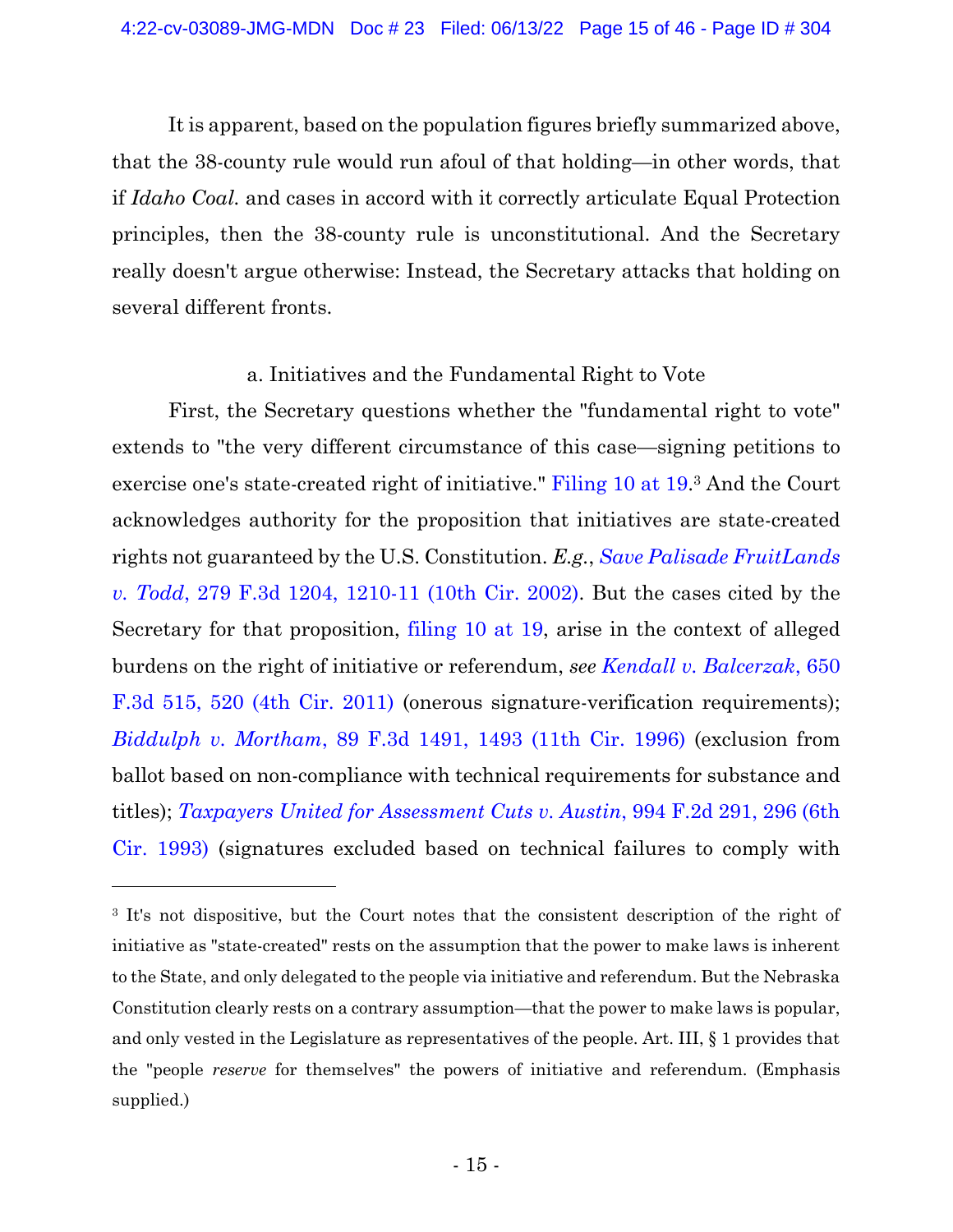initiative law). They did *not* involve weighting signatures differently based on geography.<sup>4</sup> And, in fact, each case cited by the Secretary affirms that limitations on the initiative process should be *non-discriminatory*. *See [Kendall](https://www.westlaw.com/Document/I479ca35a594811e0b63e897ab6fa6920/View/FullText.html?transitionType=Default&contextData=(sc.Default)&VR=3.0&RS=da3.0&fragmentIdentifier=co_pp_sp_506_524)*[,](https://www.westlaw.com/Document/I479ca35a594811e0b63e897ab6fa6920/View/FullText.html?transitionType=Default&contextData=(sc.Default)&VR=3.0&RS=da3.0&fragmentIdentifier=co_pp_sp_506_524) 650 [F.3d](https://www.westlaw.com/Document/I479ca35a594811e0b63e897ab6fa6920/View/FullText.html?transitionType=Default&contextData=(sc.Default)&VR=3.0&RS=da3.0&fragmentIdentifier=co_pp_sp_506_524) at 524 ("a State may establish non-discriminatory and contentneutral limitations on any referendum or initiative procedure"); *[Biddulph](https://www.westlaw.com/Document/I8fbf74b1933111d9a707f4371c9c34f0/View/FullText.html?transitionType=Default&contextData=(sc.Default)&VR=3.0&RS=da3.0&fragmentIdentifier=co_pp_sp_506_1499)*, 8[9](https://www.westlaw.com/Document/I8fbf74b1933111d9a707f4371c9c34f0/View/FullText.html?transitionType=Default&contextData=(sc.Default)&VR=3.0&RS=da3.0&fragmentIdentifier=co_pp_sp_506_1499) F.3d at [1499](https://www.westlaw.com/Document/I8fbf74b1933111d9a707f4371c9c34f0/View/FullText.html?transitionType=Default&contextData=(sc.Default)&VR=3.0&RS=da3.0&fragmentIdentifier=co_pp_sp_506_1499) n.8 (were equal protection rights "directly burdened, strict scrutiny might indeed might apply); *[Austin](https://www.westlaw.com/Document/I097d8b5c958211d9bc61beebb95be672/View/FullText.html?transitionType=Default&contextData=(sc.Default)&VR=3.0&RS=da3.0&fragmentIdentifier=co_pp_sp_350_297)*, 994 F.2d at [297](https://www.westlaw.com/Document/I097d8b5c958211d9bc61beebb95be672/View/FullText.html?transitionType=Default&contextData=(sc.Default)&VR=3.0&RS=da3.0&fragmentIdentifier=co_pp_sp_350_297) ("the state may constitutionally place nondiscriminatory, content-neutral limitations on the plaintiffs' ability to initiate legislation").<sup>5</sup>

The Secretary's argument is superficially directed at signatures on an initiative petition, but substantively, it actually takes aim at the entire initiative process. The logical—even necessary—implication of the Secretary's reasoning is that the state can abridge the right of initiative however it likes. The Secretary's argument that the fundamental right to vote is not implicated

<sup>4</sup> The Court also notes that in *Evenwel v. Abbott*—a case not cited by the Secretary—the Supreme Court characterized the "one person, one vote" theory "in terms of equality of representation, not voter equality." [578 U.S. 54, 71 \(2016\).](https://www.westlaw.com/Document/I82d7f9abfa4411e5a807ad48145ed9f1/View/FullText.html?transitionType=Default&contextData=(sc.Default)&VR=3.0&RS=da3.0&fragmentIdentifier=co_pp_sp_780_71) Semantically, that description doesn't apply well to an initiative petition. But the Court is not persuaded that "one person, one vote" loses its vitality just because an initiative process cuts out the middleman of an elected representative. Rather than thinking of initiative as being a representative-less process, it might make more sense to think of each petition-signer and voter as being their *own* representative in that process. And the fact remains that under the 38-county rule, (1) the Secretary is counting signatures to see whether an initiative gets on the ballot, and (2) some signatures count more than others. That means some petition-signers are *represented* more than others.

<sup>5</sup> In addition, as the *Idaho Coal.* court noted, the right ultimately at issue in *Moore* was the right to directly vote for Presidential electors—a right likewise not guaranteed by the Constitution, which had been delegated to Illinois citizens only by state law. [342 F.3d at 1077.](https://www.westlaw.com/Document/Ibb37657789eb11d9903eeb4634b8d78e/View/FullText.html?transitionType=Default&contextData=(sc.Default)&VR=3.0&RS=da3.0&fragmentIdentifier=co_pp_sp_506_1077)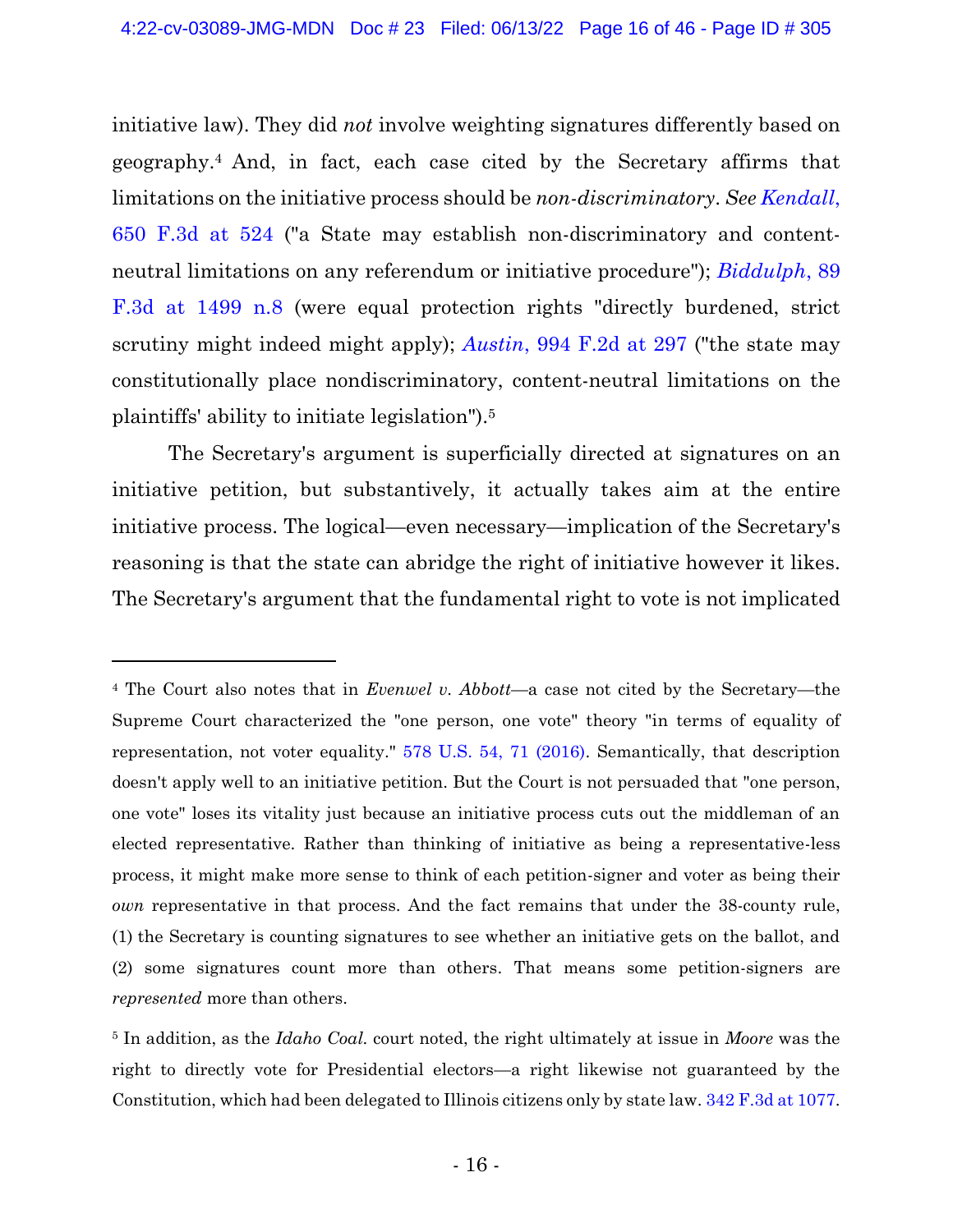here because this is an initiative petition, not a representative election, is not cabined to signature-gathering: It would mean that to further the goal of guaranteeing rural or statewide support, an initiative could also be required to gain support from a certain number of counties in the general election. The Secretary's position would leave no legal basis to question a system in which an initiative could garner support from a majority of voters statewide, and overwhelming support from voters in populous counties, only to fail because of the objection of a handful of voters in less populous counties.

That cannot be the law. While the state may be free to impose restrictions—even onerous restrictions—on the path to the ballot for initiative petitions, the Court is not persuaded that vote dilution is any more acceptable in direct democracy than in representative democracy. "[C]itizen initiatives and direct democracy do, in fact, implicate the principle of representational equality." *Semple v. [Griswold](https://www.westlaw.com/Document/Idb2928a0c39211e9aec88be692101305/View/FullText.html?transitionType=Default&contextData=(sc.Default)&VR=3.0&RS=da3.0&fragmentIdentifier=co_pp_sp_506_1141)*, 934 F.3d 1134, 1141 (10th Cir. [2019\).](https://www.westlaw.com/Document/Idb2928a0c39211e9aec88be692101305/View/FullText.html?transitionType=Default&contextData=(sc.Default)&VR=3.0&RS=da3.0&fragmentIdentifier=co_pp_sp_506_1141) If anything, it seems like in the exercise of direct democracy, weighing each voter's participation equally would be more important, not less.

And the clear teaching of *Moore v. Ogilvie* is that the use of nominating petitions is an "integral part of the election process" that "must pass muster against the charges of discrimination." 394 [U.S.](https://www.westlaw.com/Document/I18ca16569bea11d9bdd1cfdd544ca3a4/View/FullText.html?transitionType=Default&contextData=(sc.Default)&VR=3.0&RS=da3.0&fragmentIdentifier=co_pp_sp_780_818) at 818. In other words, if a discriminatory classification would be unacceptable when counting votes in the general election, the same classification is unacceptable when counting signatures on a nominating petition. "Central both to the idea of the rule of law and to our own Constitution's guarantee of equal protection is the principle that government and each of its parts remain open on impartial terms to all who seek its assistance," and "[a] law declaring that in general it shall be more difficult for one group of citizens than for all others to seek aid from the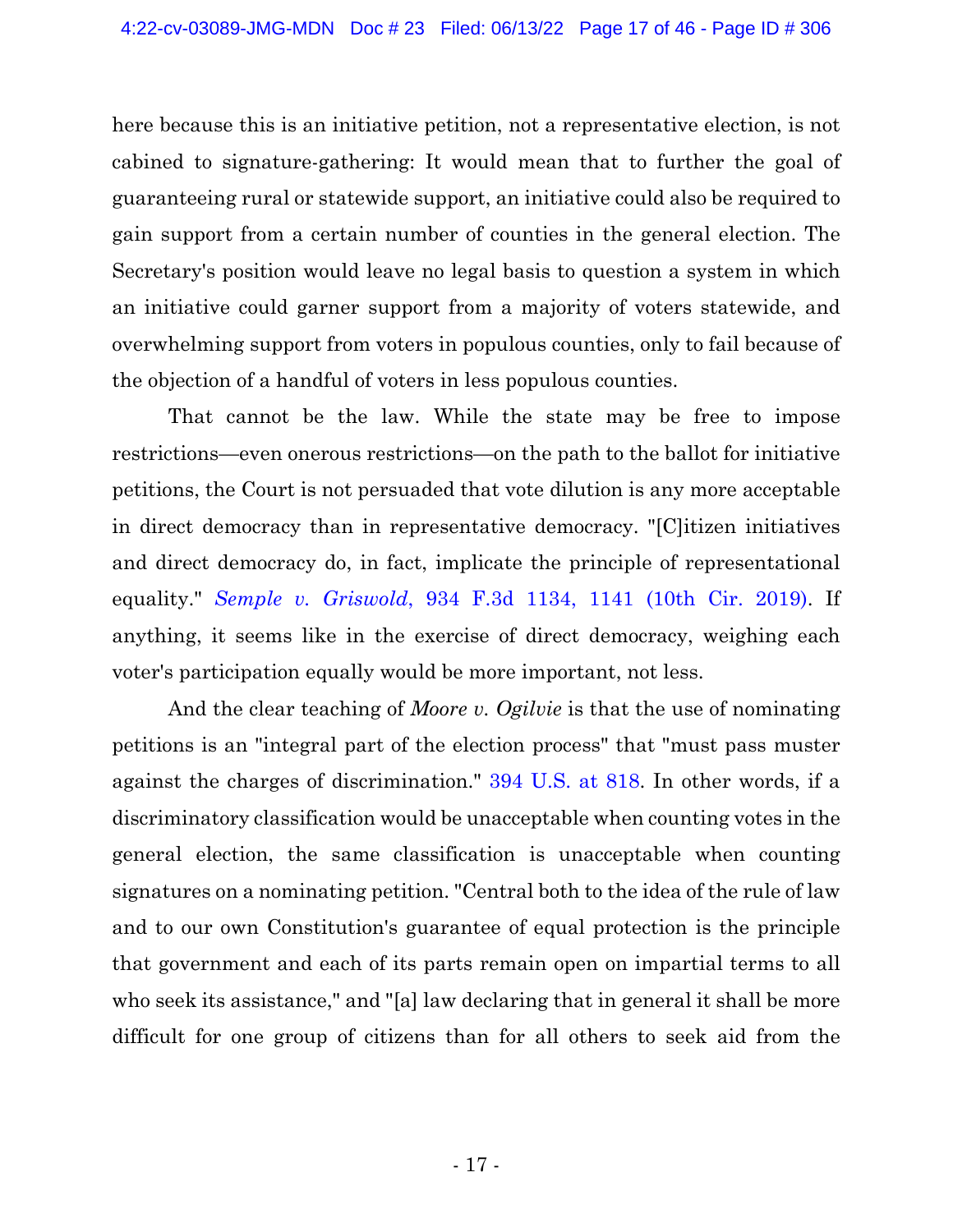government is itself a denial of equal protection of the laws in the most literal sense." *Romer v. Evans*, 517 U.S. 620, [633-34](https://www.westlaw.com/Document/I38fed9ac9c4611d991d0cc6b54f12d4d/View/FullText.html?transitionType=Default&contextData=(sc.Default)&VR=3.0&RS=da3.0&fragmentIdentifier=co_pp_sp_780_633) [\(1996\).](https://www.westlaw.com/Document/I38fed9ac9c4611d991d0cc6b54f12d4d/View/FullText.html?transitionType=Default&contextData=(sc.Default)&VR=3.0&RS=da3.0&fragmentIdentifier=co_pp_sp_780_633)

## b. Standard of Review

In a related argument, the Secretary contends that the Court should apply so-called rational basis review in this case, rather than strict scrutiny or the *Anderson/Burdick* balancing test.<sup>6</sup> [Filing](https://ecf.ned.uscourts.gov/doc1/11314967650?page=23) 10 at 23. He argues that "[c]ourts continue to apply traditional equal protection analysis rather than the *Anderson/Burdick* framework when assessing equal protection challenges to election requirements (including those governing an initiative or referendum process) that do not implicate the fundamental right to vote." [Filing](https://ecf.ned.uscourts.gov/doc1/11314967650?page=23) 10 at 23.

As detailed above, the Court is not persuaded that the 38-county rule does not implicate the right to vote, as explained in Supreme Court precedent. Whether that leads the Court to *Anderson/Burdick* presents more of a challenge. In some cases, *Anderson/Burdick* has been described as a framework for evaluating burdens on First Amendment rights. *See [Miller](https://www.westlaw.com/Document/I95ceea90cd4311eab502f8a91db8f87a/View/FullText.html?transitionType=Default&contextData=(sc.Default)&VR=3.0&RS=da3.0&fragmentIdentifier=co_pp_sp_506_736) v. [Thurston](https://www.westlaw.com/Document/I95ceea90cd4311eab502f8a91db8f87a/View/FullText.html?transitionType=Default&contextData=(sc.Default)&VR=3.0&RS=da3.0&fragmentIdentifier=co_pp_sp_506_736)*, 967 F.3d 727, 736 (8th Cir. 2020). But in others, *Anderson/Burdick* has been applied to Equal Protection claims premised on voting rights. *See Pavek v. Donald J. Trump for [President,](https://www.westlaw.com/Document/Iffbf7fc0d38611ea8f0eec838d2c18dc/View/FullText.html?transitionType=Default&contextData=(sc.Default)&VR=3.0&RS=da3.0&fragmentIdentifier=co_pp_sp_506_907) Inc.*, 967 F.3d 905, 907 (8th Cir. [2020\);](https://www.westlaw.com/Document/Iffbf7fc0d38611ea8f0eec838d2c18dc/View/FullText.html?transitionType=Default&contextData=(sc.Default)&VR=3.0&RS=da3.0&fragmentIdentifier=co_pp_sp_506_907) *see also Daunt v. [Benson](https://www.westlaw.com/Document/I7422ceb0bf4c11ebbf1c898056bbdcb4/View/FullText.html?transitionType=Default&contextData=(sc.Default)&VR=3.0&RS=da3.0&fragmentIdentifier=co_pp_sp_506_314)*, 999 F.3d 299, 314 (6th Cir. [2021\);](https://www.westlaw.com/Document/I7422ceb0bf4c11ebbf1c898056bbdcb4/View/FullText.html?transitionType=Default&contextData=(sc.Default)&VR=3.0&RS=da3.0&fragmentIdentifier=co_pp_sp_506_314) *[Richardson](https://www.westlaw.com/Document/Iaafcb070125111eba034d891cc25f3cc/View/FullText.html?transitionType=Default&contextData=(sc.Default)&VR=3.0&RS=da3.0&fragmentIdentifier=co_pp_sp_506_235+%26+n.32) v. Tex. Sec'y of [State](https://www.westlaw.com/Document/Iaafcb070125111eba034d891cc25f3cc/View/FullText.html?transitionType=Default&contextData=(sc.Default)&VR=3.0&RS=da3.0&fragmentIdentifier=co_pp_sp_506_235+%26+n.32)*, 978 F.3d 220, 235 & n.32 (5th Cir. [2020\);](https://www.westlaw.com/Document/Iaafcb070125111eba034d891cc25f3cc/View/FullText.html?transitionType=Default&contextData=(sc.Default)&VR=3.0&RS=da3.0&fragmentIdentifier=co_pp_sp_506_235+%26+n.32) *Tully v. [Okeson](https://www.westlaw.com/Document/I6c6a89f0084111ebb0bbcfa37ab37316/View/FullText.html?transitionType=Default&contextData=(sc.Default)&VR=3.0&RS=da3.0&fragmentIdentifier=co_pp_sp_506_616)*, 97[7](https://www.westlaw.com/Document/I6c6a89f0084111ebb0bbcfa37ab37316/View/FullText.html?transitionType=Default&contextData=(sc.Default)&VR=3.0&RS=da3.0&fragmentIdentifier=co_pp_sp_506_616) F.3d 608, 616 (7th Cir. [2020\),](https://www.westlaw.com/Document/I6c6a89f0084111ebb0bbcfa37ab37316/View/FullText.html?transitionType=Default&contextData=(sc.Default)&VR=3.0&RS=da3.0&fragmentIdentifier=co_pp_sp_506_616) *cert. denied,* 141 S. Ct. 2798 [\(2021\);](https://www.westlaw.com/Link/Document/FullText?cite=141SCT2798&VR=3.0&RS=da3.0) *[Ariz.](https://www.westlaw.com/Document/Iaa0f43a0081311eb8cddf39cfa051b39/View/FullText.html?transitionType=Default&contextData=(sc.Default)&VR=3.0&RS=da3.0&fragmentIdentifier=co_pp_sp_506_1086)*

<sup>6</sup> *Anderson/Burdick* requires the Court to weigh an asserted injury to the right to vote against the precise interests put forward by the state as justifications for the burden, and apply more exacting scrutiny when the burden on the plaintiff's rights is more severe. *See [Crawford v. Marion Cnty. Election Bd.](https://www.westlaw.com/Document/I9a53a1fb151d11ddb595a478de34cd72/View/FullText.html?transitionType=Default&contextData=(sc.Default)&VR=3.0&RS=da3.0&fragmentIdentifier=co_pp_sp_780_204)*, 553 U.S. 181, 204[-05 \(2008\)](https://www.westlaw.com/Document/I9a53a1fb151d11ddb595a478de34cd72/View/FullText.html?transitionType=Default&contextData=(sc.Default)&VR=3.0&RS=da3.0&fragmentIdentifier=co_pp_sp_780_204) (Scalia, J., concurring) (citing *[Burdick v. Takushi,](https://www.westlaw.com/Document/I72e88d159c9a11d991d0cc6b54f12d4d/View/FullText.html?transitionType=Default&contextData=(sc.Default)&VR=3.0&RS=da3.0)* [504 U.S. 428 \(1992\);](https://www.westlaw.com/Document/I72e88d159c9a11d991d0cc6b54f12d4d/View/FullText.html?transitionType=Default&contextData=(sc.Default)&VR=3.0&RS=da3.0) *[Anderson v. Celebrezze,](https://www.westlaw.com/Document/I221e07be9bf011d993e6d35cc61aab4a/View/FullText.html?transitionType=Default&contextData=(sc.Default)&VR=3.0&RS=da3.0)* [460 U.S. 780 \(1983\)\)](https://www.westlaw.com/Document/I221e07be9bf011d993e6d35cc61aab4a/View/FullText.html?transitionType=Default&contextData=(sc.Default)&VR=3.0&RS=da3.0).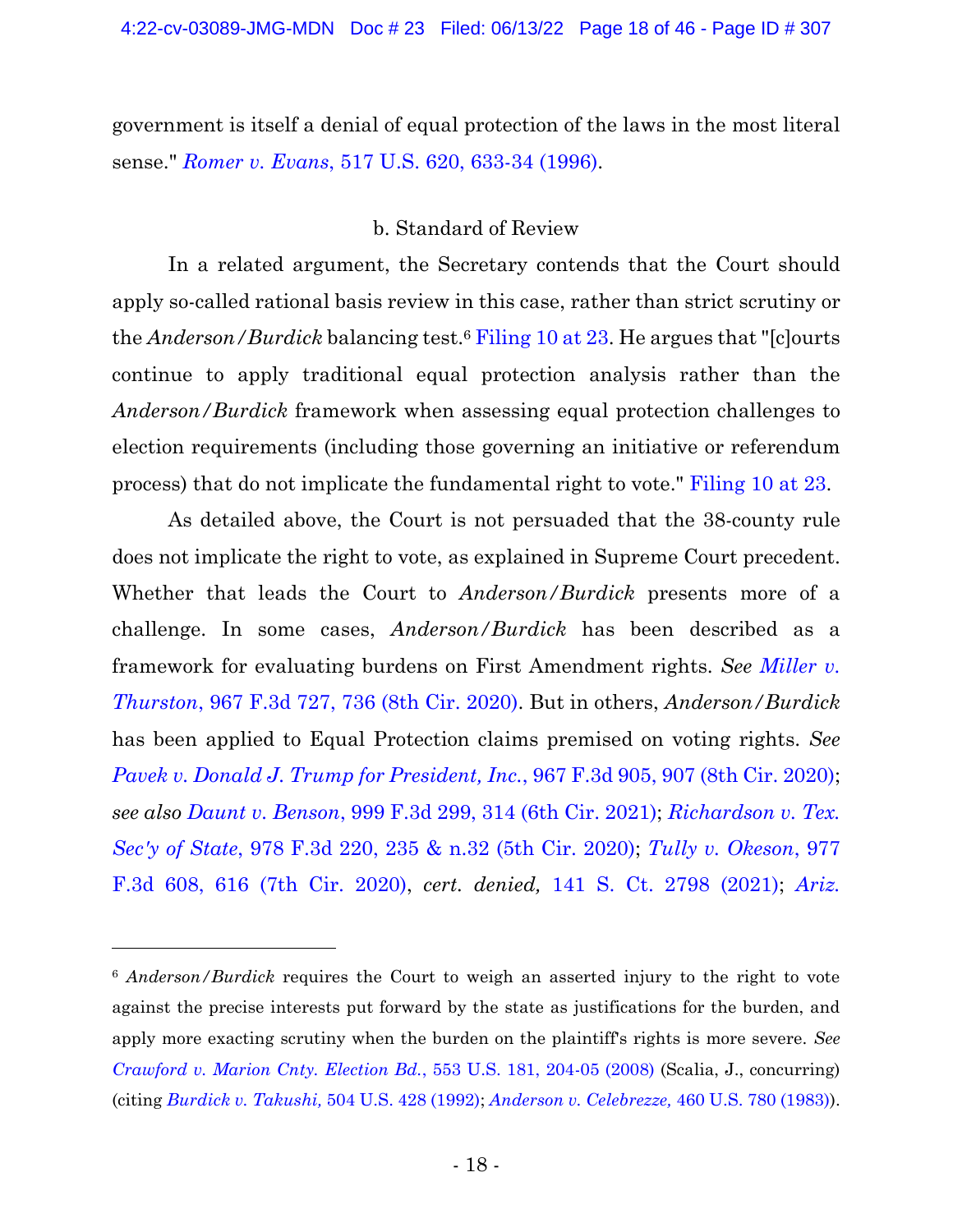*[Democratic](https://www.westlaw.com/Document/Iaa0f43a0081311eb8cddf39cfa051b39/View/FullText.html?transitionType=Default&contextData=(sc.Default)&VR=3.0&RS=da3.0&fragmentIdentifier=co_pp_sp_506_1086) Party v. Hobbs*, 976 F.3d 1081, 1086 (9th Cir. 2020); *[Fish](https://www.westlaw.com/Document/Icfa434808a6011eaabeef54b36ec0a79/View/FullText.html?transitionType=Default&contextData=(sc.Default)&VR=3.0&RS=da3.0&fragmentIdentifier=co_pp_sp_506_1122) v. [Schwab](https://www.westlaw.com/Document/Icfa434808a6011eaabeef54b36ec0a79/View/FullText.html?transitionType=Default&contextData=(sc.Default)&VR=3.0&RS=da3.0&fragmentIdentifier=co_pp_sp_506_1122)*, 957 F.3d 1105, 1122 (10th Cir.), *cert. denied,* 141 S. Ct. 965 [\(2020\);](https://www.westlaw.com/Link/Document/FullText?cite=141SCT965&VR=3.0&RS=da3.0) *[Democratic](https://www.westlaw.com/Document/I2fab5b00314e11e9bc469b767245e66a/View/FullText.html?transitionType=Default&contextData=(sc.Default)&VR=3.0&RS=da3.0&fragmentIdentifier=co_pp_sp_506_1319) Exec. Comm. of Fla. v. Lee*, 915 F.3d 1312, 1319 (11th Cir. [2019\);](https://www.westlaw.com/Document/I2fab5b00314e11e9bc469b767245e66a/View/FullText.html?transitionType=Default&contextData=(sc.Default)&VR=3.0&RS=da3.0&fragmentIdentifier=co_pp_sp_506_1319) *[Marcellus](https://www.westlaw.com/Document/I1c0968c0f8d511e69a9296e6a6f4a986/View/FullText.html?transitionType=Default&contextData=(sc.Default)&VR=3.0&RS=da3.0&fragmentIdentifier=co_pp_sp_506_180+n.2) v. Va. State Bd. of Elections*, 849 F.3d 169, 180 n.2 (4th Cir. [2017\).](https://www.westlaw.com/Document/I1c0968c0f8d511e69a9296e6a6f4a986/View/FullText.html?transitionType=Default&contextData=(sc.Default)&VR=3.0&RS=da3.0&fragmentIdentifier=co_pp_sp_506_180+n.2)

That said, even the Secretary's argument implicitly concedes that an Equal Protection claim *would* receive strict scrutiny if the fundamental right to vote *was* at issue. *See* filing 10 at [23-26.](https://ecf.ned.uscourts.gov/doc1/11314967650?page=23) Strict scrutiny is appropriate when unequal treatment interferes with the exercise of a fundamental right like the right to vote. *See Mass. Bd. of Ret. v. [Murgia](https://www.westlaw.com/Document/Id4c0cc9f9c1d11d991d0cc6b54f12d4d/View/FullText.html?transitionType=Default&contextData=(sc.Default)&VR=3.0&RS=da3.0&fragmentIdentifier=co_pp_sp_780_312)*, 427 U.S. 307, 312 [\(1976\);](https://www.westlaw.com/Document/Id4c0cc9f9c1d11d991d0cc6b54f12d4d/View/FullText.html?transitionType=Default&contextData=(sc.Default)&VR=3.0&RS=da3.0&fragmentIdentifier=co_pp_sp_780_312) *[Harper](https://www.westlaw.com/Document/I64f850439c1d11d9bc61beebb95be672/View/FullText.html?transitionType=Default&contextData=(sc.Default)&VR=3.0&RS=da3.0&fragmentIdentifier=co_pp_sp_780_670) v. Va. State Bd. of [Elections](https://www.westlaw.com/Document/I64f850439c1d11d9bc61beebb95be672/View/FullText.html?transitionType=Default&contextData=(sc.Default)&VR=3.0&RS=da3.0&fragmentIdentifier=co_pp_sp_780_670)*, 383 U.S. 663, 670 (1966). And that right can be denied by dilution just as effectively as by outright denial of the franchise. *[Reynolds](https://www.westlaw.com/Document/Id4ca42739c1d11d991d0cc6b54f12d4d/View/FullText.html?transitionType=Default&contextData=(sc.Default)&VR=3.0&RS=da3.0&fragmentIdentifier=co_pp_sp_780_555) v. Sims*, 377 U.S. 533, 555 [\(1964\).](https://www.westlaw.com/Document/Id4ca42739c1d11d991d0cc6b54f12d4d/View/FullText.html?transitionType=Default&contextData=(sc.Default)&VR=3.0&RS=da3.0&fragmentIdentifier=co_pp_sp_780_555)

Accordingly, the Supreme Court has explained:

This Court has consistently held in a long series of cases, that in situations involving elections, the States are required to insure that each person's vote counts as much, insofar as it as practicable, as any other person's. We have applied this principle in congressional elections, state legislative elections, and local elections. The consistent theme of those decisions is that the right to vote in an election is protected by the United States Constitution against dilution or debasement.

*[Hadley](https://www.westlaw.com/Document/Id8ed06969c1c11d993e6d35cc61aab4a/View/FullText.html?transitionType=Default&contextData=(sc.Default)&VR=3.0&RS=da3.0&fragmentIdentifier=co_pp_sp_780_54) v. Junior Coll. Dist. of Metro. Kan. City, Mo.*, 397 U.S. 50, 54 [\(1970\).](https://www.westlaw.com/Document/Id8ed06969c1c11d993e6d35cc61aab4a/View/FullText.html?transitionType=Default&contextData=(sc.Default)&VR=3.0&RS=da3.0&fragmentIdentifier=co_pp_sp_780_54) And, the Court said, if "a court is asked to decide whether a State is required by the Constitution to give each qualified voter the same power in an election open to all, there is no discernible, valid reason why constitutional distinctions should be drawn on the basis of the purpose of the election." *Id*.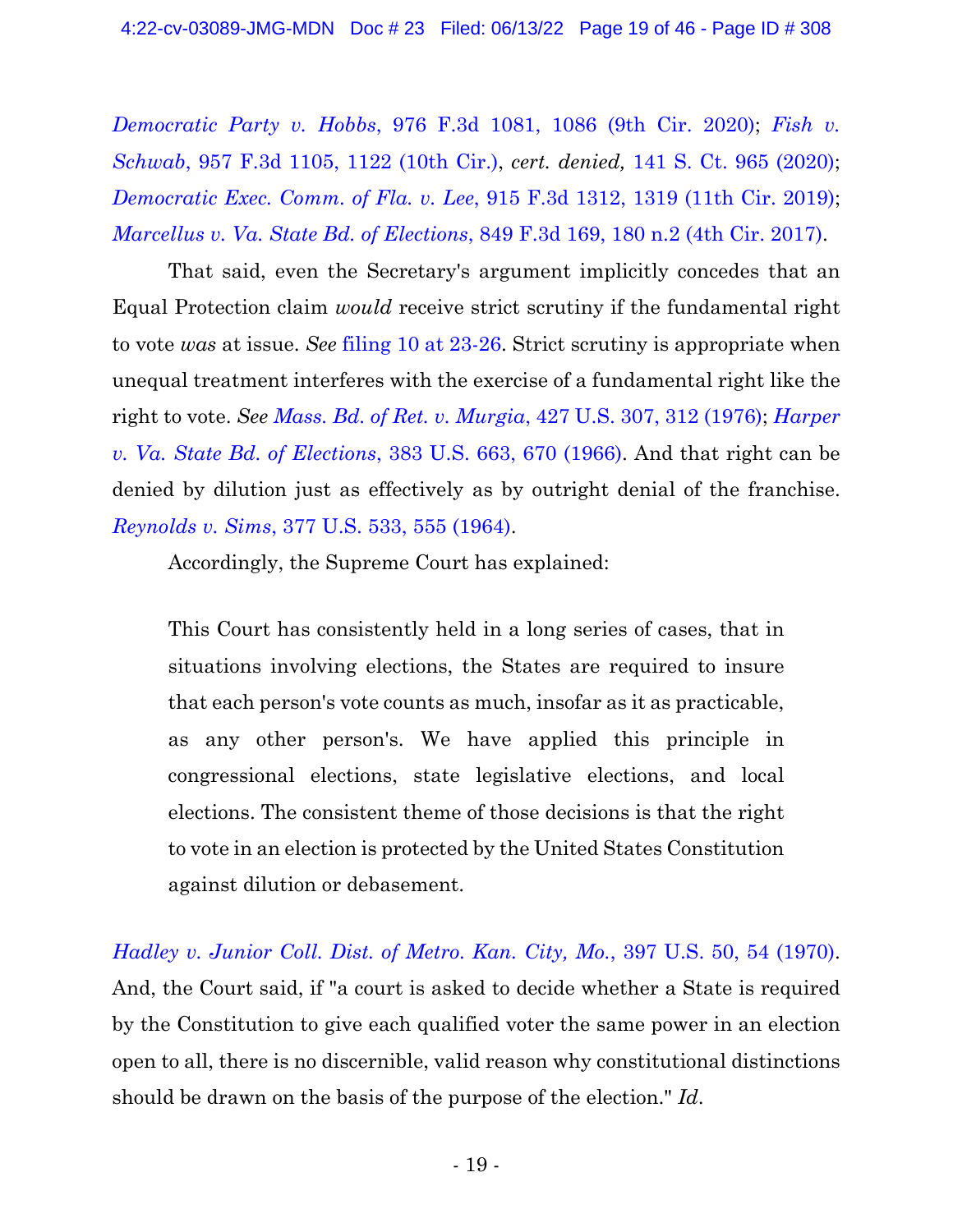*Anderson/Burdick* gets the Court to the same place. Under that standard, "the first step is to decide whether a challenged law severely burdens the right to vote. Ordinary and widespread burdens, such as those requiring 'nominal effort' of everyone, are not severe. Burdens are severe if they go beyond the merely inconvenient." *[Crawford](https://www.westlaw.com/Document/I9a53a1fb151d11ddb595a478de34cd72/View/FullText.html?transitionType=Default&contextData=(sc.Default)&VR=3.0&RS=da3.0&fragmentIdentifier=co_pp_sp_780_205)*, 553 U.S. at [205](https://www.westlaw.com/Document/I9a53a1fb151d11ddb595a478de34cd72/View/FullText.html?transitionType=Default&contextData=(sc.Default)&VR=3.0&RS=da3.0&fragmentIdentifier=co_pp_sp_780_205) (Scalia, J., concurring). Vote dilution is more than an inconvenience—it's an insurmountable impediment to effective use of the franchise. And under *Anderson/Burdick*, where a statute imposes a severe burden on a plaintiff's rights, it must satisfy strict scrutiny—that is, it must be narrowly tailored and advance a compelling state interest. *Org. for Black [Struggle](https://www.westlaw.com/Document/I27733a3015bc11ebb0bbcfa37ab37316/View/FullText.html?transitionType=Default&contextData=(sc.Default)&VR=3.0&RS=da3.0&fragmentIdentifier=co_pp_sp_506_607) v. Ashcroft*, 97[8](https://www.westlaw.com/Document/I27733a3015bc11ebb0bbcfa37ab37316/View/FullText.html?transitionType=Default&contextData=(sc.Default)&VR=3.0&RS=da3.0&fragmentIdentifier=co_pp_sp_506_607) F.3d 603, 607 (8th Cir. [2020\);](https://www.westlaw.com/Document/I27733a3015bc11ebb0bbcfa37ab37316/View/FullText.html?transitionType=Default&contextData=(sc.Default)&VR=3.0&RS=da3.0&fragmentIdentifier=co_pp_sp_506_607) *[Miller](https://www.westlaw.com/Document/I95ceea90cd4311eab502f8a91db8f87a/View/FullText.html?transitionType=Default&contextData=(sc.Default)&VR=3.0&RS=da3.0&fragmentIdentifier=co_pp_sp_506_736)*, 967 F.3d at [736.](https://www.westlaw.com/Document/I95ceea90cd4311eab502f8a91db8f87a/View/FullText.html?transitionType=Default&contextData=(sc.Default)&VR=3.0&RS=da3.0&fragmentIdentifier=co_pp_sp_506_736) 7

## c. State Interests

The Secretary proffers a number of governmental interests that, he says, support the 38-county rule:

(1) ensuring that initiatives reaching the ballot have a significant modicum of broad-based geographical support, (2) reducing the possibility that initiatives of a localized nature will be on the ballot, (3) sustaining active responsibility and participation in the initiative process by citizens throughout the State, (4) protecting the integrity and reliability of the initiative process by spreading

<sup>7</sup> The Court is aware than in *Mahan v. Howell*, the Supreme Court held that a rational-basis standard was appropriate when considering deviations from the "one person, one vote" principle in legislative redistricting. [410 U.S. 315, 325 \(1973\).](https://www.westlaw.com/Document/I18d7aae49bea11d9bdd1cfdd544ca3a4/View/FullText.html?transitionType=Default&contextData=(sc.Default)&VR=3.0&RS=da3.0&fragmentIdentifier=co_pp_sp_780_325) But *Mahan*'s application of that standard presupposed "an honest and good faith effort" to comply with the Equal Protection Clause's requirement that state officials construct districts "as nearly of equal population as is practicable." *Id*. at 324-25. The 38-county rule is obviously not such an effort.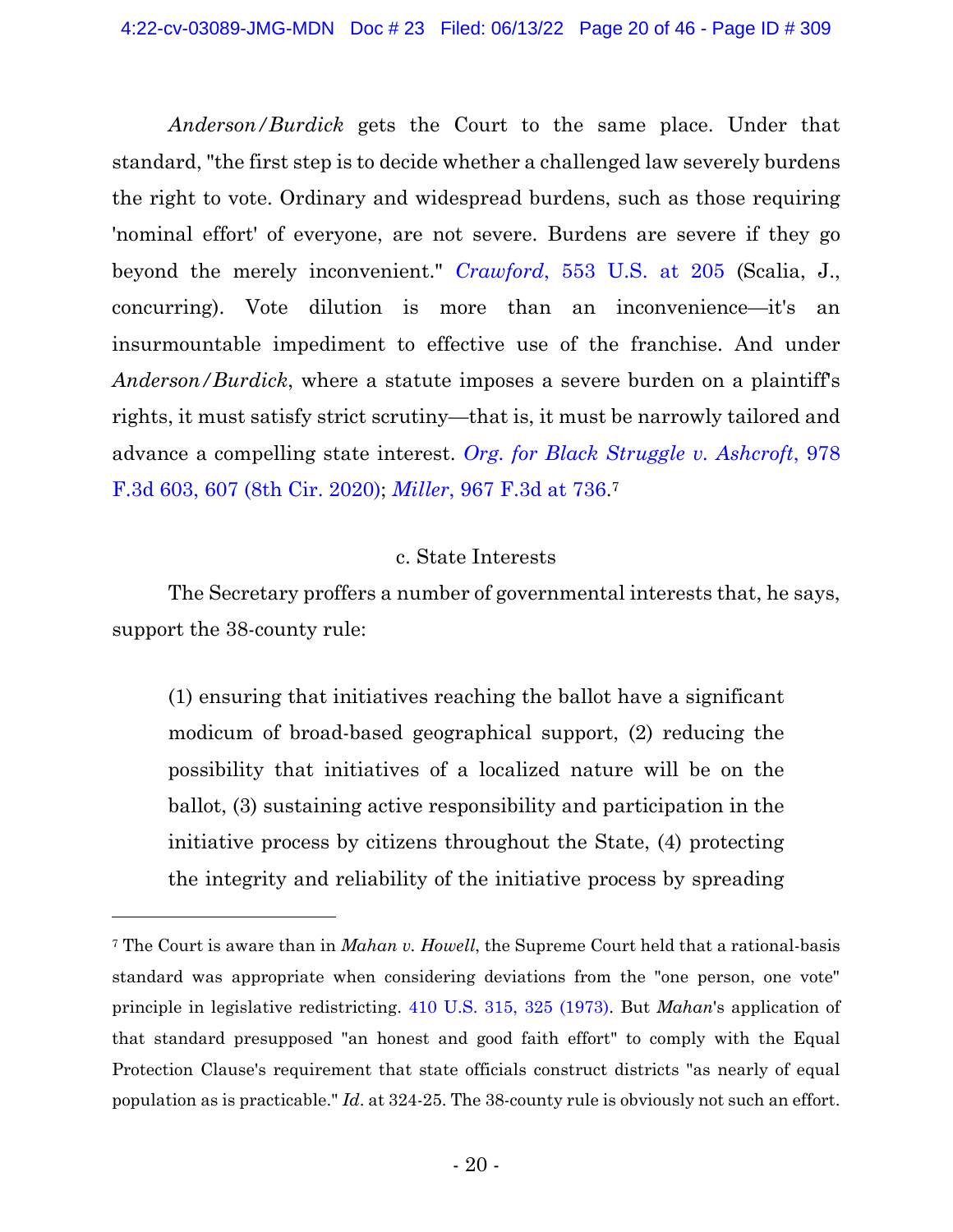the signature verification process to many county election officials, (5) simplifying the ballot, and (6) ensuring that the State can timely review all the signatures filed in support of the submitted initiatives.

[Filing](https://ecf.ned.uscourts.gov/doc1/11314967650?page=27) 10 at 27. None satisfy the government's burden.

## (1) Geographical Support

The first proffered justification is the most important—because, honestly, it's probably the one that the 38-county rule was *actually* intended to serve. The Secretary argues that Nebraska has

a strong interest in requiring that initiatives demonstrate a significant modicum of statewide support before appearing on the ballot. Because initiative measures generally affect the entire state, a representative portion of people from the whole state should have a voice in putting the issues on the ballot. The multicounty signature requirement directly furthers this interest by preventing initiative sponsors from obtaining all the required signatures from Omaha and Lincoln. It ensures that voters throughout different parts of the State will be included in the process.

[Filing](https://ecf.ned.uscourts.gov/doc1/11314967650?page=28) 10 at 28. Perhaps so. There may well be an "an important regulatory" interest in making sure that an initiative has sufficient grass roots support to be placed on the ballot." *Angle v. [Miller](https://www.westlaw.com/Document/I9e88d6936dbd11e1be29b2facdefeebe/View/FullText.html?transitionType=Default&contextData=(sc.Default)&VR=3.0&RS=da3.0&fragmentIdentifier=co_pp_sp_506_1135)*, 673 F.3d 1122, 1135 (9th Cir. [2012\)](https://www.westlaw.com/Document/I9e88d6936dbd11e1be29b2facdefeebe/View/FullText.html?transitionType=Default&contextData=(sc.Default)&VR=3.0&RS=da3.0&fragmentIdentifier=co_pp_sp_506_1135) (citing *[Meyer](https://www.westlaw.com/Document/Ic1d73a139c1e11d991d0cc6b54f12d4d/View/FullText.html?transitionType=Default&contextData=(sc.Default)&VR=3.0&RS=da3.0&fragmentIdentifier=co_pp_sp_780_425) v. Grant*, 486 U.S. 414, 425 [\(1988\)\)](https://www.westlaw.com/Document/Ic1d73a139c1e11d991d0cc6b54f12d4d/View/FullText.html?transitionType=Default&contextData=(sc.Default)&VR=3.0&RS=da3.0&fragmentIdentifier=co_pp_sp_780_425). But the 38-county rule isn't narrowly tailored to that objective.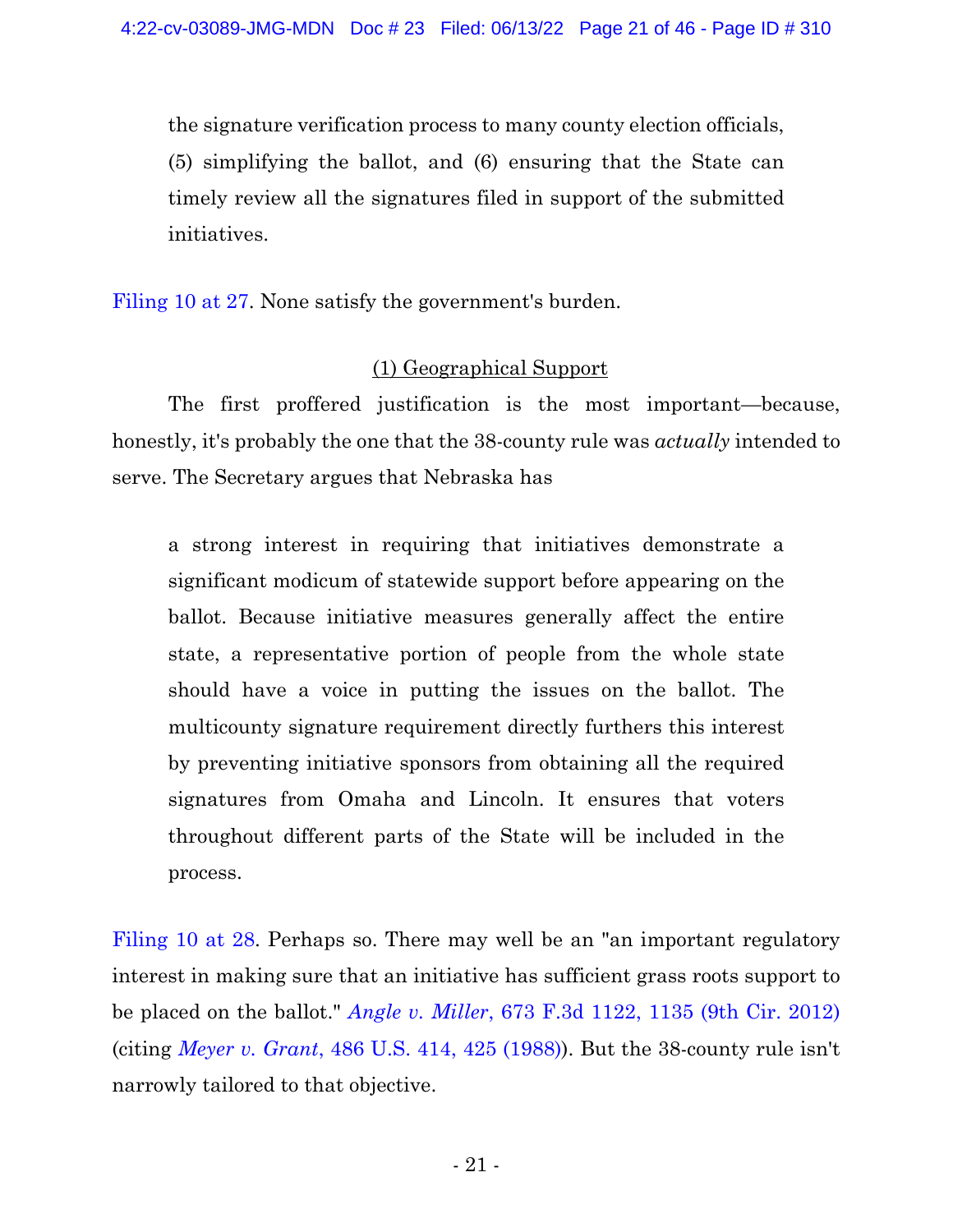To begin with, "[e]nsuring a modicum of statewide support for an initiative is not a *compelling* state interest." *Id*. at 1135 n.7; *see [Lomax](https://www.westlaw.com/Document/I54d90ce886cd11dbb38df5bc58c34d92/View/FullText.html?transitionType=Default&contextData=(sc.Default)&VR=3.0&RS=da3.0&fragmentIdentifier=co_pp_sp_506_1021)*, 47[1](https://www.westlaw.com/Document/I54d90ce886cd11dbb38df5bc58c34d92/View/FullText.html?transitionType=Default&contextData=(sc.Default)&VR=3.0&RS=da3.0&fragmentIdentifier=co_pp_sp_506_1021) F.3d at [1021;](https://www.westlaw.com/Document/I54d90ce886cd11dbb38df5bc58c34d92/View/FullText.html?transitionType=Default&contextData=(sc.Default)&VR=3.0&RS=da3.0&fragmentIdentifier=co_pp_sp_506_1021) *[Idaho](https://www.westlaw.com/Document/Ibb37657789eb11d9903eeb4634b8d78e/View/FullText.html?transitionType=Default&contextData=(sc.Default)&VR=3.0&RS=da3.0&fragmentIdentifier=co_pp_sp_506_1078) Coal.*, 342 F.3d at [1078.](https://www.westlaw.com/Document/Ibb37657789eb11d9903eeb4634b8d78e/View/FullText.html?transitionType=Default&contextData=(sc.Default)&VR=3.0&RS=da3.0&fragmentIdentifier=co_pp_sp_506_1078) *Moore* itself was clear that it was "no answer to the argument under the Equal Protection Clause that this law was designed to require statewide support for launching a new political party rather than support from a few localities." 394 [U.S.](https://www.westlaw.com/Document/I18ca16569bea11d9bdd1cfdd544ca3a4/View/FullText.html?transitionType=Default&contextData=(sc.Default)&VR=3.0&RS=da3.0&fragmentIdentifier=co_pp_sp_780_818) at 818. And even under a lesser standard, the state must show something more than a rational basis for inequality—"it must provide a reason or reasons that are strong enough to justify the significant dilution of its citizens' right to vote." *[Navajo](https://www.westlaw.com/Document/I44ec6ca0a7f211e981b9f3f7c11376fd/View/FullText.html?transitionType=Default&contextData=(sc.Default)&VR=3.0&RS=da3.0&fragmentIdentifier=co_pp_sp_506_1285) Nation v. San Juan Cnty.*, 929 F.3d [1270,](https://www.westlaw.com/Document/I44ec6ca0a7f211e981b9f3f7c11376fd/View/FullText.html?transitionType=Default&contextData=(sc.Default)&VR=3.0&RS=da3.0&fragmentIdentifier=co_pp_sp_506_1285) 1285 (10th Cir. [2019\).](https://www.westlaw.com/Document/I44ec6ca0a7f211e981b9f3f7c11376fd/View/FullText.html?transitionType=Default&contextData=(sc.Default)&VR=3.0&RS=da3.0&fragmentIdentifier=co_pp_sp_506_1285)

The problem for the Secretary is that there are plenty of ways the state could ascertain the statewide support for an initiative petition without relying on units of dramatically differing populations. The plaintiffs suggest congressional districts (perhaps with a self-interested eye toward never having to leave the Omaha, Lincoln, or Grand Island metropolitan areas). But legislative districts would also be an option. Nebraska is full of populationapportioned district maps that could be turned to this purpose. And there's abundant authority for the proposition that the Equal Protection Clause permits the state to require a showing of geographically distributed support as part of the initiative process, so long as it treats petition signatories equally. *See [Libertarian](https://www.westlaw.com/Document/I86ff1f6894ad11d9bdd1cfdd544ca3a4/View/FullText.html?transitionType=Default&contextData=(sc.Default)&VR=3.0&RS=da3.0&fragmentIdentifier=co_pp_sp_350_543) Party v. Bond*, 764 F.2d 538, 543 (8th Cir. [1985\);](https://www.westlaw.com/Document/I86ff1f6894ad11d9bdd1cfdd544ca3a4/View/FullText.html?transitionType=Default&contextData=(sc.Default)&VR=3.0&RS=da3.0&fragmentIdentifier=co_pp_sp_350_543) *see also [Semple](https://www.westlaw.com/Document/Idb2928a0c39211e9aec88be692101305/View/FullText.html?transitionType=Default&contextData=(sc.Default)&VR=3.0&RS=da3.0&fragmentIdentifier=co_pp_sp_506_1141)*, 934 F.3d at 1141[-42;](https://www.westlaw.com/Document/Idb2928a0c39211e9aec88be692101305/View/FullText.html?transitionType=Default&contextData=(sc.Default)&VR=3.0&RS=da3.0&fragmentIdentifier=co_pp_sp_506_1141) *Angle*, 673 F.3d at [1135-36;](https://www.westlaw.com/Document/I9e88d6936dbd11e1be29b2facdefeebe/View/FullText.html?transitionType=Default&contextData=(sc.Default)&VR=3.0&RS=da3.0&fragmentIdentifier=co_pp_sp_506_1135) *[Count](https://www.westlaw.com/Document/Ieaff14d0ec5d11e9be36860eb2f983f8/View/FullText.html?transitionType=Default&contextData=(sc.Default)&VR=3.0&RS=da3.0&fragmentIdentifier=co_pp_sp_4645_1115) My Vote, Inc. v. Cox*, 452 P.3d 1109, 1115 [\(Utah](https://www.westlaw.com/Document/Ieaff14d0ec5d11e9be36860eb2f983f8/View/FullText.html?transitionType=Default&contextData=(sc.Default)&VR=3.0&RS=da3.0&fragmentIdentifier=co_pp_sp_4645_1115) 2019).

## (2) Reducing Localized Initiatives

The Secretary contends that the state has "an important interest in reducing the possibility that initiatives of a localized nature will be on the ballot." It's not clear what the difference is between that and the claimed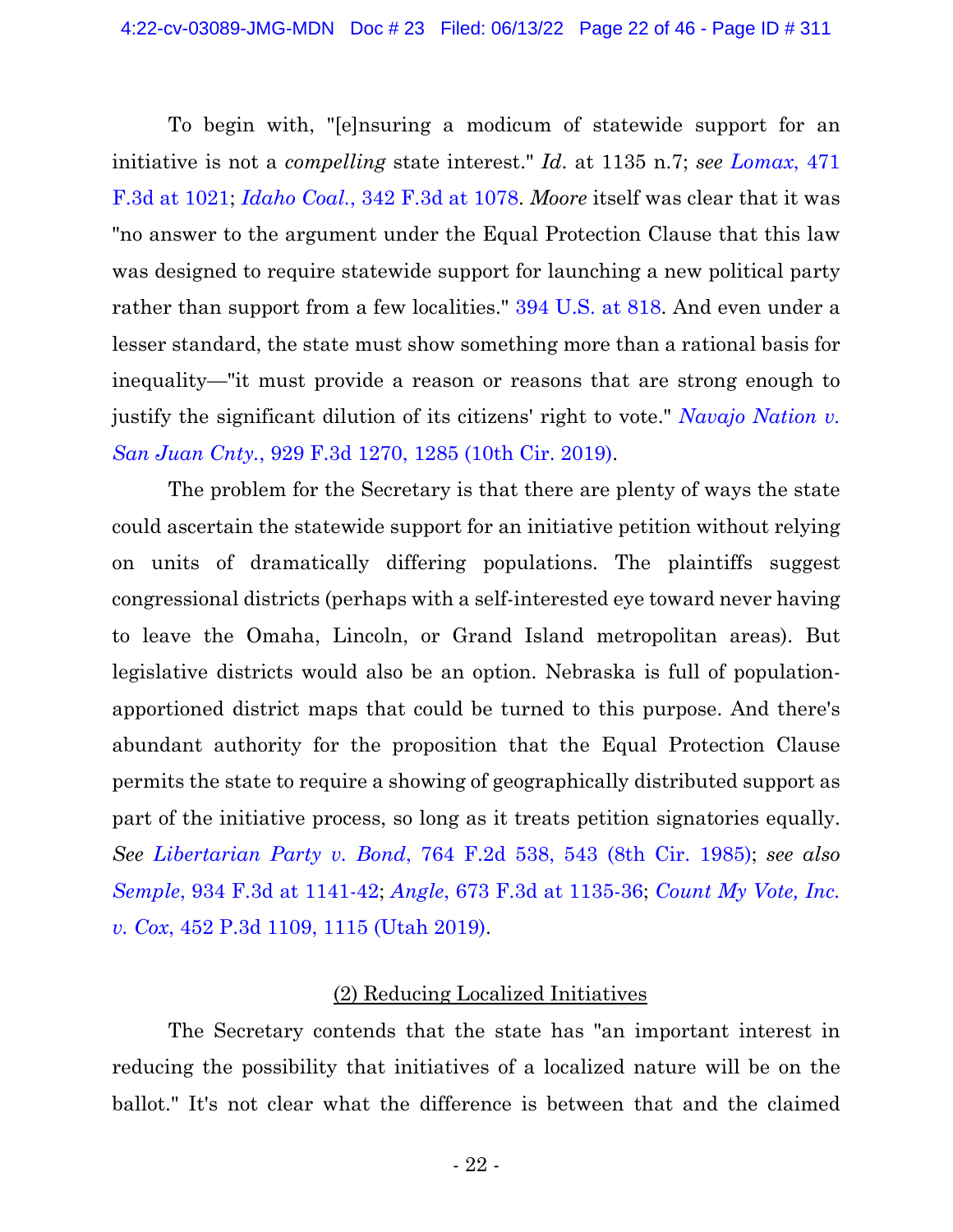interest in ensuring some statewide support. "Localized nature" is just another way of saying "not statewide." And the same reasoning applies.

# (3) Statewide Responsibility and Participation

Third, the Secretary asserts that "the State has a vital interest in sustaining active responsibility and participation in the initiative process by citizens throughout the State." [Filing](https://ecf.ned.uscourts.gov/doc1/11314967650?page=29) 10 at 29. For the most part, that looks like yet another way of saying the same thing. To the extent it represents anything new, it's not clear to the Court how the 38-county rule uniquely serves it—there is no shortage of ways to spark civic engagement that do not involve vote dilution. (One of which might be to put an initiative on a statewide ballot where voters in every county will have to decide what they think about it.)

# (4) Election Integrity

Next, the Secretary relies on the state's interest in "protecting the integrity and reliability of the initiative process." [Filing](https://ecf.ned.uscourts.gov/doc1/11314967650?page=29) 10 at 29. And "it is true that a State indisputably has a compelling interest in preserving the integrity of its election process." *281 Care Comm. v. [Arneson](https://www.westlaw.com/Document/If2977af332c411e4a795ac035416da91/View/FullText.html?transitionType=Default&contextData=(sc.Default)&VR=3.0&RS=da3.0&fragmentIdentifier=co_pp_sp_506_786)*, 766 F.3d 774, 78[6](https://www.westlaw.com/Document/If2977af332c411e4a795ac035416da91/View/FullText.html?transitionType=Default&contextData=(sc.Default)&VR=3.0&RS=da3.0&fragmentIdentifier=co_pp_sp_506_786) (8th Cir. [2014\)](https://www.westlaw.com/Document/If2977af332c411e4a795ac035416da91/View/FullText.html?transitionType=Default&contextData=(sc.Default)&VR=3.0&RS=da3.0&fragmentIdentifier=co_pp_sp_506_786) (cleaned up). But the 38-county rule's connection to election integrity is tenuous at best.

The argument goes like this: The 38-county rule requires petition circulators to collect at least some signatures from 38 different counties, meaning that at least 38 different county election offices will be involved in verifying those signatures. So, that spreads the work around, reducing the possibility that overworked election offices in populous counties will make mistakes, and "decreas[ing] the possibility of a few bad actors in one county distorting the entire process." [Filing](https://ecf.ned.uscourts.gov/doc1/11314967650?page=30) 10 at 30.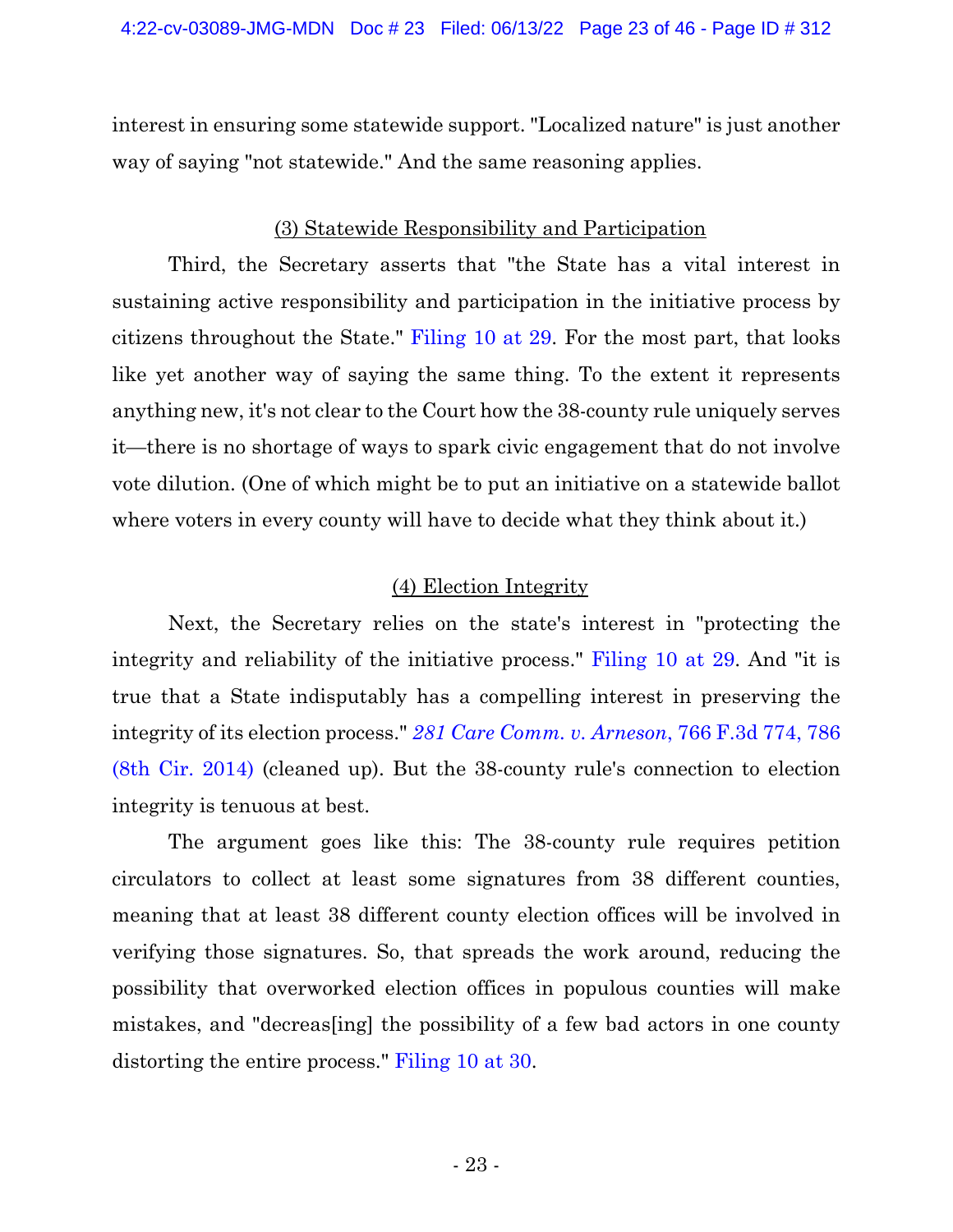The possibility of overburdening election officials in more populated counties will be discussed below. As for "a few bad actors"—the Secretary has presented not even a whit of evidence that corruption in the signature verification process is a problem or is likely to be a problem. *See* [filing](https://ecf.ned.uscourts.gov/doc1/11314967668) 11-1. Nor is that suggestion consistent with the fact that, with or without the 38-county rule, petitioners still have to get signatures from about 87,000 registered voters, and to do that they have to go where the people are. The Secretary even *relies* on that fact in responding to the plaintiffs' First Amendment claim. [Filing](https://ecf.ned.uscourts.gov/doc1/11314967650?page=40) 10 at 40. If the Douglas County Election Commissioner was a bad apple—and again, the Court emphasizes that there's no evidence he is—then the election lacks integrity regardless of whether a few other election offices have to verify a few more signatures. Not only is the 38-county rule not narrowly tailored to the goal of election integrity—it's not tailored *at all* to that goal.

# (5) Simplifying the Ballot

Next, the Secretary argues that the state has an interest in simplifying the ballot. [Filing](https://ecf.ned.uscourts.gov/doc1/11314967650?page=30) 10 at 30. And that, again, may be a legitimate governmental interest. *See Munro v. [Socialist](https://www.westlaw.com/Document/Id4c316969c1d11d991d0cc6b54f12d4d/View/FullText.html?transitionType=Default&contextData=(sc.Default)&VR=3.0&RS=da3.0&fragmentIdentifier=co_pp_sp_780_196) Workers Party*, 479 U.S. 189, 196 [\(1986\).](https://www.westlaw.com/Document/Id4c316969c1d11d991d0cc6b54f12d4d/View/FullText.html?transitionType=Default&contextData=(sc.Default)&VR=3.0&RS=da3.0&fragmentIdentifier=co_pp_sp_780_196) But as with all of the Secretary's proffered justifications:

Assuming that these are all valid purposes advanced by the geographic distribution requirement, they nonetheless cannot save that requirement, because these purposes could be advanced as effectively and efficiently by another system that *would* treat voters residing in different geographic areas equally. For example, most if not all of these objectives could be satisfied, even more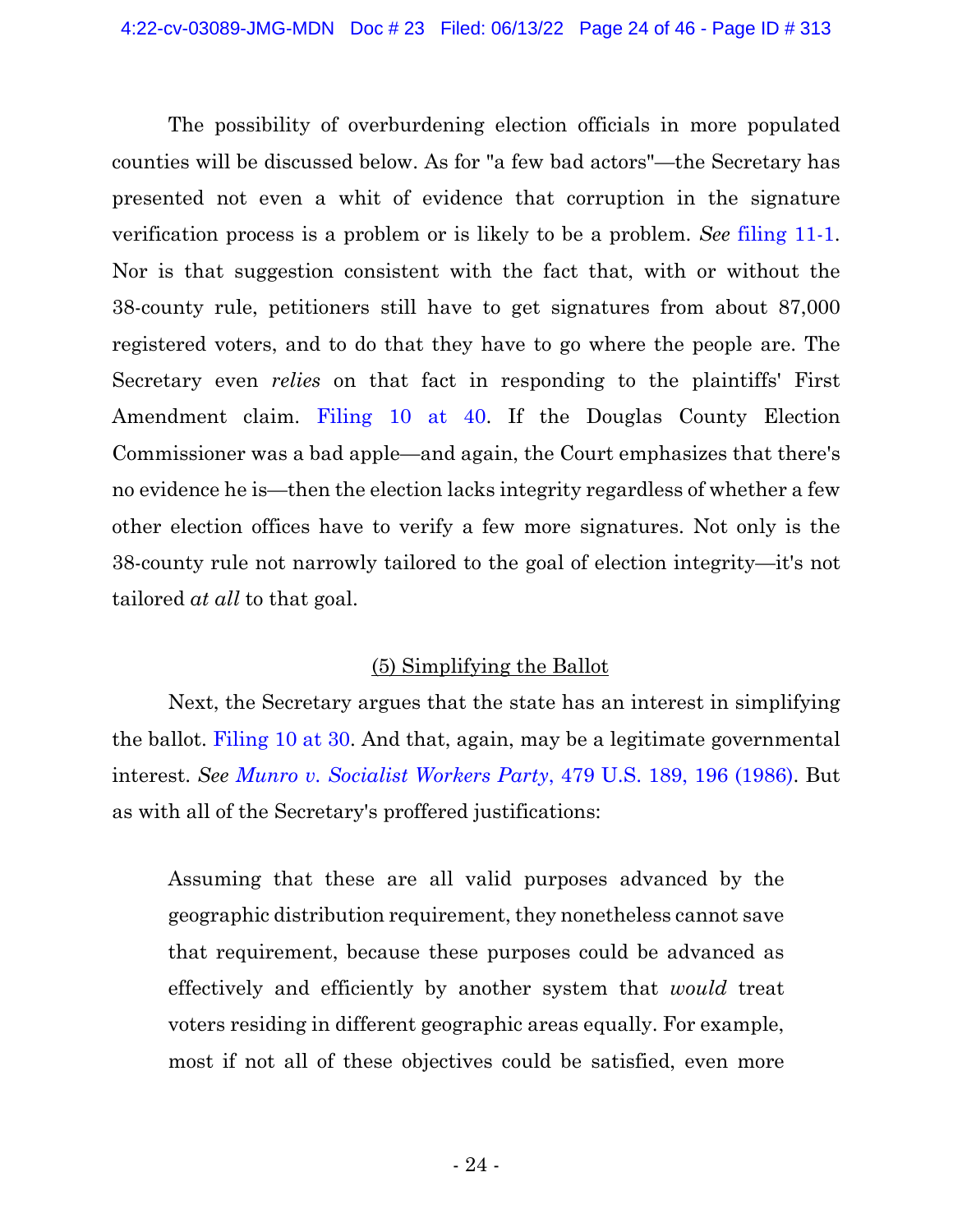readily, by simply increasing the statewide percentage of signatures required.

#### *[Idaho](https://www.westlaw.com/Document/Ibb37657789eb11d9903eeb4634b8d78e/View/FullText.html?transitionType=Default&contextData=(sc.Default)&VR=3.0&RS=da3.0&fragmentIdentifier=co_pp_sp_506_1079) Coal.*, 342 F.3d at [1079.](https://www.westlaw.com/Document/Ibb37657789eb11d9903eeb4634b8d78e/View/FullText.html?transitionType=Default&contextData=(sc.Default)&VR=3.0&RS=da3.0&fragmentIdentifier=co_pp_sp_506_1079)

#### (6) Effectively Managing the Initiative Process

Finally, the Secretary suggests that "[b]ecause the multicounty signature requirement spreads the verification duties throughout more counties, it helps the State timely accomplish the monumental task of verifying tens, if not hundreds, of thousands of signatures." [Filing](https://ecf.ned.uscourts.gov/doc1/11314967650?page=31) 10 at 31.

The Court is, to begin with, not persuaded that vote dilution can be justified because accounting for every registered voter equally would be more work for someone. Even if spreading a bit of the work around would "help" get the job done, the Secretary has offered nothing to suggest it wouldn't get done otherwise. And rightly so: The Court expects that the Secretary has confidence in Nebraska's local elections officials, as does the Court.

But the Secretary's argument also founders on the math. The signature breakdown for the 2020 medical marijuana petition is a good example: Out of 196,611 raw signatures, 147,298 came from Douglas, Lancaster, and Sarpy counties (by far Nebraska's most populous counties). [Filing](https://ecf.ned.uscourts.gov/doc1/11314967668?page=11) 11-1 at 11-13. Expand to the top 6 counties by population, and we get to 160,395 of the signatures. [Filing](https://ecf.ned.uscourts.gov/doc1/11314967668?page=11) 11-1 at 11. No other county produced more than 3,000. [Filing](https://ecf.ned.uscourts.gov/doc1/11314967668?page=11) 11-1 at [11-13.](https://ecf.ned.uscourts.gov/doc1/11314967668?page=11) Only 16 counties produced more than 1,000 signatures. There's simply no reason to believe—and the Secretary's evidence doesn't really suggest—that the handful of counties already verifying over 80 percent of the submitted signatures couldn't have readily handled the few thousand more each of them might have received in the unlikely event that all of the other counties' signatures had been diverted.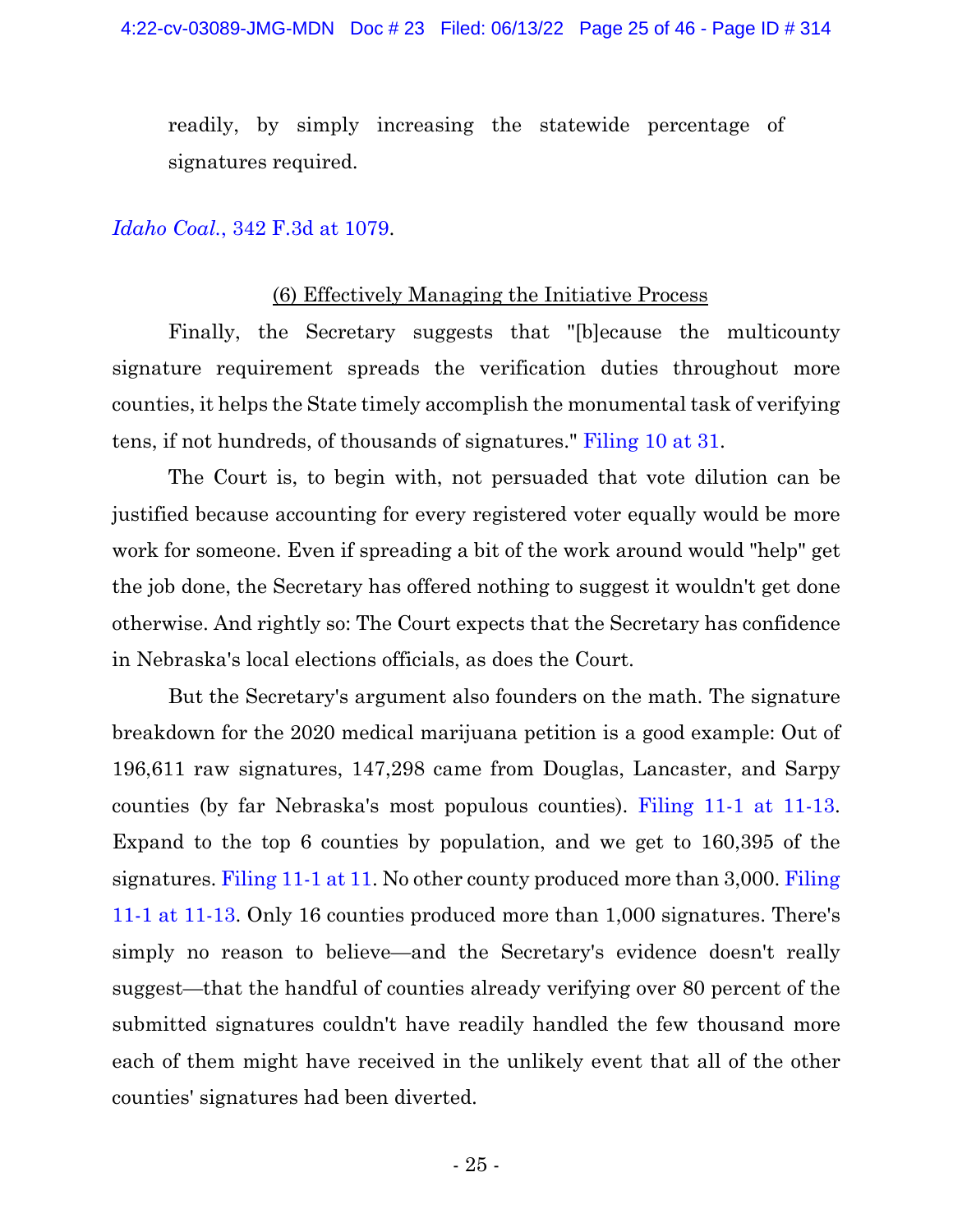## d. Contrary Authority

The Secretary directs the Court to two cases suggesting the 38-county rule is acceptable: the Massachusetts Supreme Judicial Court's decision in *Mass. Pub. Int. Rsch. Grp.*, 375 [N.E.2d](https://www.westlaw.com/Document/I8f352548d11a11d98ac8f235252e36df/View/FullText.html?transitionType=Default&contextData=(sc.Default)&VR=3.0&RS=da3.0) [1175,](https://www.westlaw.com/Document/I8f352548d11a11d98ac8f235252e36df/View/FullText.html?transitionType=Default&contextData=(sc.Default)&VR=3.0&RS=da3.0) and footnote 4 of Judge Beam's majority opinion in *[Bernbeck](https://www.westlaw.com/Document/I5b2088f04a6511e687dda03c2315206d/View/FullText.html?transitionType=Default&contextData=(sc.Default)&VR=3.0&RS=da3.0&fragmentIdentifier=co_pp_sp_506_648) v. Gale*, 829 F.3d 643, 648-49 n.4 (8th Cir. [2016\).](https://www.westlaw.com/Document/I5b2088f04a6511e687dda03c2315206d/View/FullText.html?transitionType=Default&contextData=(sc.Default)&VR=3.0&RS=da3.0&fragmentIdentifier=co_pp_sp_506_648)

The Massachusetts court's decision is on point—but it is obviously not binding, and the Court doesn't find it persuasive. It rests on two premises that the Court has already rejected: that an initiative petition is somehow a "lesser" form of democratic political representation, and that signature-gathering for ballot access isn't an integral part of the election system. *See [Mass.](https://www.westlaw.com/Document/I8f352548d11a11d98ac8f235252e36df/View/FullText.html?transitionType=Default&contextData=(sc.Default)&VR=3.0&RS=da3.0&fragmentIdentifier=co_pp_sp_578_1182) Pub. Int. Rsch. Grp.*, 375 [N.E.2d](https://www.westlaw.com/Document/I8f352548d11a11d98ac8f235252e36df/View/FullText.html?transitionType=Default&contextData=(sc.Default)&VR=3.0&RS=da3.0&fragmentIdentifier=co_pp_sp_578_1182) at [1182-83.](https://www.westlaw.com/Document/I8f352548d11a11d98ac8f235252e36df/View/FullText.html?transitionType=Default&contextData=(sc.Default)&VR=3.0&RS=da3.0&fragmentIdentifier=co_pp_sp_578_1182) *[Idaho](https://www.westlaw.com/Document/Ibb37657789eb11d9903eeb4634b8d78e/View/FullText.html?transitionType=Default&contextData=(sc.Default)&VR=3.0&RS=da3.0) Coal.*, 342 F.3d [1073,](https://www.westlaw.com/Document/Ibb37657789eb11d9903eeb4634b8d78e/View/FullText.html?transitionType=Default&contextData=(sc.Default)&VR=3.0&RS=da3.0) and *[Lomax](https://www.westlaw.com/Document/I54d90ce886cd11dbb38df5bc58c34d92/View/FullText.html?transitionType=Default&contextData=(sc.Default)&VR=3.0&RS=da3.0)*[,](https://www.westlaw.com/Document/I54d90ce886cd11dbb38df5bc58c34d92/View/FullText.html?transitionType=Default&contextData=(sc.Default)&VR=3.0&RS=da3.0) 471 F.3d [1010,](https://www.westlaw.com/Document/I54d90ce886cd11dbb38df5bc58c34d92/View/FullText.html?transitionType=Default&contextData=(sc.Default)&VR=3.0&RS=da3.0) are the better-reasoned decisions.

*Bernbeck* would be binding authority, had the Court of Appeals decided the issue presented—but it didn't. In *Bernbeck*, Judge Bataillon had decided that the 38-county rule violated the Equal Protection clause, for many of the same reasons the Court has articulated here. *[Bernbeck](https://www.westlaw.com/Document/Ia81d975569c611e49488c8f438320c70/View/FullText.html?transitionType=Default&contextData=(sc.Default)&VR=3.0&RS=da3.0&fragmentIdentifier=co_pp_sp_7903_958) v. Gale*, 58 F. Supp. 3[d](https://www.westlaw.com/Document/Ia81d975569c611e49488c8f438320c70/View/FullText.html?transitionType=Default&contextData=(sc.Default)&VR=3.0&RS=da3.0&fragmentIdentifier=co_pp_sp_7903_958) 949, 958 (D. Neb. [2014\),](https://www.westlaw.com/Document/Ia81d975569c611e49488c8f438320c70/View/FullText.html?transitionType=Default&contextData=(sc.Default)&VR=3.0&RS=da3.0&fragmentIdentifier=co_pp_sp_7903_958) *vacated and remanded,* 829 [F.3d](https://www.westlaw.com/Document/I5b2088f04a6511e687dda03c2315206d/View/FullText.html?transitionType=Default&contextData=(sc.Default)&VR=3.0&RS=da3.0) 643. But the Court of Appeals found that the plaintiff in that case lacked standing, because he was neither a supporter of a specific petition nor had alleged that he was a registered voter. *[Bernbeck](https://www.westlaw.com/Document/I5b2088f04a6511e687dda03c2315206d/View/FullText.html?transitionType=Default&contextData=(sc.Default)&VR=3.0&RS=da3.0&fragmentIdentifier=co_pp_sp_506_648)*, 829 F.3d at 648[-50.](https://www.westlaw.com/Document/I5b2088f04a6511e687dda03c2315206d/View/FullText.html?transitionType=Default&contextData=(sc.Default)&VR=3.0&RS=da3.0&fragmentIdentifier=co_pp_sp_506_648) 8

Because the dispositive finding was a lack of subject-matter jurisdiction, footnote 4's discussion of the plaintiff's Equal Protection claim was plainly non-binding dicta. *See [Sanzone](https://www.westlaw.com/Document/I98c024d0708211ea8a27c5f88245c3b8/View/FullText.html?transitionType=Default&contextData=(sc.Default)&VR=3.0&RS=da3.0&fragmentIdentifier=co_pp_sp_506_1039) v. Mercy Health*, 954 F.3d 1031, 1039 (8th Cir[.](https://www.westlaw.com/Document/I98c024d0708211ea8a27c5f88245c3b8/View/FullText.html?transitionType=Default&contextData=(sc.Default)&VR=3.0&RS=da3.0&fragmentIdentifier=co_pp_sp_506_1039) [2020\);](https://www.westlaw.com/Document/I98c024d0708211ea8a27c5f88245c3b8/View/FullText.html?transitionType=Default&contextData=(sc.Default)&VR=3.0&RS=da3.0&fragmentIdentifier=co_pp_sp_506_1039) *see also Jama v. Immigr. & [Customs](https://www.westlaw.com/Document/Idf2140f99c9c11d993e6d35cc61aab4a/View/FullText.html?transitionType=Default&contextData=(sc.Default)&VR=3.0&RS=da3.0&fragmentIdentifier=co_pp_sp_780_351+n.12) Enf't*, 543 U.S. 335, 351 n.12 [\(2005\).](https://www.westlaw.com/Document/Idf2140f99c9c11d993e6d35cc61aab4a/View/FullText.html?transitionType=Default&contextData=(sc.Default)&VR=3.0&RS=da3.0&fragmentIdentifier=co_pp_sp_780_351+n.12) That said, footnote 4 is also unresponsive to the arguments presented here.

<sup>8</sup> Obviously, those aspects of standing are not at issue in this case, because Eggers has alleged and averred to both. [Filing 1 at 1-2;](https://ecf.ned.uscourts.gov/doc1/11314956971?page=1) [filing 4-2 at 1.](https://ecf.ned.uscourts.gov/doc1/11314957011?page=1)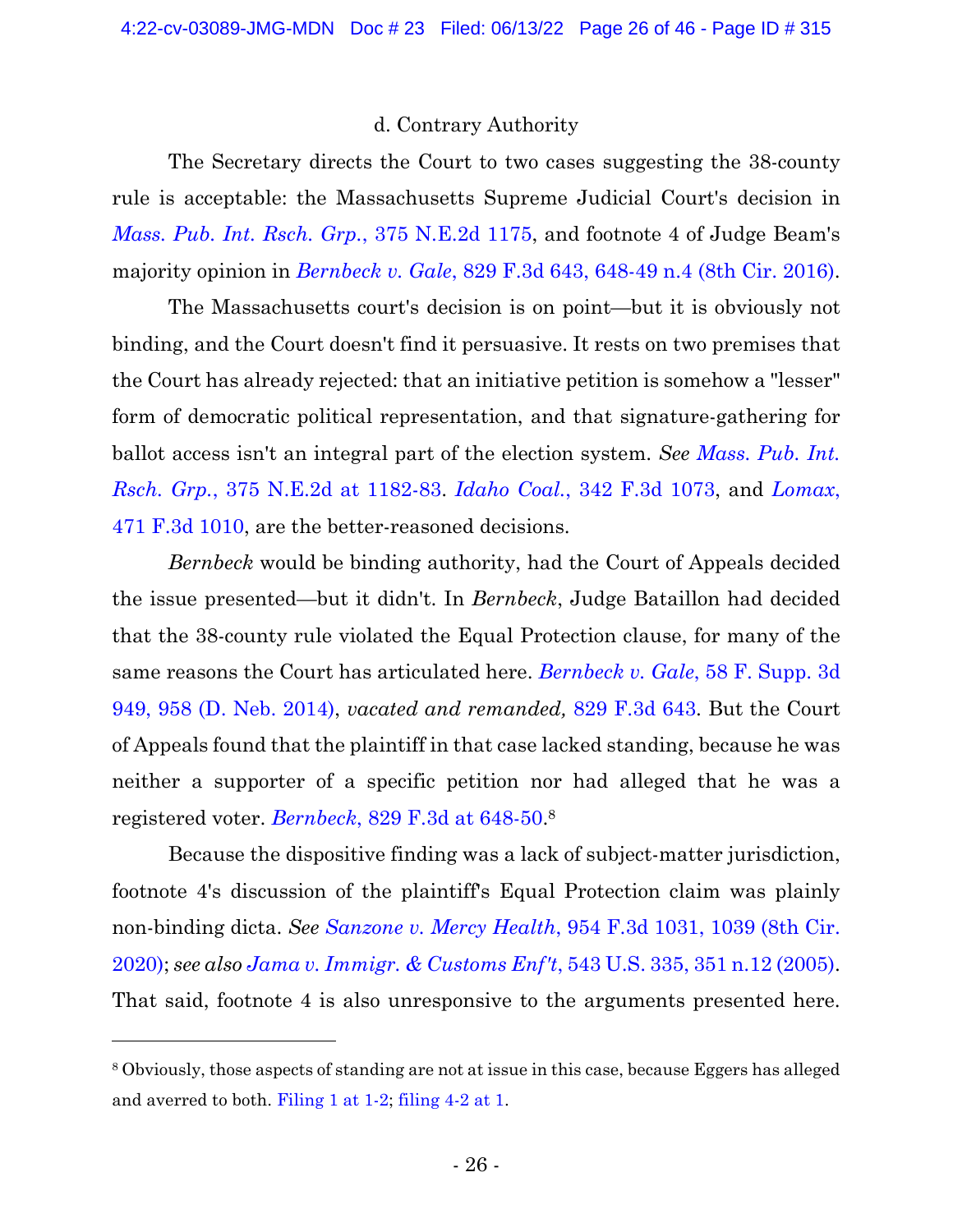Footnote 4 did suggest it was "virtually certain" that the plaintiff had failed to state an Equal Protection claim and that if he had, the "required rational basis analysis would have doomed any such claim." *[Bernbeck](https://www.westlaw.com/Document/I5b2088f04a6511e687dda03c2315206d/View/FullText.html?transitionType=Default&contextData=(sc.Default)&VR=3.0&RS=da3.0&fragmentIdentifier=co_pp_sp_506_649)*, 829 F.3d at 649 [n.4.](https://www.westlaw.com/Document/I5b2088f04a6511e687dda03c2315206d/View/FullText.html?transitionType=Default&contextData=(sc.Default)&VR=3.0&RS=da3.0&fragmentIdentifier=co_pp_sp_506_649) But the footnote did so based on a dismissive treatment of the "state-created, nonfundamental right to participate in initiatives and referenda"—and did so without citing, much less discussing, the Supreme Court's decision in *Moore* or any of its progeny. *See id*. Footnote 4 also assumed rational-basis review was appropriate without employing *Anderson/Burdick* or any other framework for determining the proper standard of review. Simply put, there is little in footnote 4 to indicate that it was based on a fully considered assessment of the arguments and authority marshaled by the plaintiffs in this case.

#### e. Conclusion

To summarize: The Court finds that the plaintiffs are more likely than not to succeed on their Equal Protection claim. *[Moore](https://www.westlaw.com/Document/I18ca16569bea11d9bdd1cfdd544ca3a4/View/FullText.html?transitionType=Default&contextData=(sc.Default)&VR=3.0&RS=da3.0)*, 394 U.S. [814,](https://www.westlaw.com/Document/I18ca16569bea11d9bdd1cfdd544ca3a4/View/FullText.html?transitionType=Default&contextData=(sc.Default)&VR=3.0&RS=da3.0) teaches that signature-gathering for ballot access is an integral part of the election process as susceptible to Equal Protection analysis as is voting in the general election. And the better-reasoned view is that the lawmaking powers of initiative and referendum, reserved to the citizens of Nebraska in its state constitution, are protected by their fundamental right to vote.

## *(ii) First Amendment*

The plaintiffs' First Amendment claim doesn't fare as well. The plaintiffs' argument here is more factual, premised less on the direct operation of the 38-county rule and more on the collateral consequences of requiring them, as petition supporters, to travel to smaller counties to gather signatures. They say that their "prior experience in attempting to comply with Nebraska's multicounty distribution requirement illustrates that the requirement is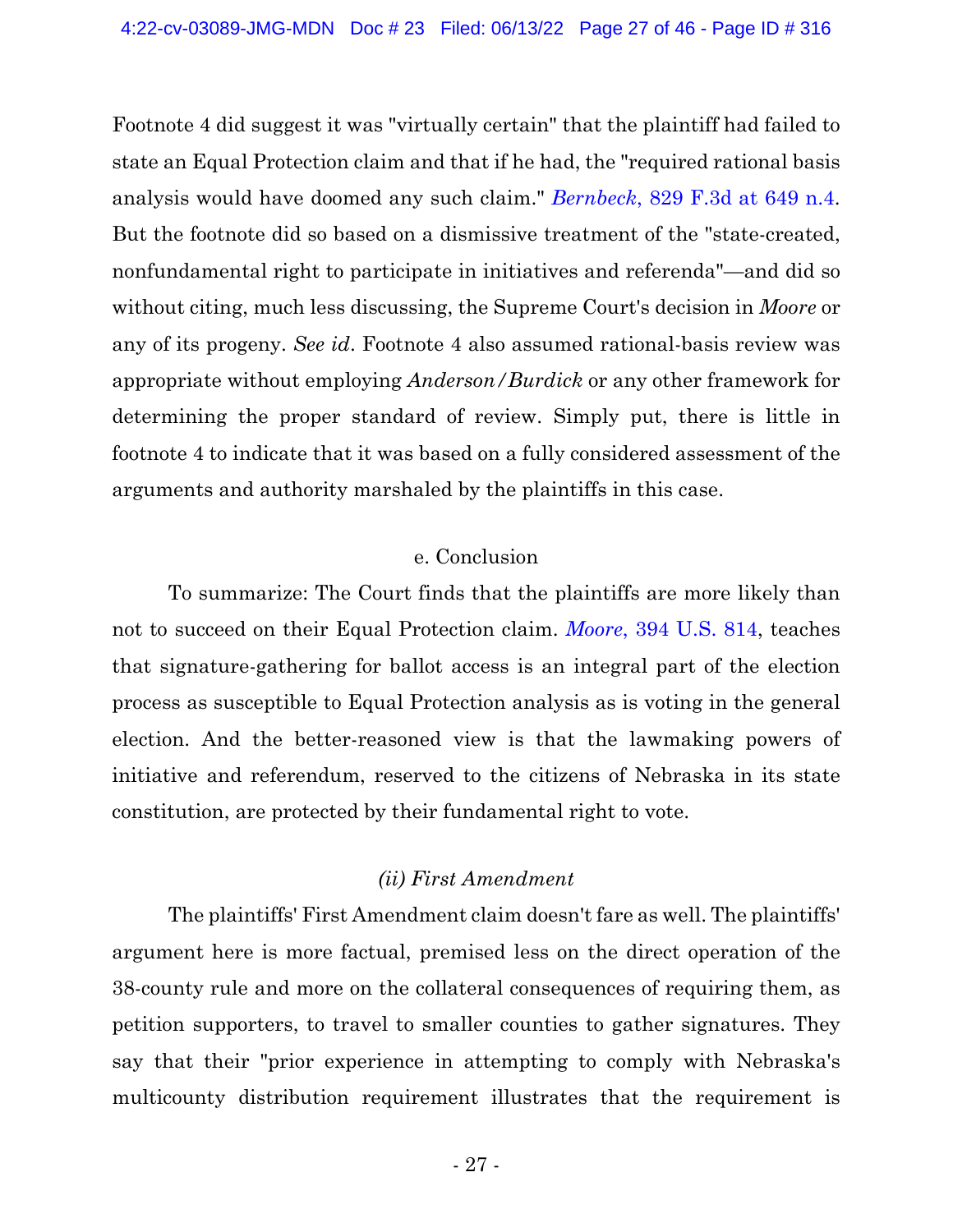onerous and nearly impossible to meet except for the wealthiest and financed sponsors." [Filing 3 at 16.](https://ecf.ned.uscourts.gov/doc1/11314956989?page=16) And, they say, they are forced to leave some counties and "move to other counties to collect signatures to attempt to meet the multicounty distribution requirement, quelling the political speech in the counties where [they] are already present." [Filing 3 at 17.](https://ecf.ned.uscourts.gov/doc1/11314956989?page=17)

But neither contention shows "any restriction on [the plaintiffs'] ability to circulate petitions or otherwise engage in political speech." *[Missouri](https://www.westlaw.com/Document/I8f258f266e8311e1be29b2facdefeebe/View/FullText.html?transitionType=Default&contextData=(sc.Default)&VR=3.0&RS=da3.0&fragmentIdentifier=co_pp_sp_506_676) [Roundtable](https://www.westlaw.com/Document/I8f258f266e8311e1be29b2facdefeebe/View/FullText.html?transitionType=Default&contextData=(sc.Default)&VR=3.0&RS=da3.0&fragmentIdentifier=co_pp_sp_506_676) for Life v. Carnahan*, 676 F.3d 665, 676 (8th Cir. 2012). Nor have the plaintiffs "shown any burden on [their] ability to publicize [their] own views or to use [their] preferred language while collecting signatures." *Id*. at 677. And while the state may not discriminate among voters in the administration of the initiative process, the *existence* of that process is not guaranteed by the Constitution, but created by state law. *See [Miller](https://www.westlaw.com/Document/I95ceea90cd4311eab502f8a91db8f87a/View/FullText.html?transitionType=Default&contextData=(sc.Default)&VR=3.0&RS=da3.0&fragmentIdentifier=co_pp_sp_506_737)*, 967 F.3d at [737.](https://www.westlaw.com/Document/I95ceea90cd4311eab502f8a91db8f87a/View/FullText.html?transitionType=Default&contextData=(sc.Default)&VR=3.0&RS=da3.0&fragmentIdentifier=co_pp_sp_506_737)

So, the Eighth Circuit has distinguished between initiative petition laws that only make the process difficult, and those that affect the communication of ideas associated with circulating petitions. *Id*. The latter implicates the First Amendment. *Id*. The former does not. And that is, to begin with, fatal to the plaintiffs' claim that their First Amendment rights are implicated by the burden of the 38-county rule.

While the Nebraska provision may have made it difficult for appellants to plan their initiative campaign and efficiently allocate their resources, the difficulty of the process *alone* is insufficient to implicate the First Amendment, as long as the communication of ideas associated with the circulation of petitions is not affected.

*[Dobrovolny](https://www.westlaw.com/Document/I0861a114942f11d993e6d35cc61aab4a/View/FullText.html?transitionType=Default&contextData=(sc.Default)&VR=3.0&RS=da3.0&fragmentIdentifier=co_pp_sp_506_1113) v. Moore*, 126 F.3d 1111, 1113 (8th Cir. [1997\)](https://www.westlaw.com/Document/I0861a114942f11d993e6d35cc61aab4a/View/FullText.html?transitionType=Default&contextData=(sc.Default)&VR=3.0&RS=da3.0&fragmentIdentifier=co_pp_sp_506_1113) (emphasis supplied); *accord [Wellwood](https://www.westlaw.com/Document/I21a67cd4949411d993e6d35cc61aab4a/View/FullText.html?transitionType=Default&contextData=(sc.Default)&VR=3.0&RS=da3.0&fragmentIdentifier=co_pp_sp_506_1009) v. Johnson*, 172 F.3d 1007, 1009 (8th Cir. [1999\).](https://www.westlaw.com/Document/I21a67cd4949411d993e6d35cc61aab4a/View/FullText.html?transitionType=Default&contextData=(sc.Default)&VR=3.0&RS=da3.0&fragmentIdentifier=co_pp_sp_506_1009)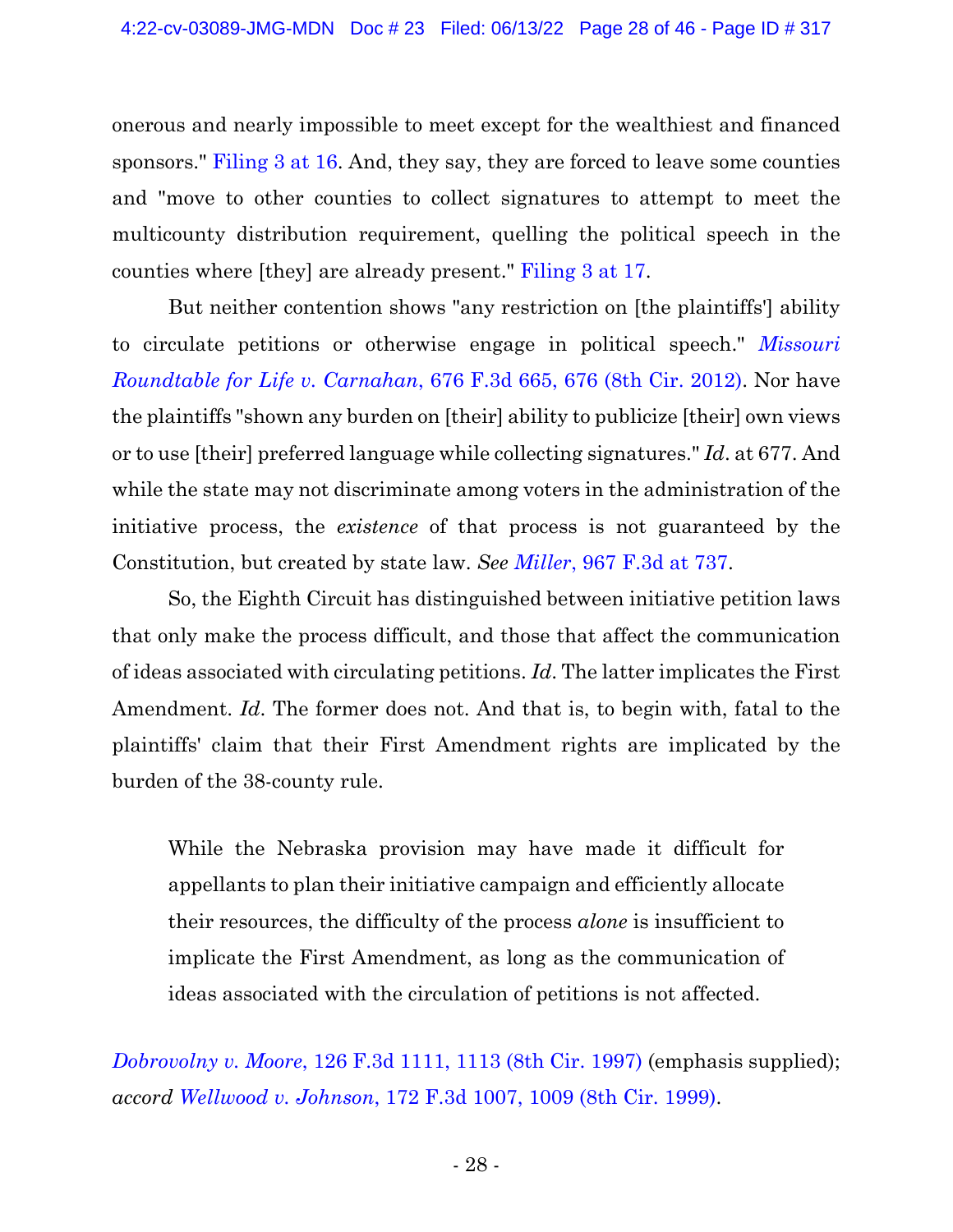It's for that reason that the plaintiffs' reliance on *[Meyer](https://www.westlaw.com/Document/Ic1d73a139c1e11d991d0cc6b54f12d4d/View/FullText.html?transitionType=Default&contextData=(sc.Default)&VR=3.0&RS=da3.0&fragmentIdentifier=co_pp_sp_780_425)*, 486 U.S. [414,](https://www.westlaw.com/Document/Ic1d73a139c1e11d991d0cc6b54f12d4d/View/FullText.html?transitionType=Default&contextData=(sc.Default)&VR=3.0&RS=da3.0&fragmentIdentifier=co_pp_sp_780_425) is misplaced. [Filing 3 at 16.](https://ecf.ned.uscourts.gov/doc1/11314956989?page=16) In *Meyer*, the Supreme Court struck down a state law banning the use of paid petition circulators, reasoning that petitioncirculating was "core political speech" and the law limited the "number of voices" that could carry the petitioners' message, the hours they could speak, and the size of the audience they could reach. 485 U.S. at [422-23.](https://www.westlaw.com/Document/Ic1dd54a19c1e11d991d0cc6b54f12d4d/View/FullText.html?transitionType=Default&contextData=(sc.Default)&VR=3.0&RS=da3.0&fragmentIdentifier=co_pp_sp_780_422) *Meyer* does acknowledge that the ability to access the ballot may "reduce the total quantum of speech on a public issue" by "limiting [petitioners'] ability to make the matter the focus of statewide discussion." *Id*. at 423.

But while the 38-county rule might make it more difficult to get issues on the ballot, it doesn't infringe on the ability to circulate petitions or engage in political speech—and, "absent some showing that the initiative process substantially restricts political discussion, *Meyer* is inapplicable." *[Dobrovolny](https://www.westlaw.com/Document/I0861a114942f11d993e6d35cc61aab4a/View/FullText.html?transitionType=Default&contextData=(sc.Default)&VR=3.0&RS=da3.0&fragmentIdentifier=co_pp_sp_506_1113)*[,](https://www.westlaw.com/Document/I0861a114942f11d993e6d35cc61aab4a/View/FullText.html?transitionType=Default&contextData=(sc.Default)&VR=3.0&RS=da3.0&fragmentIdentifier=co_pp_sp_506_1113) 126 F.3d at [1113;](https://www.westlaw.com/Document/I0861a114942f11d993e6d35cc61aab4a/View/FullText.html?transitionType=Default&contextData=(sc.Default)&VR=3.0&RS=da3.0&fragmentIdentifier=co_pp_sp_506_1113) *see [MacMann](https://www.westlaw.com/Document/I1f74ef60be7f11e6ac07a76176915fee/View/FullText.html?transitionType=Default&contextData=(sc.Default)&VR=3.0&RS=da3.0&fragmentIdentifier=co_pp_sp_506_779) v. Matthes*, 843 F.3d 770, 779 (8th Cir. [2016\);](https://www.westlaw.com/Document/I1f74ef60be7f11e6ac07a76176915fee/View/FullText.html?transitionType=Default&contextData=(sc.Default)&VR=3.0&RS=da3.0&fragmentIdentifier=co_pp_sp_506_779) *[Wellwood](https://www.westlaw.com/Document/I21a67cd4949411d993e6d35cc61aab4a/View/FullText.html?transitionType=Default&contextData=(sc.Default)&VR=3.0&RS=da3.0&fragmentIdentifier=co_pp_sp_506_1009)*, 172 F.3d at [1009.](https://www.westlaw.com/Document/I21a67cd4949411d993e6d35cc61aab4a/View/FullText.html?transitionType=Default&contextData=(sc.Default)&VR=3.0&RS=da3.0&fragmentIdentifier=co_pp_sp_506_1009) In other words, as explained in *Dobrovolny*, raising the bar for ballot access doesn't implicate the First Amendment absent some more direct regulation of communication of ideas. *See* 126 F.3d at [1113;](https://www.westlaw.com/Document/I0861a114942f11d993e6d35cc61aab4a/View/FullText.html?transitionType=Default&contextData=(sc.Default)&VR=3.0&RS=da3.0&fragmentIdentifier=co_pp_sp_506_1113) *see also [Semple](https://www.westlaw.com/Document/Idb2928a0c39211e9aec88be692101305/View/FullText.html?transitionType=Default&contextData=(sc.Default)&VR=3.0&RS=da3.0&fragmentIdentifier=co_pp_sp_506_1142)*, 934 F.3d at [1142.](https://www.westlaw.com/Document/Idb2928a0c39211e9aec88be692101305/View/FullText.html?transitionType=Default&contextData=(sc.Default)&VR=3.0&RS=da3.0&fragmentIdentifier=co_pp_sp_506_1142) *Meyer*, the Eighth Circuit has said, involved laws that *directly* "limited the number of people who would be willing to circulate petitions, discouraged participation in an initiative campaign, and inevitably reduced the amount of speech available to proponents." *[Missouri](https://www.westlaw.com/Document/I8f258f266e8311e1be29b2facdefeebe/View/FullText.html?transitionType=Default&contextData=(sc.Default)&VR=3.0&RS=da3.0&fragmentIdentifier=co_pp_sp_506_675) [Roundtable](https://www.westlaw.com/Document/I8f258f266e8311e1be29b2facdefeebe/View/FullText.html?transitionType=Default&contextData=(sc.Default)&VR=3.0&RS=da3.0&fragmentIdentifier=co_pp_sp_506_675) for Life*, 676 F.3d at 675. *Meyer* "does not require us to subject a state's initiative process to strict scrutiny in order to ensure that the process be the most efficient or affordable." *[Dobrovolny](https://www.westlaw.com/Document/I0861a114942f11d993e6d35cc61aab4a/View/FullText.html?transitionType=Default&contextData=(sc.Default)&VR=3.0&RS=da3.0&fragmentIdentifier=co_pp_sp_506_1113)*, 126 F.3d at [1113.](https://www.westlaw.com/Document/I0861a114942f11d993e6d35cc61aab4a/View/FullText.html?transitionType=Default&contextData=(sc.Default)&VR=3.0&RS=da3.0&fragmentIdentifier=co_pp_sp_506_1113)

Nor does it violate the First Amendment for a petitioner to have an incentive—even a powerful incentive—to redirect her efforts from some voters in one location to other voters in another location.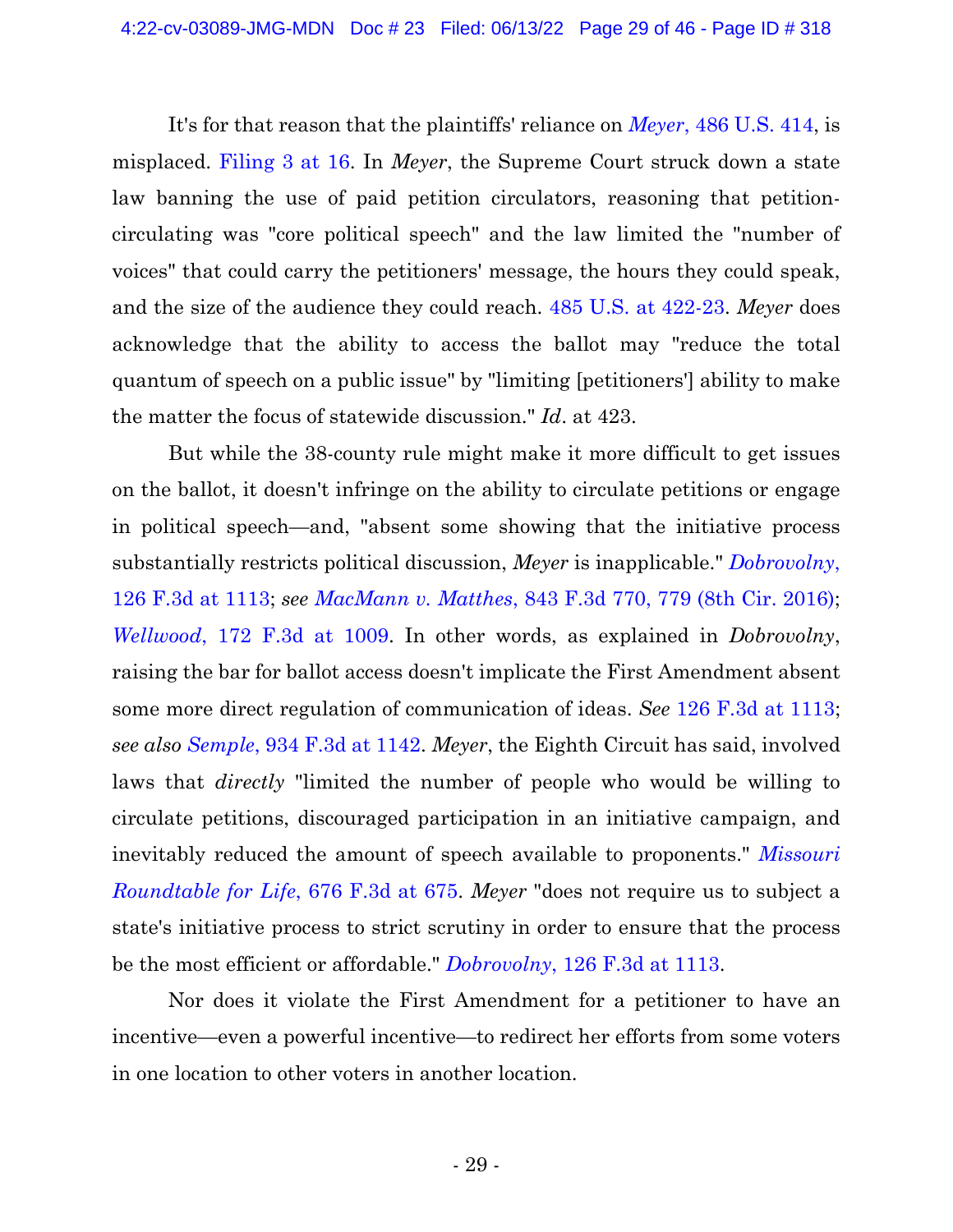The First Amendment permits states considerable leeway in regulating the electoral process, provided their choices do not produce undue hindrances to political conversations and the exchange of ideas. We believe this leeway applies to a state's decision about how to measure the grassroots support sufficient to qualify an initiative for the ballot. Some states may prefer a single, statewide signature requirement, while others may choose a signature requirement with a geographic component, restricting the initiative to proposals having a minimum level of statewide support, rather than only localized support.

*[Angle](https://www.westlaw.com/Document/I9e88d6936dbd11e1be29b2facdefeebe/View/FullText.html?transitionType=Default&contextData=(sc.Default)&VR=3.0&RS=da3.0&fragmentIdentifier=co_pp_sp_506_1135)*, 673 F.3d at [1135](https://www.westlaw.com/Document/I9e88d6936dbd11e1be29b2facdefeebe/View/FullText.html?transitionType=Default&contextData=(sc.Default)&VR=3.0&RS=da3.0&fragmentIdentifier=co_pp_sp_506_1135) (cleaned up). Leaving aside the Equal Protection problems with the state's proxy for measuring statewide support, it's reasonably clear that the First Amendment permits the state to impose *some* burden on petitioners to gather signatures from a variety of places across the state. Such a policy

does not restrict one-on-one communication between petition circulators and voters. It neither limits the number of voices who will convey the initiative proponents' message, nor discourages participation in the petition circulation process. On the contrary, in terms of interactive communication between circulators and voters, the [geographic distribution requirement] likely *increases* the total quantum of speech on public issues, by requiring initiative proponents to carry their messages to voters in different parts of the state. The rule thus does not impose a severe burden on communication between circulators and voters.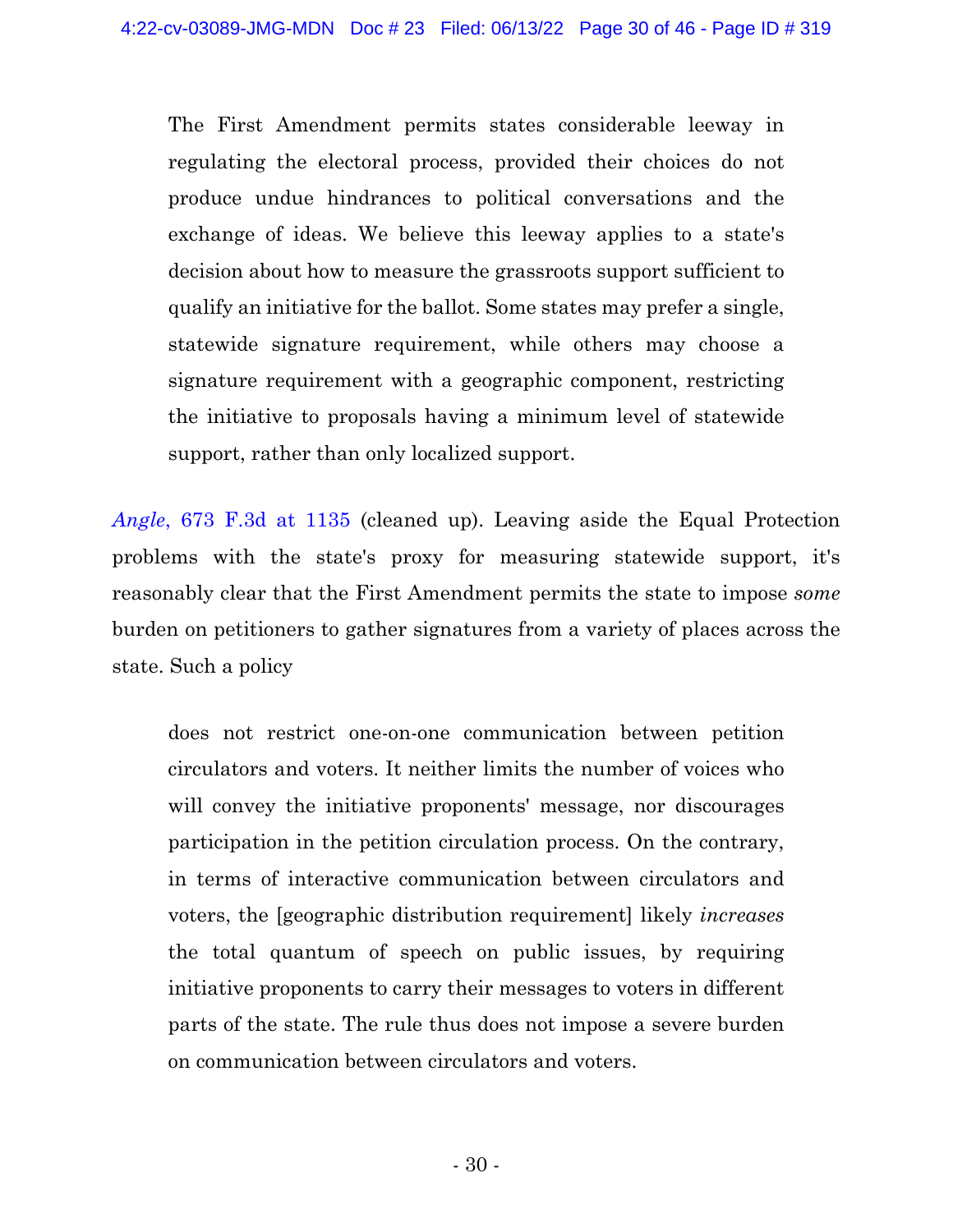#### *Angle*, 673 F.3d at [1132-33](https://www.westlaw.com/Document/I9e88d6936dbd11e1be29b2facdefeebe/View/FullText.html?transitionType=Default&contextData=(sc.Default)&VR=3.0&RS=da3.0&fragmentIdentifier=co_pp_sp_506_1132) (cleaned up).

In sum, the Court finds that the 38-county rule's indirect effects on petition circulators do not directly burden their First Amendment rights. The plaintiffs aren't more likely than not to succeed on their First Amendment claim. But because the plaintiffs need only establish a likelihood of succeeding on the merits of any one of their claims, the Court considers the remaining *Dataphase* factors. *See D.M. by Bao Xiong v. Minn. State High Sch. [League](https://www.westlaw.com/Document/I38d7a9e0402b11e99ea08308254f537e/View/FullText.html?transitionType=Default&contextData=(sc.Default)&VR=3.0&RS=da3.0&fragmentIdentifier=co_pp_sp_506_1003)*[,](https://www.westlaw.com/Document/I38d7a9e0402b11e99ea08308254f537e/View/FullText.html?transitionType=Default&contextData=(sc.Default)&VR=3.0&RS=da3.0&fragmentIdentifier=co_pp_sp_506_1003) 917 F.3d 994, 1003 (8th Cir. [2019\).](https://www.westlaw.com/Document/I38d7a9e0402b11e99ea08308254f537e/View/FullText.html?transitionType=Default&contextData=(sc.Default)&VR=3.0&RS=da3.0&fragmentIdentifier=co_pp_sp_506_1003)

## (b) Irreparable Harm

A preliminary injunction cannot issue without a showing of irreparable harm. *[Dataphase](https://www.westlaw.com/Document/I9b4ae4d0926111d993e6d35cc61aab4a/View/FullText.html?transitionType=Default&contextData=(sc.Default)&VR=3.0&RS=da3.0&fragmentIdentifier=co_pp_sp_350_114)*, 640 F.2d at 114 [n.9.](https://www.westlaw.com/Document/I9b4ae4d0926111d993e6d35cc61aab4a/View/FullText.html?transitionType=Default&contextData=(sc.Default)&VR=3.0&RS=da3.0&fragmentIdentifier=co_pp_sp_350_114) To show a threat of irreparable harm, the movant must show that the harm is certain and great and of such imminence that there is a clear and present need for equitable relief. *[Roudachevski](https://www.westlaw.com/Document/I1d967af4c1d911e093b4f77be4dcecfa/View/FullText.html?transitionType=Default&contextData=(sc.Default)&VR=3.0&RS=da3.0&fragmentIdentifier=co_pp_sp_506_706) v. All-Am. Care Ctrs., Inc.*, 648 F.3d 701, 706 (8th Cir. [2011\).](https://www.westlaw.com/Document/I1d967af4c1d911e093b4f77be4dcecfa/View/FullText.html?transitionType=Default&contextData=(sc.Default)&VR=3.0&RS=da3.0&fragmentIdentifier=co_pp_sp_506_706) Stated differently, the harm "must be actual and not theoretical." *[Brady](https://www.westlaw.com/Document/Ic3917e32808611e089b3e4fa6356f33d/View/FullText.html?transitionType=Default&contextData=(sc.Default)&VR=3.0&RS=da3.0&fragmentIdentifier=co_pp_sp_506_794) v. Nat'l [Football](https://www.westlaw.com/Document/Ic3917e32808611e089b3e4fa6356f33d/View/FullText.html?transitionType=Default&contextData=(sc.Default)&VR=3.0&RS=da3.0&fragmentIdentifier=co_pp_sp_506_794) League*, 640 F.3d 785, 794 (8th Cir. 2011).

There is little doubt about the plaintiffs' showing of irreparable harm. The Secretary really doesn't contest it: He simply asserts that the plaintiffs' arguments are contingent on the constitutional violation that, he says, the plaintiffs didn't show. [Filing 10 at 43.](https://ecf.ned.uscourts.gov/doc1/11314967650?page=43) The Court found that they did. "And at least when the constitutional right at issue is protected by the Fourteenth Amendment, the denial of that right is an irreparable harm." *Portz v. St. [Cloud](https://www.westlaw.com/Document/I42604080540611e68e80d394640dd07e/View/FullText.html?transitionType=Default&contextData=(sc.Default)&VR=3.0&RS=da3.0&fragmentIdentifier=co_pp_sp_7903_973) State Univ.*, 196 F. Supp. 3d 963, 973 (D. [Minn.](https://www.westlaw.com/Document/I42604080540611e68e80d394640dd07e/View/FullText.html?transitionType=Default&contextData=(sc.Default)&VR=3.0&RS=da3.0&fragmentIdentifier=co_pp_sp_7903_973) 2016).

In fact, the injuries the plaintiffs allege, "*i.e.*, deprivations of temporally isolated opportunities, are exactly what preliminary injunctions are intended to relieve." *[D.M.](https://www.westlaw.com/Document/I38d7a9e0402b11e99ea08308254f537e/View/FullText.html?transitionType=Default&contextData=(sc.Default)&VR=3.0&RS=da3.0&fragmentIdentifier=co_pp_sp_506_1003)*, 917 F.3d at [1003.](https://www.westlaw.com/Document/I38d7a9e0402b11e99ea08308254f537e/View/FullText.html?transitionType=Default&contextData=(sc.Default)&VR=3.0&RS=da3.0&fragmentIdentifier=co_pp_sp_506_1003)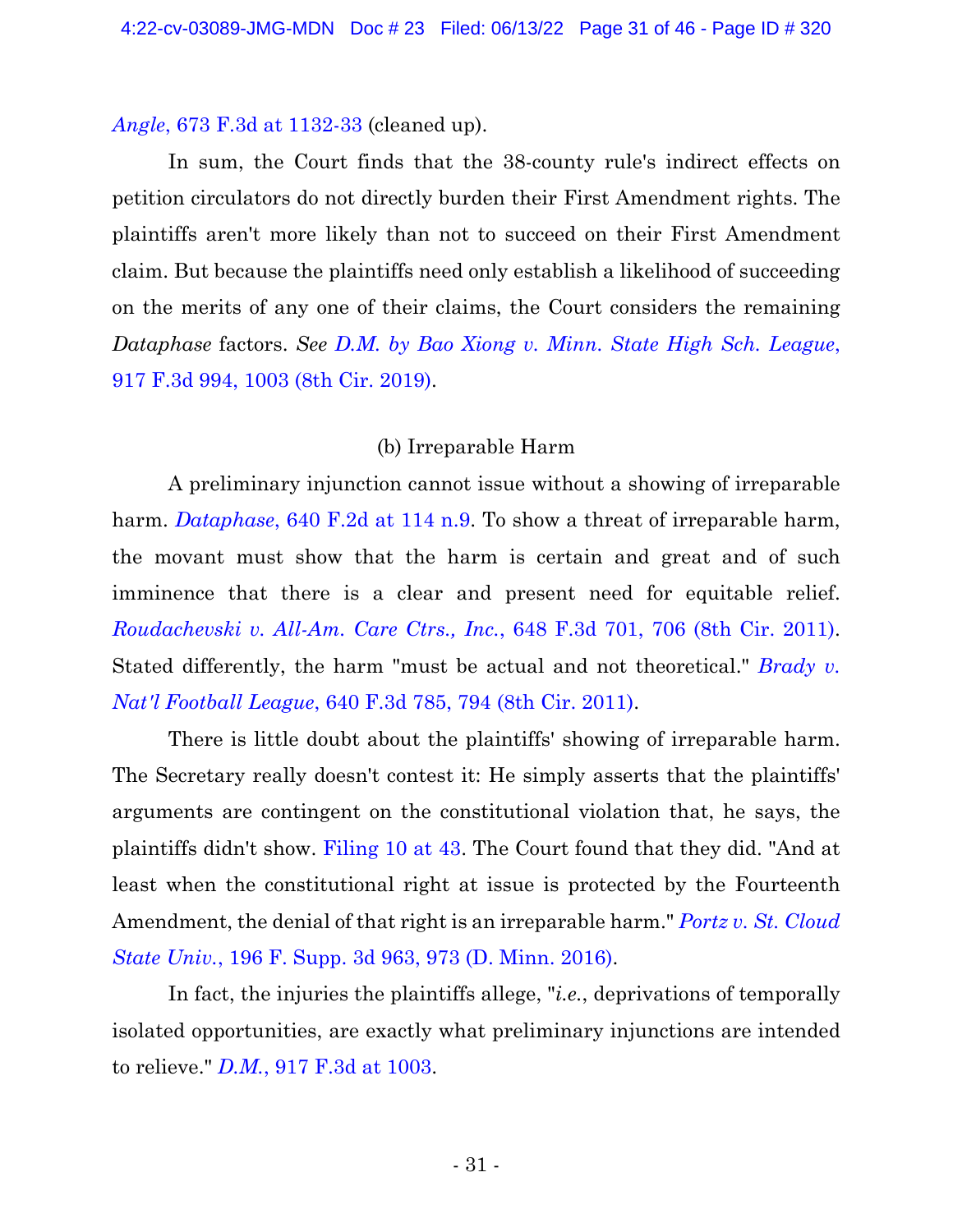And because the potential abridgment of Plaintiffs' constitutional rights stems from its effect on voting and associational rights in connection with an election, it is certainly irreparable in the sense that it cannot be adequately compensated post-election: Once the election occurs, there can be no do-over and no redress. The injury to these voters . . . is real and completely irreparable.

*Pavek v. [Simon](https://www.westlaw.com/Document/Ifc9422a0afa611eabb6d82c9ad959d07/View/FullText.html?transitionType=Default&contextData=(sc.Default)&VR=3.0&RS=da3.0&fragmentIdentifier=co_pp_sp_7903_754)*, 467 F. Supp. 3d 718, 754 (D. Minn. [2020\)](https://www.westlaw.com/Document/Ifc9422a0afa611eabb6d82c9ad959d07/View/FullText.html?transitionType=Default&contextData=(sc.Default)&VR=3.0&RS=da3.0&fragmentIdentifier=co_pp_sp_7903_754) (cleaned up). The Court finds an adequate showing of irreparable harm.

## (c) Balance of Harms and Public Interest

Because a preliminary injunction is an extraordinary remedy never awarded as of right, the Court must balance the competing claims of injury and must consider the effect on each party of the granting or withholding of the requested relief. *Winter v. Nat. Res. Def. [Council,](https://www.westlaw.com/Document/I2c2f54e6b02911ddb7e683ba170699a5/View/FullText.html?transitionType=Default&contextData=(sc.Default)&VR=3.0&RS=da3.0&fragmentIdentifier=co_pp_sp_780_24) Inc.*, 555 U.S. 7, 24 [\(2008\).](https://www.westlaw.com/Document/I2c2f54e6b02911ddb7e683ba170699a5/View/FullText.html?transitionType=Default&contextData=(sc.Default)&VR=3.0&RS=da3.0&fragmentIdentifier=co_pp_sp_780_24) The Court must also weigh the public interest, but these factors merge when the Government is the opposing party. *Nken v. [Holder](https://www.westlaw.com/Document/Id0fe62e22f3811deabded03f2b83b8a4/View/FullText.html?transitionType=Default&contextData=(sc.Default)&VR=3.0&RS=da3.0&fragmentIdentifier=co_pp_sp_780_436)*, 556 U.S. 418, 43[6](https://www.westlaw.com/Document/Id0fe62e22f3811deabded03f2b83b8a4/View/FullText.html?transitionType=Default&contextData=(sc.Default)&VR=3.0&RS=da3.0&fragmentIdentifier=co_pp_sp_780_436) [\(2009\).](https://www.westlaw.com/Document/Id0fe62e22f3811deabded03f2b83b8a4/View/FullText.html?transitionType=Default&contextData=(sc.Default)&VR=3.0&RS=da3.0&fragmentIdentifier=co_pp_sp_780_436) And where, as here, the exercise of authority by state officials is attacked, federal courts must be constantly mindful of the special delicacy of the adjustment to be preserved between federal equitable power and the state's administration of its own law. *[Dixon](https://www.westlaw.com/Document/I5912cfb05a5011eab72786abaf113578/View/FullText.html?transitionType=Default&contextData=(sc.Default)&VR=3.0&RS=da3.0&fragmentIdentifier=co_pp_sp_506_1056) v. City of St. Louis*, 950 F.3d 1052, 105[6](https://www.westlaw.com/Document/I5912cfb05a5011eab72786abaf113578/View/FullText.html?transitionType=Default&contextData=(sc.Default)&VR=3.0&RS=da3.0&fragmentIdentifier=co_pp_sp_506_1056) (8th Cir. [2020\).](https://www.westlaw.com/Document/I5912cfb05a5011eab72786abaf113578/View/FullText.html?transitionType=Default&contextData=(sc.Default)&VR=3.0&RS=da3.0&fragmentIdentifier=co_pp_sp_506_1056) The Court also remains mindful of the movants' burden to demonstrate that an injunction is warranted, which is heavier when the preliminary injunction would, in effect, give the movants substantially the relief they would obtain after a trial on the merits. *[Rathmann](https://www.westlaw.com/Document/Ib12e16d6971711d993e6d35cc61aab4a/View/FullText.html?transitionType=Default&contextData=(sc.Default)&VR=3.0&RS=da3.0&fragmentIdentifier=co_pp_sp_350_789) Grp. v. [Tanenbaum](https://www.westlaw.com/Document/Ib12e16d6971711d993e6d35cc61aab4a/View/FullText.html?transitionType=Default&contextData=(sc.Default)&VR=3.0&RS=da3.0&fragmentIdentifier=co_pp_sp_350_789)*, 889 F.2d 787, 789-90 (8th Cir. 1989); *see [Sanborn](https://www.westlaw.com/Document/I73c9b69396fa11d9bdd1cfdd544ca3a4/View/FullText.html?transitionType=Default&contextData=(sc.Default)&VR=3.0&RS=da3.0&fragmentIdentifier=co_pp_sp_350_490) Mfg. Co. v. Campbell [Hausfeld/Scott](https://www.westlaw.com/Document/I73c9b69396fa11d9bdd1cfdd544ca3a4/View/FullText.html?transitionType=Default&contextData=(sc.Default)&VR=3.0&RS=da3.0&fragmentIdentifier=co_pp_sp_350_490) Fetzer Co.*, 997 F.2d 484, 490 (8th Cir. 1993).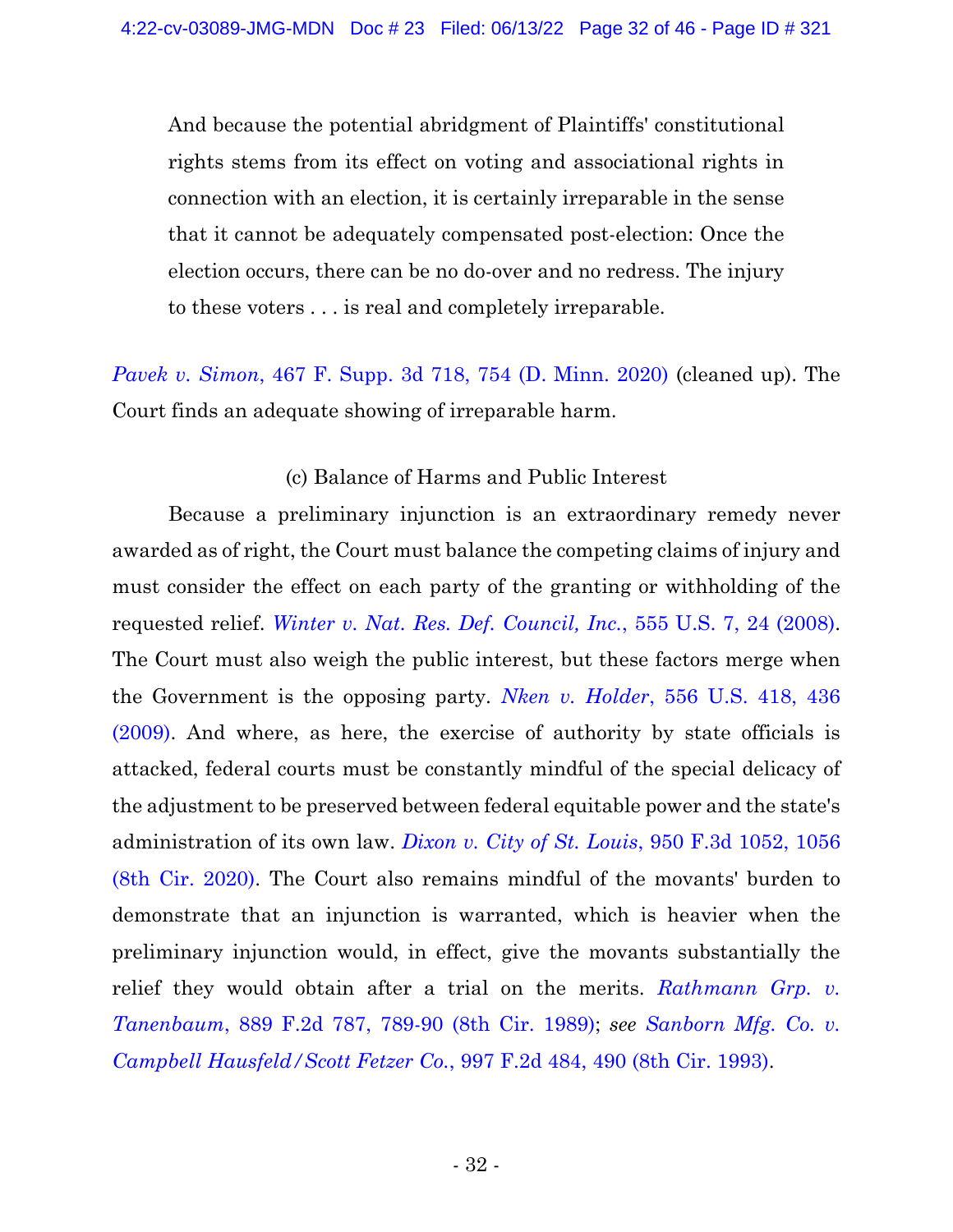#### *(i) Public Interest in Enforcement of State Law*

The Secretary first refers the Court to the Eighth Circuit's pronouncement in *Org. for Black Struggle* that a state "suffer[s] irreparable harm" when it is "precluded from applying its duly enacted legislation regarding elected procedures." [Filing 10 at 43](https://ecf.ned.uscourts.gov/doc1/11314967650?page=43) (quoting *Org. for Black [Struggle](https://www.westlaw.com/Document/I27733a3015bc11ebb0bbcfa37ab37316/View/FullText.html?transitionType=Default&contextData=(sc.Default)&VR=3.0&RS=da3.0&fragmentIdentifier=co_pp_sp_506_609)*[,](https://www.westlaw.com/Document/I27733a3015bc11ebb0bbcfa37ab37316/View/FullText.html?transitionType=Default&contextData=(sc.Default)&VR=3.0&RS=da3.0&fragmentIdentifier=co_pp_sp_506_609) 978 [F.3d](https://www.westlaw.com/Document/I27733a3015bc11ebb0bbcfa37ab37316/View/FullText.html?transitionType=Default&contextData=(sc.Default)&VR=3.0&RS=da3.0&fragmentIdentifier=co_pp_sp_506_609) at 609). But the Secretary overlooks the rest of the paragraph, in which the Eighth Circuit repeatedly noted an important limitation on that principle: That the state is irreparably harmed *unless* its law is unconstitutional. *Org. for Black [Struggle](https://www.westlaw.com/Document/I27733a3015bc11ebb0bbcfa37ab37316/View/FullText.html?transitionType=Default&contextData=(sc.Default)&VR=3.0&RS=da3.0&fragmentIdentifier=co_pp_sp_506_609)*, 978 F.3d at [609](https://www.westlaw.com/Document/I27733a3015bc11ebb0bbcfa37ab37316/View/FullText.html?transitionType=Default&contextData=(sc.Default)&VR=3.0&RS=da3.0&fragmentIdentifier=co_pp_sp_506_609) (citing *[Abbott](https://www.westlaw.com/Document/Id75dbaae787911e89a6efc60af1b5d9c/View/FullText.html?transitionType=Default&contextData=(sc.Default)&VR=3.0&RS=da3.0&fragmentIdentifier=co_pp_sp_708_2324) v. Perez*, 138 S. Ct. [2305,](https://www.westlaw.com/Document/Id75dbaae787911e89a6efc60af1b5d9c/View/FullText.html?transitionType=Default&contextData=(sc.Default)&VR=3.0&RS=da3.0&fragmentIdentifier=co_pp_sp_708_2324) 2324 [\(2018\)](https://www.westlaw.com/Document/Id75dbaae787911e89a6efc60af1b5d9c/View/FullText.html?transitionType=Default&contextData=(sc.Default)&VR=3.0&RS=da3.0&fragmentIdentifier=co_pp_sp_708_2324) ("[u]nless that statute is unconstitutional, this would seriously and irreparably harm the State")). That's because the public is also served by the preservation of constitutional rights. *[D.M.](https://www.westlaw.com/Document/I38d7a9e0402b11e99ea08308254f537e/View/FullText.html?transitionType=Default&contextData=(sc.Default)&VR=3.0&RS=da3.0&fragmentIdentifier=co_pp_sp_506_1004)*, 917 F.3[d](https://www.westlaw.com/Document/I38d7a9e0402b11e99ea08308254f537e/View/FullText.html?transitionType=Default&contextData=(sc.Default)&VR=3.0&RS=da3.0&fragmentIdentifier=co_pp_sp_506_1004) at [1004.](https://www.westlaw.com/Document/I38d7a9e0402b11e99ea08308254f537e/View/FullText.html?transitionType=Default&contextData=(sc.Default)&VR=3.0&RS=da3.0&fragmentIdentifier=co_pp_sp_506_1004) The Court agrees with the Secretary that the state has a paramount interest in its "power to enact and enforce any laws *that do not conflict with federal law*." [Filing 10 at 43-44](https://ecf.ned.uscourts.gov/doc1/11314967650?page=43) (quoting *[Cameron](https://www.westlaw.com/Document/Ie046d5279ac711ec91ad825f65050b7e/View/FullText.html?transitionType=Default&contextData=(sc.Default)&VR=3.0&RS=da3.0&fragmentIdentifier=co_pp_sp_708_1011) v. EMW Women's Surgical Ctr., [P.S.C.](https://www.westlaw.com/Document/Ie046d5279ac711ec91ad825f65050b7e/View/FullText.html?transitionType=Default&contextData=(sc.Default)&VR=3.0&RS=da3.0&fragmentIdentifier=co_pp_sp_708_1011)*, 142 S. Ct. 1002, 1011 [\(2022\)\)](https://www.westlaw.com/Document/Ie046d5279ac711ec91ad825f65050b7e/View/FullText.html?transitionType=Default&contextData=(sc.Default)&VR=3.0&RS=da3.0&fragmentIdentifier=co_pp_sp_708_1011) (emphasis supplied). But the Court has already discussed at length why the Court finds it more likely than not that the 38-county rule conflicts with federal law.

#### *(ii) Fair and Orderly Operation of Elections*

The Secretary also asserts that the state's "interest in the fair and orderly operation of elections," *see Org. for Black [Struggle](https://www.westlaw.com/Document/I27733a3015bc11ebb0bbcfa37ab37316/View/FullText.html?transitionType=Default&contextData=(sc.Default)&VR=3.0&RS=da3.0&fragmentIdentifier=co_pp_sp_506_609)*, 978 F.3d at [609,](https://www.westlaw.com/Document/I27733a3015bc11ebb0bbcfa37ab37316/View/FullText.html?transitionType=Default&contextData=(sc.Default)&VR=3.0&RS=da3.0&fragmentIdentifier=co_pp_sp_506_609) is implicated here because "this lawsuit threatens to invalidate Nebraska's initiative right in its entirety" and "at least 16 total initiative or referendum measures (including Plaintiffs' two) are currently in circulation for the 2022 election." [Filing 10 at 44.](https://ecf.ned.uscourts.gov/doc1/11314967650?page=44) But for starters, the purported threat to Nebraska's initiative right "in its entirety" is illusory: That's entirely within the Court's control in crafting an equitable remedy, and will be dealt with below.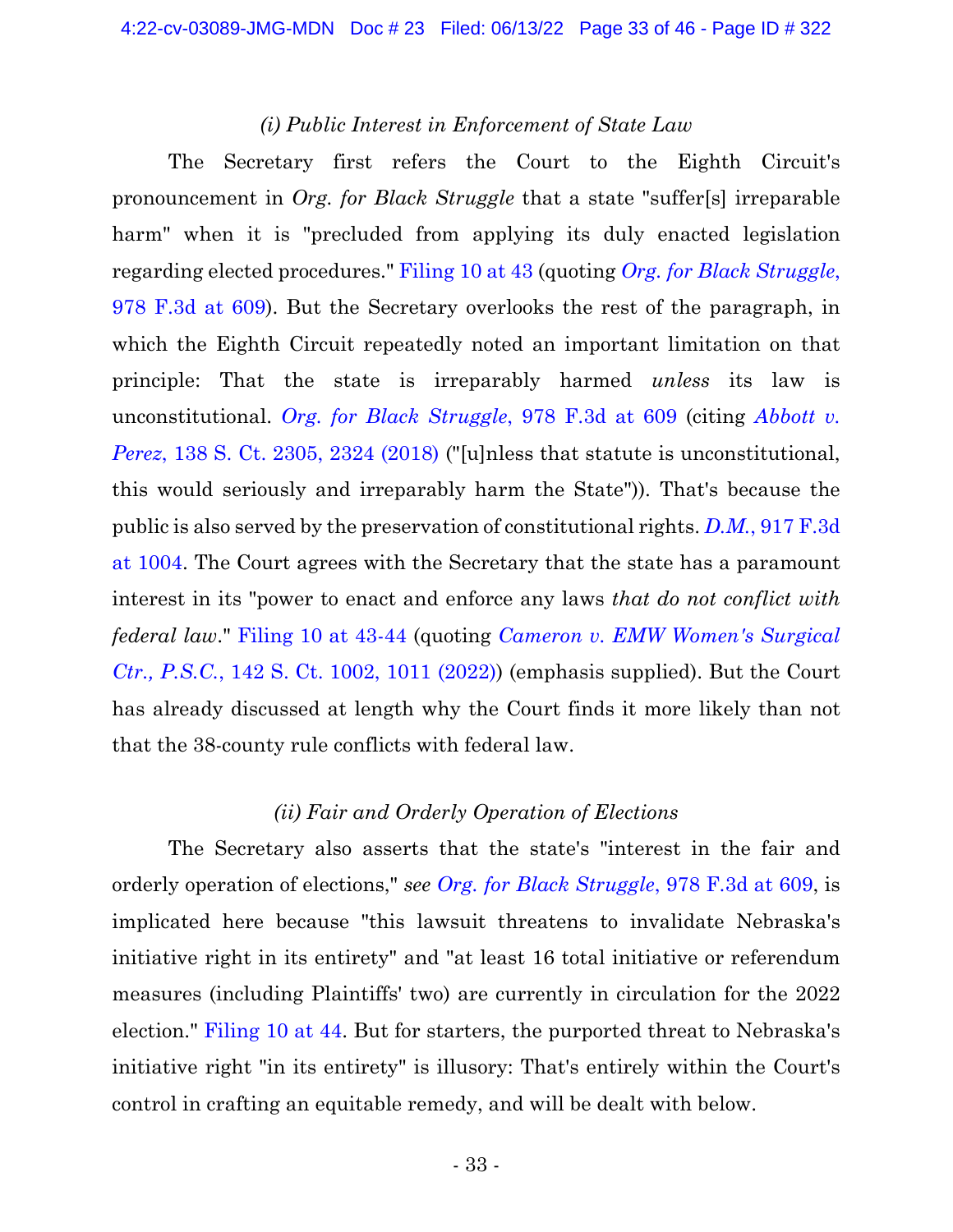The Secretary's claim that the plaintiffs' "requested relief at this belated date threatens to send the whole initiative process into chaos," [filing 10 at 44,](https://ecf.ned.uscourts.gov/doc1/11314967650?page=44) is equally illusory. The Secretary's argument rests on the so-called *Purcell* principle, pursuant to which "lower federal courts should ordinarily not alter the election rules on the eve of an election." *[Republican](https://www.westlaw.com/Document/I46ff04e5781711eaa154dedcbee99b91/View/FullText.html?transitionType=Default&contextData=(sc.Default)&VR=3.0&RS=da3.0&fragmentIdentifier=co_pp_sp_708_1207) Nat'l Comm. v. Democratic Nat'l Comm.*, 140 S. Ct. 1205, [1207 \(2020\)](https://www.westlaw.com/Document/I46ff04e5781711eaa154dedcbee99b91/View/FullText.html?transitionType=Default&contextData=(sc.Default)&VR=3.0&RS=da3.0&fragmentIdentifier=co_pp_sp_708_1207) (citing *[Purcell](https://www.westlaw.com/Document/I06aac020602d11dbb38df5bc58c34d92/View/FullText.html?transitionType=Default&contextData=(sc.Default)&VR=3.0&RS=da3.0&fragmentIdentifier=co_pp_sp_780_4) v. [Gonzalez](https://www.westlaw.com/Document/I06aac020602d11dbb38df5bc58c34d92/View/FullText.html?transitionType=Default&contextData=(sc.Default)&VR=3.0&RS=da3.0&fragmentIdentifier=co_pp_sp_780_4)*, 549 U.S. 1, 4-5 (2006)); *see [Carson](https://www.westlaw.com/Document/I77323e701a4111ebb0bbcfa37ab37316/View/FullText.html?transitionType=Default&contextData=(sc.Default)&VR=3.0&RS=da3.0&fragmentIdentifier=co_pp_sp_506_1062) v. Simon*, 978 F.3d 1051, 106[2](https://www.westlaw.com/Document/I77323e701a4111ebb0bbcfa37ab37316/View/FullText.html?transitionType=Default&contextData=(sc.Default)&VR=3.0&RS=da3.0&fragmentIdentifier=co_pp_sp_506_1062) (8th Cir. [2020\);](https://www.westlaw.com/Document/I77323e701a4111ebb0bbcfa37ab37316/View/FullText.html?transitionType=Default&contextData=(sc.Default)&VR=3.0&RS=da3.0&fragmentIdentifier=co_pp_sp_506_1062) *Org. for Black [Struggle](https://www.westlaw.com/Document/I27733a3015bc11ebb0bbcfa37ab37316/View/FullText.html?transitionType=Default&contextData=(sc.Default)&VR=3.0&RS=da3.0&fragmentIdentifier=co_pp_sp_506_609)*, 978 F.3d at [609;](https://www.westlaw.com/Document/I27733a3015bc11ebb0bbcfa37ab37316/View/FullText.html?transitionType=Default&contextData=(sc.Default)&VR=3.0&RS=da3.0&fragmentIdentifier=co_pp_sp_506_609) *see also [Benisek v.](https://www.westlaw.com/Document/Ic98f990272dd11e89d59c04243316042/View/FullText.html?transitionType=Default&contextData=(sc.Default)&VR=3.0&RS=da3.0&fragmentIdentifier=co_pp_sp_708_1944)  Lamone*[, 138 S. Ct. 1942, 1944-45 \(2018\).](https://www.westlaw.com/Document/Ic98f990272dd11e89d59c04243316042/View/FullText.html?transitionType=Default&contextData=(sc.Default)&VR=3.0&RS=da3.0&fragmentIdentifier=co_pp_sp_708_1944) 9

But this isn't the "eve" of an election, and the *Purcell* principle isn't implicated here. To start with, there's no bright line for how close is too close to an election to emend the rules, but the Eighth Circuit has said: "Although the Supreme Court sometimes frowns on changes in election procedure when they come too close to an election, there is no universal rule that forbids a stay after Labor Day." *[Brakebill](https://www.westlaw.com/Document/Id0f7b8b0c03711e8b1cdeab7e1f6f07a/View/FullText.html?transitionType=Default&contextData=(sc.Default)&VR=3.0&RS=da3.0&fragmentIdentifier=co_pp_sp_506_560) v. Jaeger*, 905 F.3d 553, 560 (8th Cir. [2018\)](https://www.westlaw.com/Document/Id0f7b8b0c03711e8b1cdeab7e1f6f07a/View/FullText.html?transitionType=Default&contextData=(sc.Default)&VR=3.0&RS=da3.0&fragmentIdentifier=co_pp_sp_506_560) (citation omitted). That certainly implies that an injunction after Memorial Day provides plenty of time.

The July 7 deadline for signature submission, and the need to finalize the ballot in advance of the election, do compress the timeline somewhat here. But the more important point is that substantively, the concerns addressed by *Purcell* simply aren't in play. *Purcell* requires the Court to weigh "considerations specific to election cases and its own institutional procedures," because "[c]ourt orders affecting elections, especially conflicting orders, can themselves result in voter confusion and consequent incentive to remain away

<sup>9</sup> The Secretary presents the *Purcell* principle and the public's "interest in the fair and orderly operation of elections" as if they're different considerations, [filing 10 at 44,](https://ecf.ned.uscourts.gov/doc1/11314967650?page=44) but at least on the arguments presented here, they're really the same.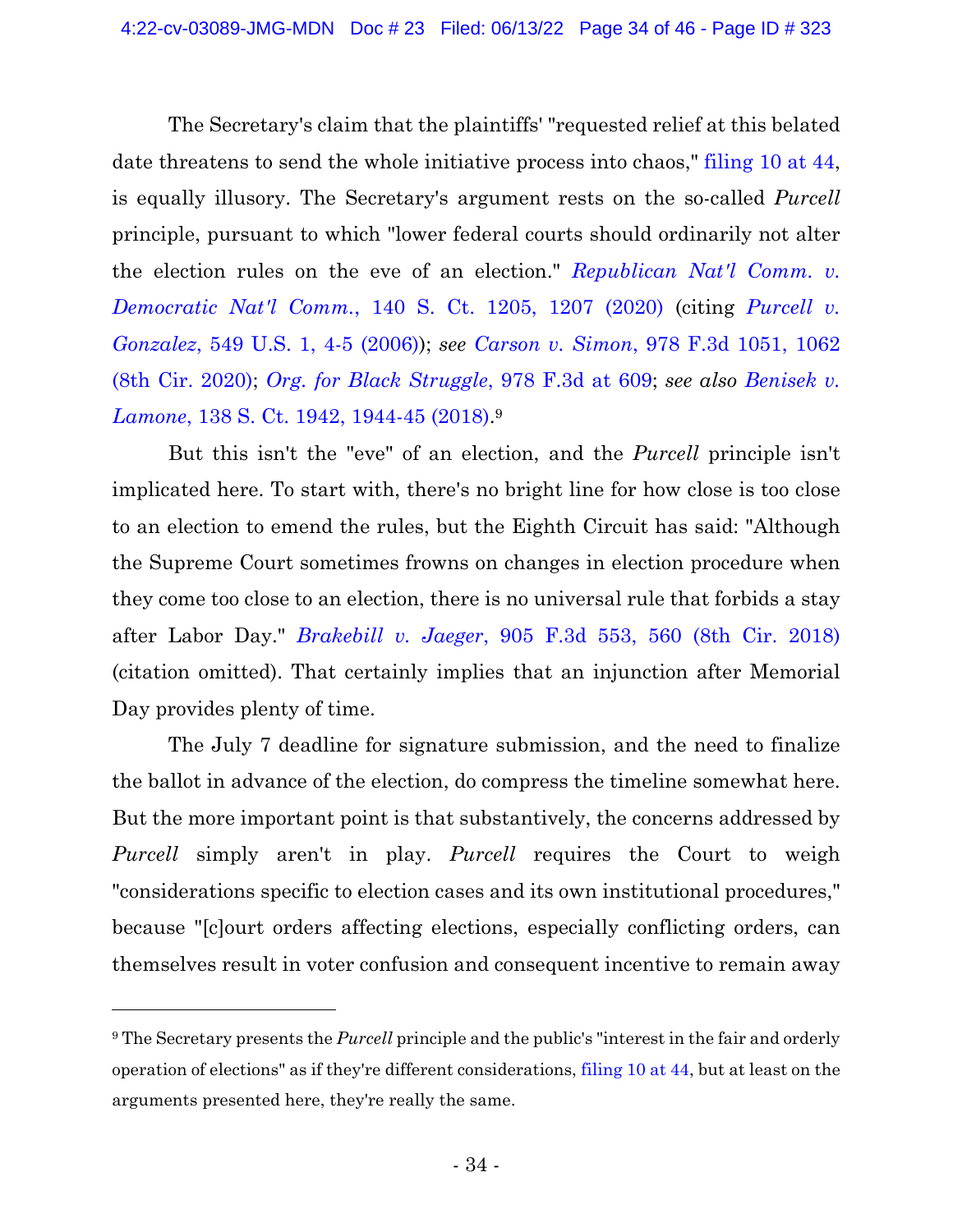from the polls," and "[a]s an election draws closer, that risk will increase." [549](https://1.next.westlaw.com/Document/I06aac020602d11dbb38df5bc58c34d92/View/FullText.html?transitionType=Default&contextData=(oc.Default))  [U.S. at 4-5.](https://1.next.westlaw.com/Document/I06aac020602d11dbb38df5bc58c34d92/View/FullText.html?transitionType=Default&contextData=(oc.Default)) Nothing about the 38-county rule—either its enforcement or enjoinment—risks confusing *voters*. The state's interests may also be threatened by changes that confuse election administrators. *See [Democratic](https://www.westlaw.com/Document/I78b7c338177a11ebbea4f0dc9fb69570/View/FullText.html?transitionType=Default&contextData=(sc.Default)&VR=3.0&RS=da3.0&fragmentIdentifier=co_pp_sp_708_31) Nat'l [Comm.](https://www.westlaw.com/Document/I78b7c338177a11ebbea4f0dc9fb69570/View/FullText.html?transitionType=Default&contextData=(sc.Default)&VR=3.0&RS=da3.0&fragmentIdentifier=co_pp_sp_708_31) v. Wisc. State Legis.*, 141 S. Ct. 28, 31 (2020) (Kavanaugh, J., concurring). But that sort of confusion isn't a risk here either.

The Court absolutely acknowledges the important interests that *Purcell* is meant to protect. The state has an "extraordinarily strong interest in avoiding late, judicially imposed changes to its election laws and procedures." *Merrill v. [Milligan](https://www.westlaw.com/Document/I361f7b8e43b011ec9f24ec7b211d8087/View/FullText.html?transitionType=Default&contextData=(sc.Default)&VR=3.0&RS=da3.0&fragmentIdentifier=co_pp_sp_708_881)*, 142 S. Ct. 879, 881 [\(2022\)](https://www.westlaw.com/Document/I361f7b8e43b011ec9f24ec7b211d8087/View/FullText.html?transitionType=Default&contextData=(sc.Default)&VR=3.0&RS=da3.0&fragmentIdentifier=co_pp_sp_708_881) (Kavanaugh, J., concurring).

When an election is close at hand, the rules of the road must be clear and settled. Late judicial tinkering with election laws can lead to disruption and to unanticipated and unfair consequences for candidates, political parties, and voters, among others. It is one thing for a State on its own to toy with its election laws close to a State's elections. But it is quite another thing for a federal court to swoop in and re-do a State's election laws in the period close to an election.

*Id*. at 880-81. But then the Court must ask whether "the changes in question are at least feasible before the election without significant cost, confusion, or hardship." *Id*. at 881.

And in this case, assuming enjoinment of the 38-county rule: Who would be confused? It doesn't make a difference to voters, who would be presented with a ballot just like any other election. There would be, for instance, no difference in polling place, or election procedure, or district boundaries. Same with local elections officials, whose tasks will be the same: Verify the petition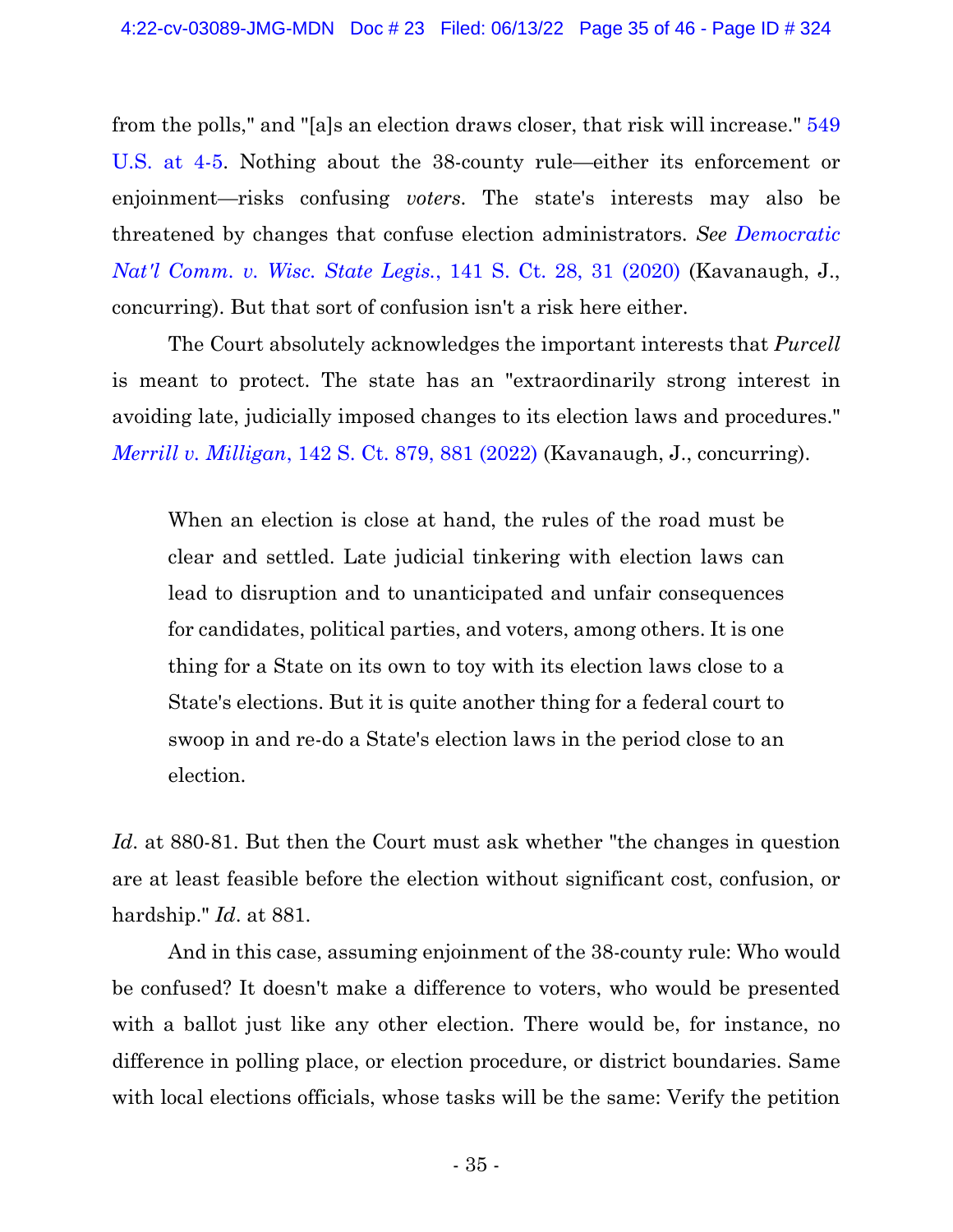signatures provided by the Secretary of State, *see* [Neb. Rev. Stat. § 32-1409,](https://www.westlaw.com/Document/N04142A00B73911E984D7E0BA3B3EAB3B/View/FullText.html?transitionType=Default&contextData=(sc.Default)&VR=3.0&RS=da3.0) then administer the general election as always. Even petition circulators wouldn't *need* to know about the Court's order: They might miss an opportunity if an unnecessary attempt to satisfy the 38-county rule meant not gathering enough total signatures to get on the ballot, but there's also no reason they can't go about their business as always.<sup>10</sup>

As a practical matter, there's only one person in the state of Nebraska who *needs* to know whether the 38-county rule has been enjoined: the Secretary. And the only thing he needs to do is *not* reject a petition for failing to satisfy the 38-county rule *if* it satisfies all the other requirements to get on the ballot. The Court's quite confident that the Secretary and his capable staff can do that without throwing the state into chaos.<sup>11</sup>

# *(iii) Timeliness of Plaintiffs' Filing*

Finally, the Secretary suggests that the plaintiffs didn't file suit quickly enough—that they filed their initial paperwork last September, but only filed this case in May. [Filing 10 at 45.](https://ecf.ned.uscourts.gov/doc1/11314967650?page=45) The Court isn't persuaded. True, when weighing the propriety of injunctive relief and the specific concerns raised by *Purcell*, it may be relevant whether a plaintiff has "unduly delayed bringing

<sup>&</sup>lt;sup>10</sup> And perhaps every reason to do so. This is only a preliminary injunction, and there's a lot left to litigate. It wouldn't be prudent to count on the unenforceability of the 38-county rule only to find out otherwise later, if all bases could be covered by satisfying the rule anyway.

<sup>11</sup> Even assume the absolute, worst-case scenario the Court can think of: An initiative makes the ballot because of the Court's injunction—that is, it gets on the ballot despite not satisfying the 38-county rule—and is approved by voters, only to be undone if this Court or another court later determines that the 38-county rule is enforceable. That would be regrettable, but it's hardly unprecedented for an approved initiative to subsequently be invalidated. *See [Duggan v. Beermann](https://www.westlaw.com/Document/I5c975f69ff4911d98ac8f235252e36df/View/FullText.html?transitionType=Default&contextData=(sc.Default)&VR=3.0&RS=da3.0&fragmentIdentifier=co_pp_sp_595_71)*[, 544 N.W.2d 68, 71 \(Neb. 1996\).](https://www.westlaw.com/Document/I5c975f69ff4911d98ac8f235252e36df/View/FullText.html?transitionType=Default&contextData=(sc.Default)&VR=3.0&RS=da3.0&fragmentIdentifier=co_pp_sp_595_71)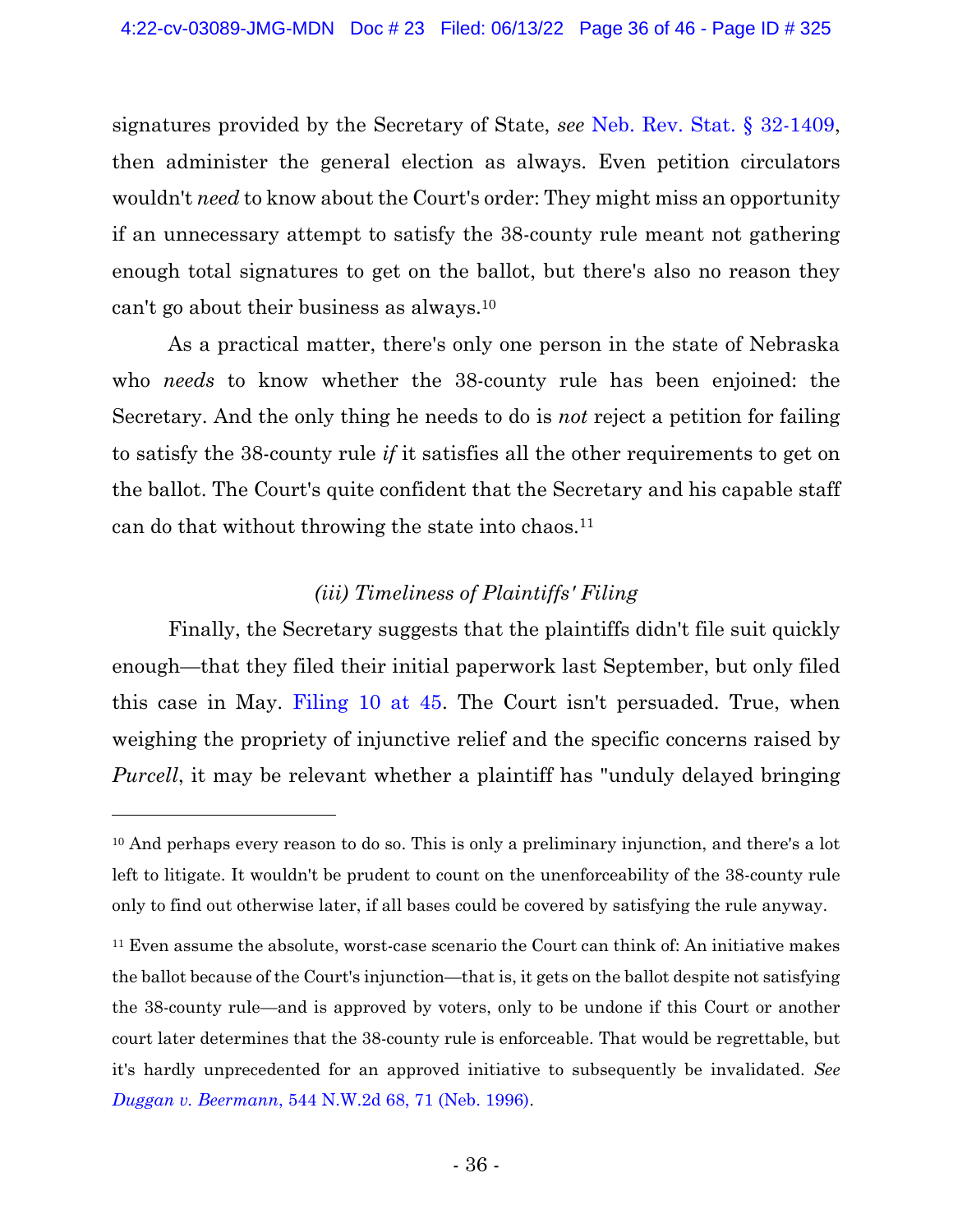the complaint to court." *Id*. But there's a difference between filing at the first possible moment and "wait[ing] until the last minute," [filing 10 at 45,](https://ecf.ned.uscourts.gov/doc1/11314967650?page=45) and this wasn't the last minute. There's no reason to believe that effective relief is no longer available, nor any other basis to find that the Secretary or the public have been prejudiced by any delay.

## (d) Conclusion

After carefully considering all the *Dataphase* factors, including the unique considerations relevant in the context of election law, the Court finds they weigh in favor of enjoining the 38-county rule. The plaintiffs are more likely than not to succeed on their Equal Protection claim, they will be irreparably harmed by continued enforcement of the 38-county rule, and the state's interest in enforcing its election laws is outweighed by an ongoing injury to constitutional rights.

## 3. SEVERABILITY

The scope of preliminary injunctive relief requires the Court to make a preliminary assessment of the severability of the 38-county rule from the rest of art. III, § 2. Whether one provision of a statute is severable from the remainder is a question of state law. *[Leavitt v. Jane L.,](https://www.westlaw.com/Document/I38fdef479c4611d991d0cc6b54f12d4d/View/FullText.html?transitionType=Default&contextData=(sc.Default)&VR=3.0&RS=da3.0&fragmentIdentifier=co_pp_sp_780_139)* [518 U.S. 137, 139](https://www.westlaw.com/Document/I38fdef479c4611d991d0cc6b54f12d4d/View/FullText.html?transitionType=Default&contextData=(sc.Default)&VR=3.0&RS=da3.0&fragmentIdentifier=co_pp_sp_780_139)  [\(1996\);](https://www.westlaw.com/Document/I38fdef479c4611d991d0cc6b54f12d4d/View/FullText.html?transitionType=Default&contextData=(sc.Default)&VR=3.0&RS=da3.0&fragmentIdentifier=co_pp_sp_780_139) *[Cellco P'ship v. Hatch](https://www.westlaw.com/Document/I96c36ae268cb11da9cfda9de91273d56/View/FullText.html?transitionType=Default&contextData=(sc.Default)&VR=3.0&RS=da3.0&fragmentIdentifier=co_pp_sp_506_1083)*[, 431 F.3d 1077, 1083 \(8th Cir. 2005\).](https://www.westlaw.com/Document/I96c36ae268cb11da9cfda9de91273d56/View/FullText.html?transitionType=Default&contextData=(sc.Default)&VR=3.0&RS=da3.0&fragmentIdentifier=co_pp_sp_506_1083)

But federal law is not irrelevant. In addressing challenges to state and local laws, the Eighth Circuit has cautioned that a federal court should not extend its invalidation of a law further than necessary to dispose of the case before it. *[Ness v. City of Bloomington](https://www.westlaw.com/Document/I679d4cc00c0311ecb72ce2c86e84f35e/View/FullText.html?transitionType=Default&contextData=(sc.Default)&VR=3.0&RS=da3.0&fragmentIdentifier=co_pp_sp_8173_924)*[, 11 F.4th 914, 924 \(8th Cir. 2021\).](https://www.westlaw.com/Document/I679d4cc00c0311ecb72ce2c86e84f35e/View/FullText.html?transitionType=Default&contextData=(sc.Default)&VR=3.0&RS=da3.0&fragmentIdentifier=co_pp_sp_8173_924) Sometimes a limited solution is not possible because it would entail quintessentially legislative work that the Constitution does not empower federal courts to undertake. *Sisney v. Kaemingk*[, 15 F.4th 1181, 1194 \(8th Cir.](https://www.westlaw.com/Document/Iaf6aa130305f11ec942aeddc9ab46cc4/View/FullText.html?transitionType=Default&contextData=(sc.Default)&VR=3.0&RS=da3.0&fragmentIdentifier=co_pp_sp_8173_1194)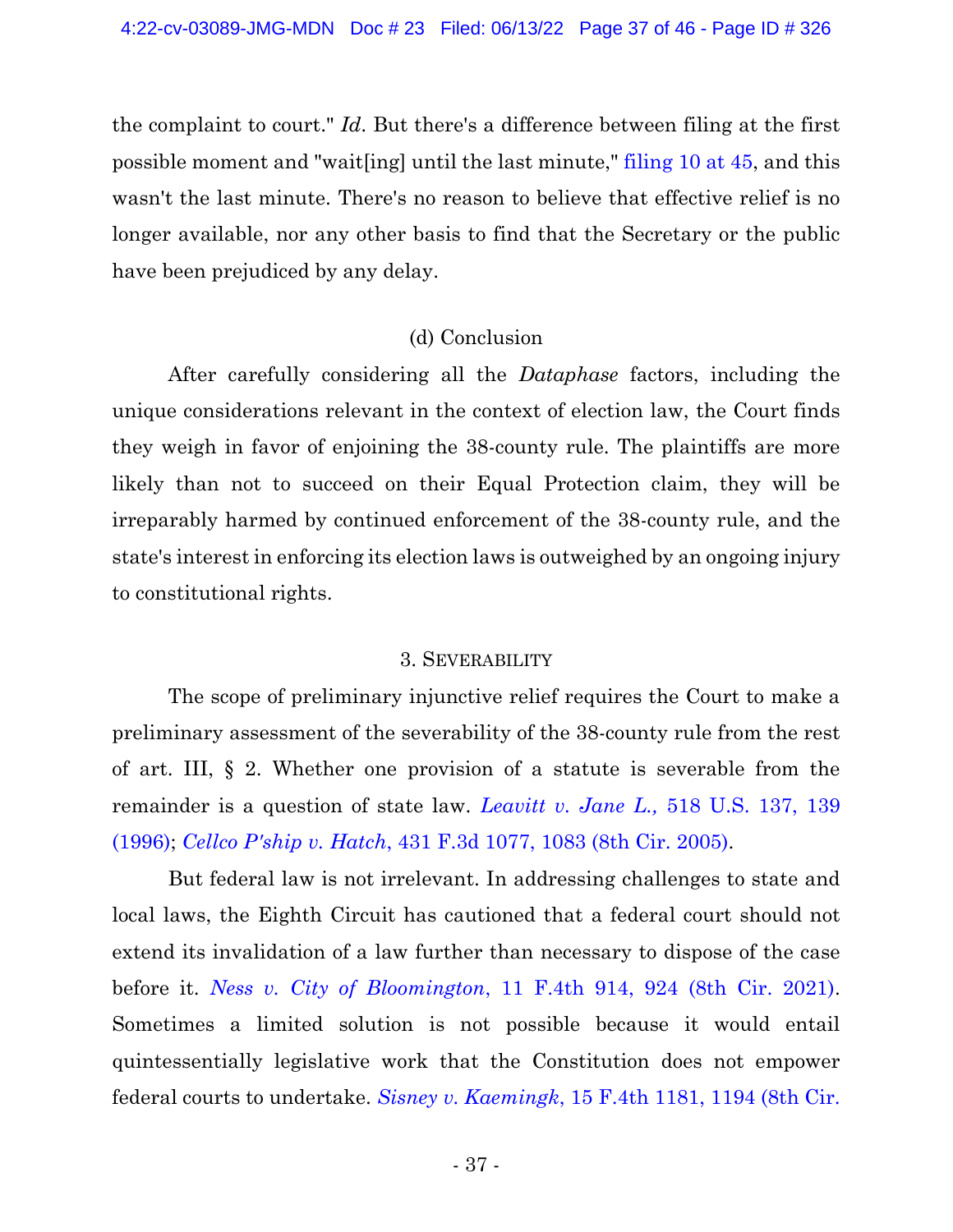[2021\),](https://www.westlaw.com/Document/Iaf6aa130305f11ec942aeddc9ab46cc4/View/FullText.html?transitionType=Default&contextData=(sc.Default)&VR=3.0&RS=da3.0&fragmentIdentifier=co_pp_sp_8173_1194) *cert. denied,* [142 S. Ct. 1454 \(2022\).](https://www.westlaw.com/Link/Document/FullText?cite=142SCT1454&VR=3.0&RS=da3.0) But generally, when confronting a constitutional problem in a law, courts should limit the solution by enjoining enforcement of any problematic portions while leaving the remainder intact. Id. Accordingly, "[w]e prefer, for example, to enjoin only the unconstitutional applications of a statute while leaving other applications in force." *[Ayotte v.](https://www.westlaw.com/Document/I08d988bc883111daa20eccddde63d628/View/FullText.html?transitionType=Default&contextData=(sc.Default)&VR=3.0&RS=da3.0&fragmentIdentifier=co_pp_sp_780_328)  [Planned Parenthood of N. New England](https://www.westlaw.com/Document/I08d988bc883111daa20eccddde63d628/View/FullText.html?transitionType=Default&contextData=(sc.Default)&VR=3.0&RS=da3.0&fragmentIdentifier=co_pp_sp_780_328)*, 546 U.S. 320, 328-29 (2006)

With those background principles in mind, the Court must apply the standards developed under Nebraska law for determining whether the 38-county rule is severable from the remainder of art. III, § 2. The general rule is that when part of an act is held unconstitutional, the remainder must likewise fail, unless the unconstitutional portion is severable from the remaining portions. *[Big John's Billiards](https://www.westlaw.com/Document/Ieca0ac702f8b11e489308629818ada2c/View/FullText.html?transitionType=Default&contextData=(sc.Default)&VR=3.0&RS=da3.0&fragmentIdentifier=co_pp_sp_595_739)*[, 852 N.W.2d at 739.](https://www.westlaw.com/Document/Ieca0ac702f8b11e489308629818ada2c/View/FullText.html?transitionType=Default&contextData=(sc.Default)&VR=3.0&RS=da3.0&fragmentIdentifier=co_pp_sp_595_739)

To determine whether an unconstitutional portion of a law may be severed, an appellate court considers (1) whether a workable scheme remains without the unconstitutional portion, (2) whether valid portions of the law can be enforced independently, (3) whether the invalid portion was the inducement to passage of the law, (4) whether severing the invalid portion will do violence to the intent of the lawmaker, and (5) whether the law contains a declaration of severability indicating that the bill would have been enacted even without the invalid portion. *See id.*

# (a) Workability

The first two factors are appropriately considered together: whether art. III, § 2 is workable and its valid portions can be enforced without the 38-county rule. *See [Big John's Billiards](https://www.westlaw.com/Document/Ieca0ac702f8b11e489308629818ada2c/View/FullText.html?transitionType=Default&contextData=(sc.Default)&VR=3.0&RS=da3.0&fragmentIdentifier=co_pp_sp_595_740)*, 852 N.W.2d at [740.](https://www.westlaw.com/Document/Ieca0ac702f8b11e489308629818ada2c/View/FullText.html?transitionType=Default&contextData=(sc.Default)&VR=3.0&RS=da3.0&fragmentIdentifier=co_pp_sp_595_740) Obviously, it is and they can.

The Secretary's argument to the contrary is that "the people created an initiative process ensuring some measure of broad-based geographical support and involvement" but "that will not exist if the multicounty requirement is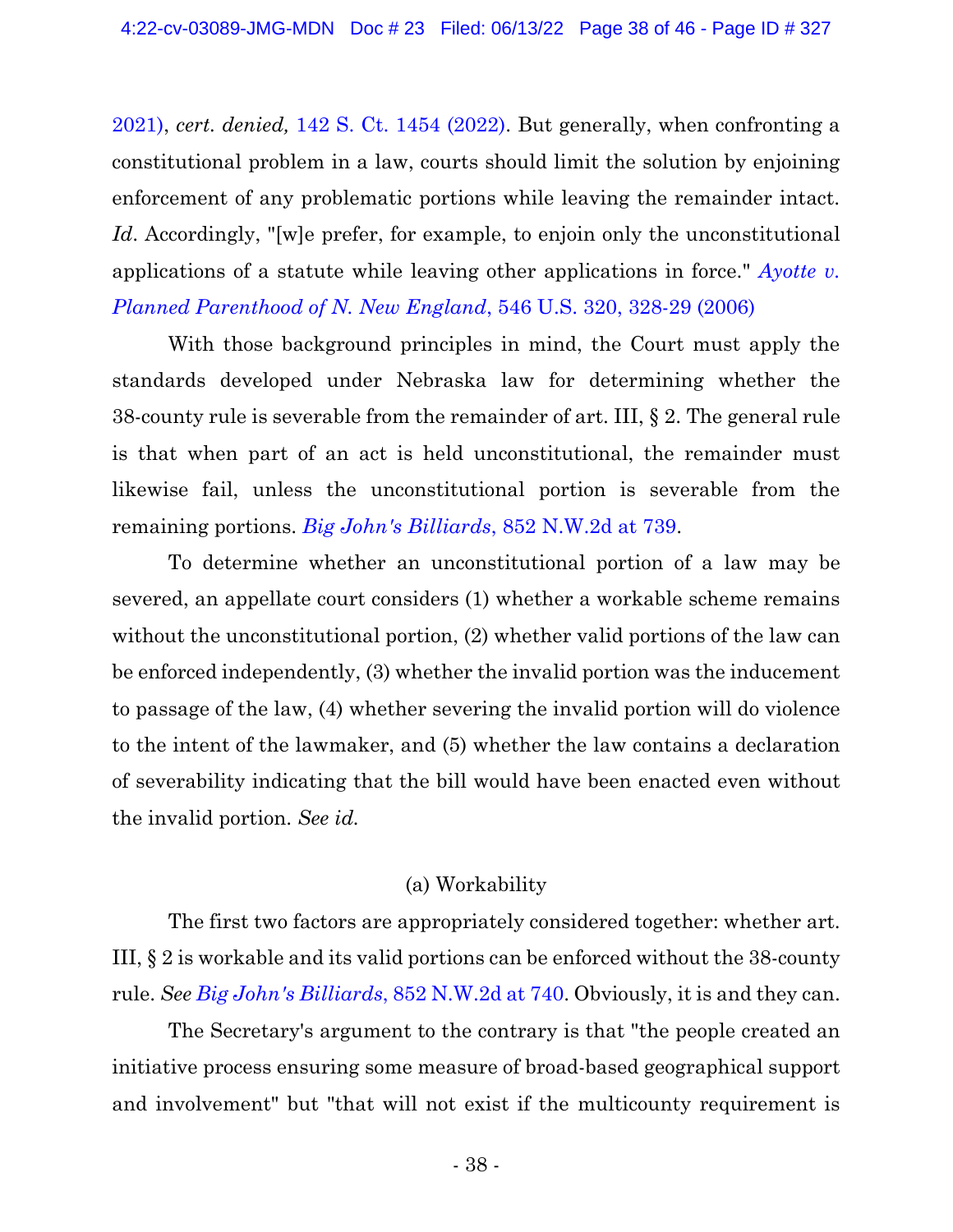removed." [Filing 10 at 14-15.](https://ecf.ned.uscourts.gov/doc1/11314967650?page=14) That's just a truism—clearly, if the 38-county rule is removed, then the 38-county rule is removed. And the Secretary presents no reason to think that the other provisions of art. III, § 2—the overall signature requirement, the deadline for the petition, the resubmission bar, the single-subject rule, etc.—can't function perfectly well without the 38-county rule in their midst. Nor is there any reason to conclude that the overall intent of art. III, § 2—the power of initiative—isn't still entirely functional. And the entire statutory scheme, which establishes the procedures for initiative and referendum petitions, remains unaffected. *See* [Neb. Rev. Stat. § 34-1401](https://www.westlaw.com/Document/N618B5D80AEC411DEA0C8A10D09B7A847/View/FullText.html?transitionType=Default&contextData=(sc.Default)&VR=3.0&RS=cblt1.0) *et seq.*

*Big John's Billiards* is instructive: There, the Nebraska Supreme Court considered whether an act prohibiting smoking in public places and workplaces could stand without an exemption for tobacco retail outlets. [852 N.W.2d at 733.](https://www.westlaw.com/Document/Ieca0ac702f8b11e489308629818ada2c/View/FullText.html?transitionType=Default&contextData=(sc.Default)&VR=3.0&RS=da3.0&fragmentIdentifier=co_pp_sp_595_733) The court found that it could, simply concluding that the statute was "workable and its valid portions can be enforced without the exemption for tobacco retail outlets" because "[s]evering the exemption would not do violence to the Legislature's intent of protecting the public health and welfare by limiting exposure to secondhand smoke." *Id*. at 740.

What's noteworthy is what the court didn't say: It *didn't* say severance wasn't workable because the Legislature "created a law ensuring [that people would be able to smoke in tobacco shops]" but "that will not exist if [the exemption for tobacco shops] is removed." *See* [filing 10 at 14-15.](https://ecf.ned.uscourts.gov/doc1/11314967650?page=14) Instead, severance was workable, because the rest of the law could be enforced and the overall intent of the law was still served. The same is true here. Most states, in fact, seem to get by with initiative laws lacking any geographic signature requirement, much less a county-based requirement. *See generally* John G. Matsusaka, *For the Many or the Few: The Initiative, Pub. Policy, and American*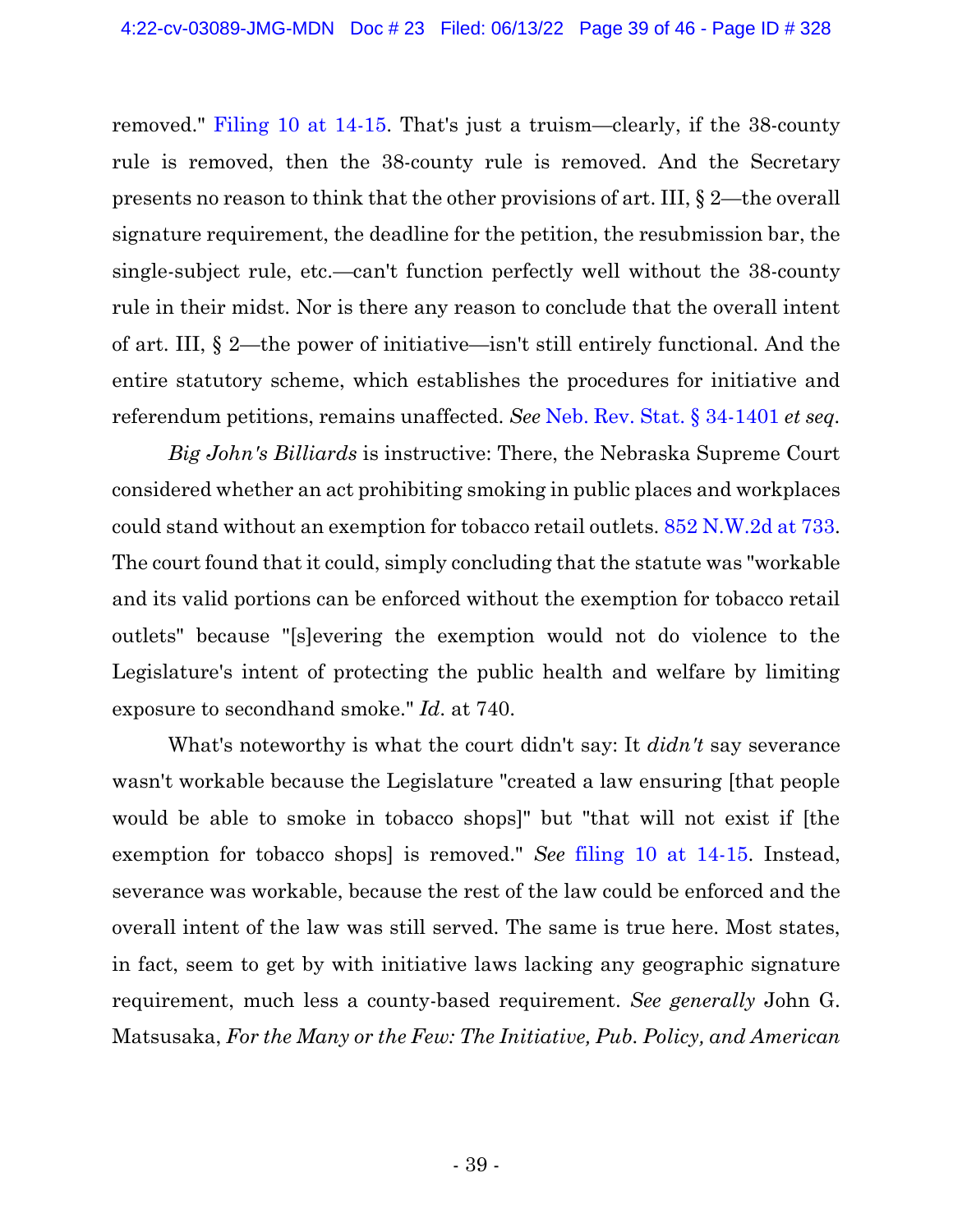*Democracy* 149-52 (2004); Joseph F. Zimmerman, *The Referendum: The People Decide Public Policy* 34-37 (2001).

#### (b) Inducement

The third and fourth factors ask the Court to consider whether the unconstitutional portion of art. III, § 2 was such an inducement that the constitutional portions would not have passed without it. *Duggan*[, 544 N.W.2d](https://www.westlaw.com/Document/I5c975f69ff4911d98ac8f235252e36df/View/FullText.html?transitionType=Default&contextData=(sc.Default)&VR=3.0&RS=cblt1.0)  [at 79.](https://www.westlaw.com/Document/I5c975f69ff4911d98ac8f235252e36df/View/FullText.html?transitionType=Default&contextData=(sc.Default)&VR=3.0&RS=cblt1.0) The test asks whether the enactment only passed because it contained the unconstitutional provision: Was the enactment approved because, and *only* because, the 38-county rule was included? *See [Big John's Billiards](https://www.westlaw.com/Document/Ieca0ac702f8b11e489308629818ada2c/View/FullText.html?transitionType=Default&contextData=(sc.Default)&VR=3.0&RS=da3.0&fragmentIdentifier=co_pp_sp_595_739)*[, 852](https://www.westlaw.com/Document/Ieca0ac702f8b11e489308629818ada2c/View/FullText.html?transitionType=Default&contextData=(sc.Default)&VR=3.0&RS=da3.0&fragmentIdentifier=co_pp_sp_595_739)  [N.W.2d at 739;](https://www.westlaw.com/Document/Ieca0ac702f8b11e489308629818ada2c/View/FullText.html?transitionType=Default&contextData=(sc.Default)&VR=3.0&RS=da3.0&fragmentIdentifier=co_pp_sp_595_739) *[State ex rel. Douglas v. Sporhase](https://www.westlaw.com/Document/I8157e181fe9611d9b386b232635db992/View/FullText.html?transitionType=Default&contextData=(sc.Default)&VR=3.0&RS=da3.0&fragmentIdentifier=co_pp_sp_595_856)*, 329 N.W.2d 855, 856–[57 \(Neb.](https://www.westlaw.com/Document/I8157e181fe9611d9b386b232635db992/View/FullText.html?transitionType=Default&contextData=(sc.Default)&VR=3.0&RS=da3.0&fragmentIdentifier=co_pp_sp_595_856)  [1983\);](https://www.westlaw.com/Document/I8157e181fe9611d9b386b232635db992/View/FullText.html?transitionType=Default&contextData=(sc.Default)&VR=3.0&RS=da3.0&fragmentIdentifier=co_pp_sp_595_856) *[Linn v. Linn](https://www.westlaw.com/Document/I1238c9b2fe8411d9bf60c1d57ebc853e/View/FullText.html?transitionType=Default&contextData=(sc.Default)&VR=3.0&RS=da3.0&fragmentIdentifier=co_pp_sp_595_769)*[, 286 N.W.2d 765, 769 \(Neb. 1980\);](https://www.westlaw.com/Document/I1238c9b2fe8411d9bf60c1d57ebc853e/View/FullText.html?transitionType=Default&contextData=(sc.Default)&VR=3.0&RS=da3.0&fragmentIdentifier=co_pp_sp_595_769) *see also [Jones v. Gale](https://www.westlaw.com/Document/I62e300878ad611dba10be1078cee05f1/View/FullText.html?transitionType=Default&contextData=(sc.Default)&VR=3.0&RS=da3.0&fragmentIdentifier=co_pp_sp_506_1271)*[,](https://www.westlaw.com/Document/I62e300878ad611dba10be1078cee05f1/View/FullText.html?transitionType=Default&contextData=(sc.Default)&VR=3.0&RS=da3.0&fragmentIdentifier=co_pp_sp_506_1271)  [470 F.3d 1261, 1271 \(8th Cir. 2006\).](https://www.westlaw.com/Document/I62e300878ad611dba10be1078cee05f1/View/FullText.html?transitionType=Default&contextData=(sc.Default)&VR=3.0&RS=da3.0&fragmentIdentifier=co_pp_sp_506_1271)

As background, it's important to note the preeminent importance of the power of initiative in Nebraska law. It's been repeatedly stated

that the power of initiative must be liberally construed to promote the democratic process, that the right of initiative is precious to the people and is one which the courts are zealous to preserve to the fullest tenable measure of spirit as well as letter, and that the provisions authorizing the initiative should be construed in such a manner that the legislative power reserved in the people is effectual.

*[Hargesheimer v. Gale](https://www.westlaw.com/Document/Ib4f203b0451811e687dda03c2315206d/View/FullText.html?transitionType=Default&contextData=(sc.Default)&VR=3.0&RS=da3.0&fragmentIdentifier=co_pp_sp_595_597)*[, 881 N.W.2d 589, 597 \(Neb. 2016\);](https://www.westlaw.com/Document/Ib4f203b0451811e687dda03c2315206d/View/FullText.html?transitionType=Default&contextData=(sc.Default)&VR=3.0&RS=da3.0&fragmentIdentifier=co_pp_sp_595_597) *accord, e.g.*, *[Chaney](https://www.westlaw.com/Document/Id9db0de00fd311eba9128435efc93e75/View/FullText.html?transitionType=Default&contextData=(sc.Default)&VR=3.0&RS=da3.0&fragmentIdentifier=co_pp_sp_595_770)  [v. Evnen](https://www.westlaw.com/Document/Id9db0de00fd311eba9128435efc93e75/View/FullText.html?transitionType=Default&contextData=(sc.Default)&VR=3.0&RS=da3.0&fragmentIdentifier=co_pp_sp_595_770)*[, 949 N.W.2d 761, 770 \(Neb. 2020\);](https://www.westlaw.com/Document/Id9db0de00fd311eba9128435efc93e75/View/FullText.html?transitionType=Default&contextData=(sc.Default)&VR=3.0&RS=da3.0&fragmentIdentifier=co_pp_sp_595_770) *[State ex rel. McNally v. Evnen](https://www.westlaw.com/Document/Ic97e4d50f69111ea8795a045e29a2a7b/View/FullText.html?transitionType=Default&contextData=(sc.Default)&VR=3.0&RS=da3.0&fragmentIdentifier=co_pp_sp_595_480)*[, 948](https://www.westlaw.com/Document/Ic97e4d50f69111ea8795a045e29a2a7b/View/FullText.html?transitionType=Default&contextData=(sc.Default)&VR=3.0&RS=da3.0&fragmentIdentifier=co_pp_sp_595_480)  [N.W.2d 463, 480 \(Neb. 2020\);](https://www.westlaw.com/Document/Ic97e4d50f69111ea8795a045e29a2a7b/View/FullText.html?transitionType=Default&contextData=(sc.Default)&VR=3.0&RS=da3.0&fragmentIdentifier=co_pp_sp_595_480) *Christensen v. Gale*[, 917 N.W.2d 145, 153 \(Neb.](https://www.westlaw.com/Document/Ife33a030b6a711e8afcec29e181e0751/View/FullText.html?transitionType=Default&contextData=(sc.Default)&VR=3.0&RS=da3.0&fragmentIdentifier=co_pp_sp_595_153)  [2018\);](https://www.westlaw.com/Document/Ife33a030b6a711e8afcec29e181e0751/View/FullText.html?transitionType=Default&contextData=(sc.Default)&VR=3.0&RS=da3.0&fragmentIdentifier=co_pp_sp_595_153) *[Stewart v. Advanced Gaming Techs., Inc.](https://www.westlaw.com/Document/Ib9d7055165c911db8af7b21dc878c125/View/FullText.html?transitionType=Default&contextData=(sc.Default)&VR=3.0&RS=da3.0&fragmentIdentifier=co_pp_sp_595_77)*[, 723 N.W.2d 65, 77 \(Neb.](https://www.westlaw.com/Document/Ib9d7055165c911db8af7b21dc878c125/View/FullText.html?transitionType=Default&contextData=(sc.Default)&VR=3.0&RS=da3.0&fragmentIdentifier=co_pp_sp_595_77)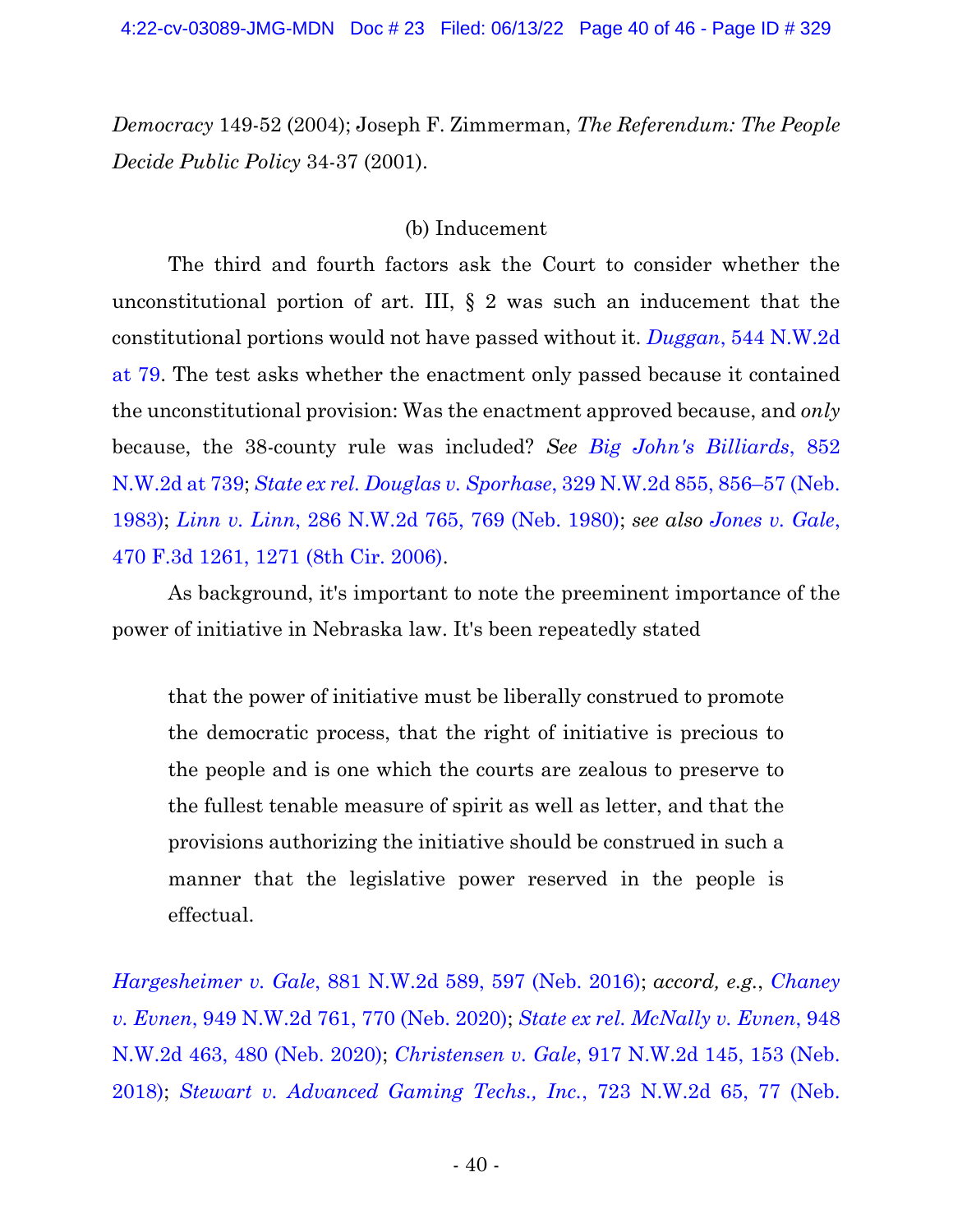[2006\).](https://www.westlaw.com/Document/Ib9d7055165c911db8af7b21dc878c125/View/FullText.html?transitionType=Default&contextData=(sc.Default)&VR=3.0&RS=da3.0&fragmentIdentifier=co_pp_sp_595_77) Nebraska is illustrative of the fact that "[i]n the western United States, direct democracy has become deeply embedded in the political culture of the region." *See* Thomas Goebel, *A Government by the People: Direct Democracy in America* 2 (2002). It is difficult even at the starting point to imagine that Nebraskans would have rejected that paramount right.

And the historical record bears that out. The Court "may use historical or operative facts in connection with the adoption of a constitutional amendment in order to interpret the meaning of the language of the Constitution." *[Duggan](https://www.westlaw.com/Document/I5c975f69ff4911d98ac8f235252e36df/View/FullText.html?transitionType=Default&contextData=(sc.Default)&VR=3.0&RS=da3.0&fragmentIdentifier=co_pp_sp_595_80)*, [544 N.W.2d at 80.](https://www.westlaw.com/Document/I5c975f69ff4911d98ac8f235252e36df/View/FullText.html?transitionType=Default&contextData=(sc.Default)&VR=3.0&RS=da3.0&fragmentIdentifier=co_pp_sp_595_80)

The movement to establish direct legislation in Nebraska started out as it had in several other states: as a Populist-endorsed idea, championed by a small but energetic group of advocates and supported occasionally by a marginalized Democratic Party and an assortment of minor third parties. The Populists and Democrats added the initiative and referendum to their platform for the first time in 1894. The Nationalist, Socialist-Labor, and Prohibition Parties joined them two years later. Opposition to the proposed reforms came primarily from the state's Republicans, who dismissed the ideas as socialistic experimentation and argued that their adoption would lead to the destruction of the Constitution.

Steven L. Piott, *Giving Voters a Voice: The Origins of the Initiative and Referendum in America* 242 (2003). But by 1911, the Legislature was Democratically controlled. *Id*. at 247. And the Republican Party, frustrated by their inability to enact temperance measures, had began to turn to direct legislation as a potential way around what they saw as liquor lobby influence in the Legislature. *See id*. at 244-48; *see also* Robert W. Cherny, *Populism,*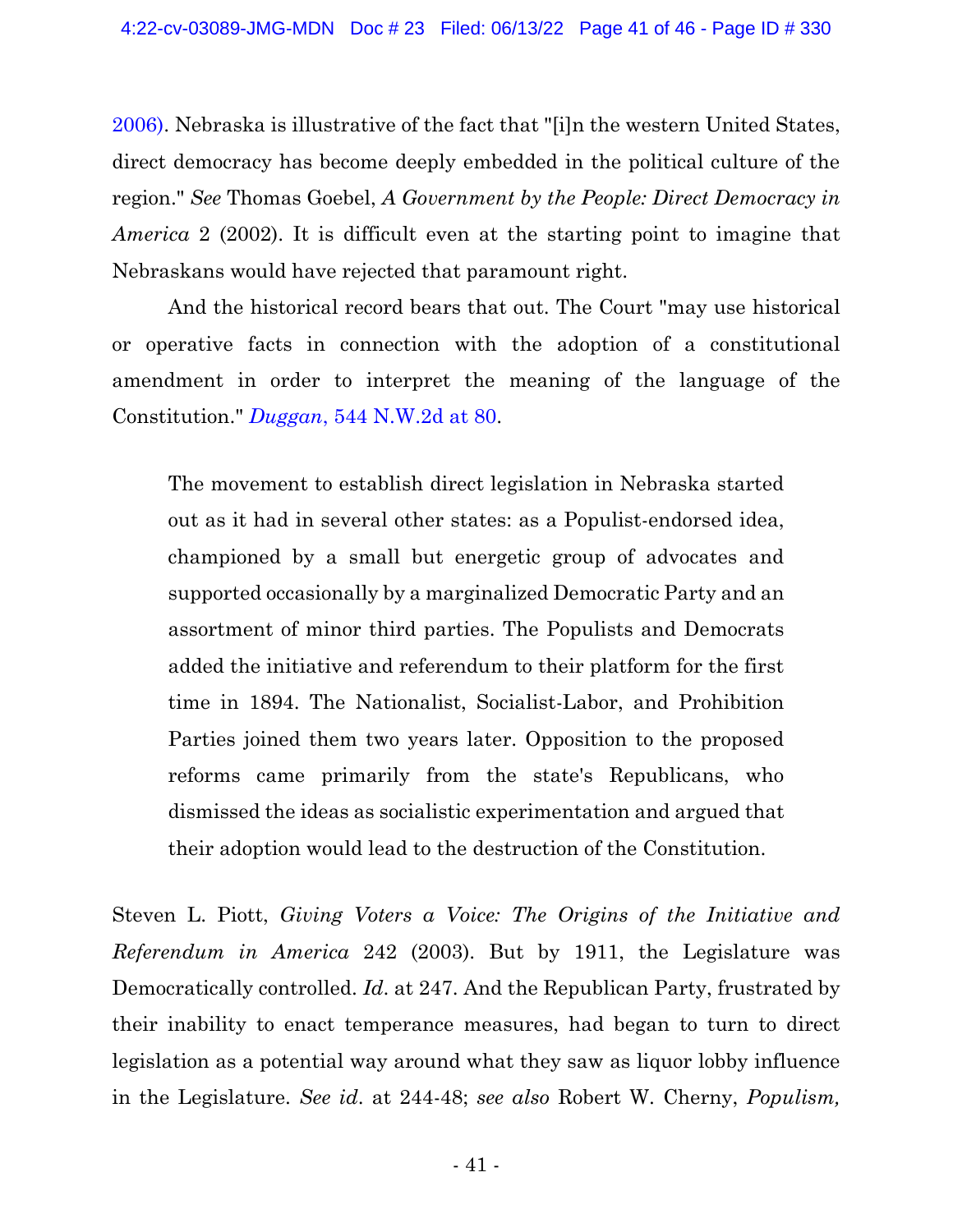*Progressivism, and the Transformation of Nebraska Politics* 110 (1981). So the stars aligned for the initiative and referendum, with support from Populists, Democrats (including William Jennings Bryan), and Republican progressives. *See* Cherny, *supra*, at 159-60; Piott, *supra*, at 246-47. In the 1910 political campaign, planks favoring the initiative and referendum had been adopted by the Democratic and Republican state conventions, setting the stage for the 1911 legislative session. Piott, *supra*, at 247.

Supporters of direct legislation were disappointed by the 38-county rule. *Id*. at 247-48. But neither the plaintiffs nor the Secretary can point to much in the legislative history about it. That history is complicated here by the fact that art III, § 2 was put on the ballot by the Legislature and then approved by the voters. The Nebraska Supreme Court acknowledged, in the context of a constitutional amendment that was adopted by initiative, that determining intent can be a challenge: "The intent of a majority of state senators leaving a written record is far different from the intent of hundreds of thousands of individual voters." *[Duggan](https://www.westlaw.com/Document/I5c975f69ff4911d98ac8f235252e36df/View/FullText.html?transitionType=Default&contextData=(sc.Default)&VR=3.0&RS=da3.0&fragmentIdentifier=co_pp_sp_595_79)*[, 544 N.W.2d at 79.](https://www.westlaw.com/Document/I5c975f69ff4911d98ac8f235252e36df/View/FullText.html?transitionType=Default&contextData=(sc.Default)&VR=3.0&RS=da3.0&fragmentIdentifier=co_pp_sp_595_79) And in this instance, the Court is faced with both, neither of which speaks much to the point.

That silence, though, is meaningful. Start with the legislative record. The plaintiffs note that the only *possible* mention in the legislative record of the 38-county rule came from a senator who didn't like the overall proposal, but was willing to hold his nose and vote for the whole thing anyway. *See* [filing](https://ecf.ned.uscourts.gov/doc1/11314969665?page=13)  [16 at 13;](https://ecf.ned.uscourts.gov/doc1/11314969665?page=13) [filing 17-3 at 8.](https://ecf.ned.uscourts.gov/doc1/11314969676?page=8) And honestly, even that excerpt is too vague to speak to the point. *See* [filing 17-3 at 8.](https://ecf.ned.uscourts.gov/doc1/11314969676?page=8) Perhaps the 38-county rule was included as some sort of compromise, but both of the major political parties had already endorsed an initiative amendment generally, and there's nothing to suggest that the Legislature was able to approve the measure only because it contained the 38-county rule. *See [Big John's Billiards](https://www.westlaw.com/Document/Ieca0ac702f8b11e489308629818ada2c/View/FullText.html?transitionType=Default&contextData=(sc.Default)&VR=3.0&RS=da3.0&fragmentIdentifier=co_pp_sp_595_739)*[, 852 N.W.2d at 739.](https://www.westlaw.com/Document/Ieca0ac702f8b11e489308629818ada2c/View/FullText.html?transitionType=Default&contextData=(sc.Default)&VR=3.0&RS=da3.0&fragmentIdentifier=co_pp_sp_595_739) The point is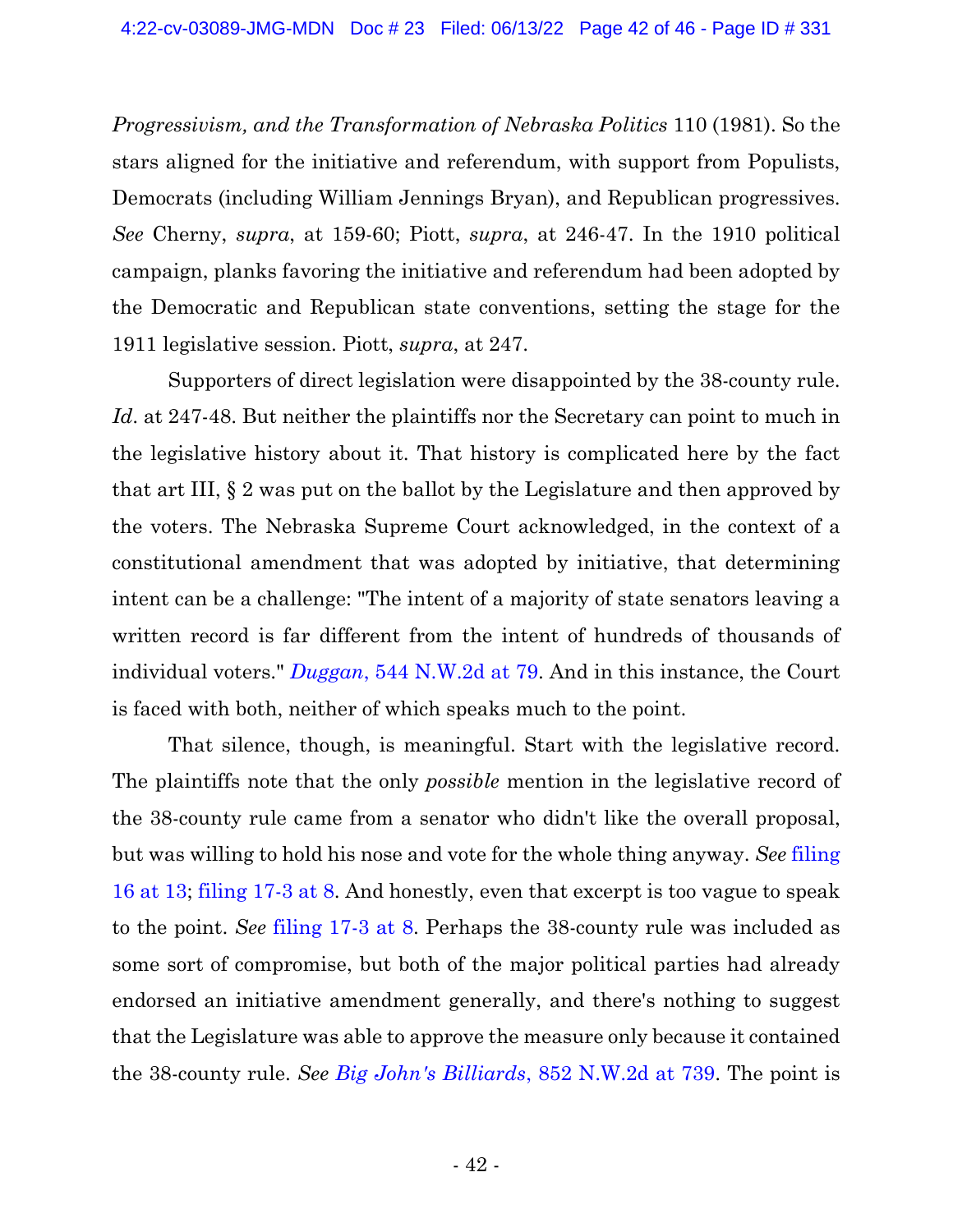that if the 38-county rule was really what induced the Legislature to put the entire measure on the ballot, it should at least have merited a mention. The fact that it didn't even come up is something akin to the dog that didn't bark.

The electoral record doesn't provide much more. The plaintiffs point to the 1912 ballot, which didn't even mention the 38-county rule. [Filing 17-5.](https://ecf.ned.uscourts.gov/doc1/11314969678) The Secretary notes, however, that the failure to mention that aspect of the amendment on the ballot is hardly dispositive: At least some well-informed voters were certainly aware of it anyway, and Nebraska law provided for proposed constitutional amendments to be regularly published in the newspaper for three months preceding the election. *See* [filing 22-1 at 3-4.](https://ecf.ned.uscourts.gov/doc1/11314973142) Despite that publicity, though, the Secretary hasn't directed the Court to anything suggesting that the 38-county rule was a selling point for the proposal—and if it was, one would expect there to be evidence of the sale. The Secretary doesn't have the receipts here.

But the most important point is that the proposed amendment was adopted by a vote of 189,200 to 15,315. [Filing 16 at 10;](https://ecf.ned.uscourts.gov/doc1/11314969665?page=10) Piott, *supra*, at 248. The large majority can be explained in part by the fact that the ballot permitted voters to summarily vote a "straight" party-line ticket, and constitutional amendments were on the ballot in the same column as candidates, so they received all straight party-line votes unless a voter deliberately voted against the amendment. Piott, *supra*, at 248 n.37. And, of course, it was supported by all the major political parties and movements in Nebraska at the time. *See id*.

The numbers are worth repeating: The proposed amendment was adopted by a vote of 189,200 to 15,315. That's a landslide of genuinely epic proportions. There's absolutely nothing in the record to persuade the Court that in the absence of the 38-county rule, 86,943 voters would have changed their minds. The question for the Court is whether the voters would have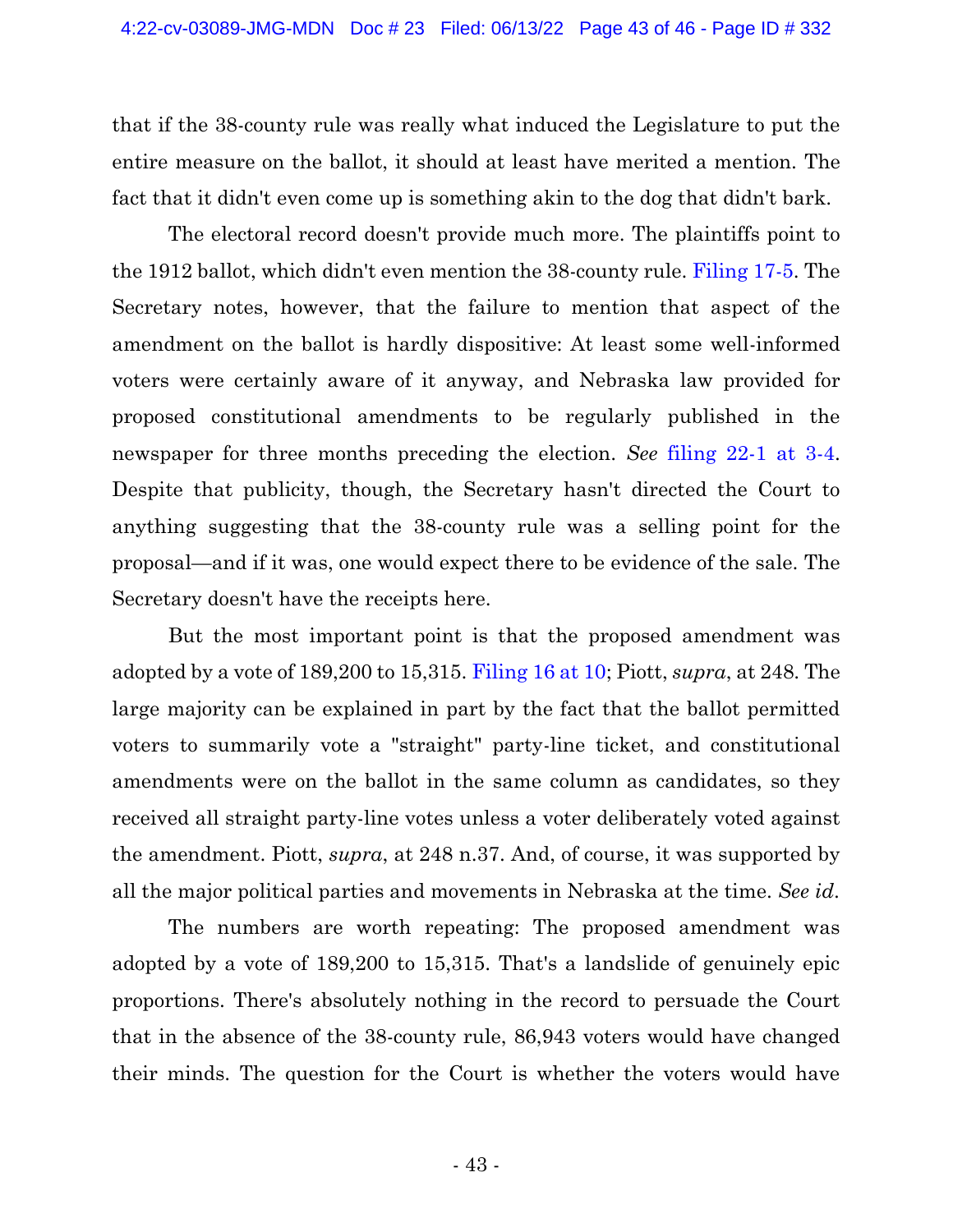preferred what is left of art. III, § 2 to no initiative provision at all. *See [Ayotte](https://www.westlaw.com/Document/I08d988bc883111daa20eccddde63d628/View/FullText.html?transitionType=Default&contextData=(sc.Default)&VR=3.0&RS=da3.0&fragmentIdentifier=co_pp_sp_780_330)*[,](https://www.westlaw.com/Document/I08d988bc883111daa20eccddde63d628/View/FullText.html?transitionType=Default&contextData=(sc.Default)&VR=3.0&RS=da3.0&fragmentIdentifier=co_pp_sp_780_330)  [546 U.S. at 330;](https://www.westlaw.com/Document/I08d988bc883111daa20eccddde63d628/View/FullText.html?transitionType=Default&contextData=(sc.Default)&VR=3.0&RS=da3.0&fragmentIdentifier=co_pp_sp_780_330) *see also Duggan*[, 544 N.W.2d at 80-81.](https://www.westlaw.com/Document/I5c975f69ff4911d98ac8f235252e36df/View/FullText.html?transitionType=Default&contextData=(sc.Default)&VR=3.0&RS=da3.0&fragmentIdentifier=co_pp_sp_595_80) It's evident they would. The Secretary simply asserts that "there is every reason to believe that the voters, especially those living outside Nebraska's few large cities, would not have approved an initiative power without the multicounty signature requirement." [Filing 10 at 14.](https://ecf.ned.uscourts.gov/doc1/11314967650?page=14) But there's really no reason to believe that, much less any reason actually supported by the record.

## (c) Severability Clause

Finally, the Secretary notes the absence of an express severability clause in art. III, § 2. And the Secretary even notes that the 38-county rule has appeared in the state constitution's initiative provision since it was adopted, "embedded into the same sentence" as the overall signature requirement. [Filing 10 at 12, 15.](https://ecf.ned.uscourts.gov/doc1/11314967650?page=12) But the fact that the 38-county rule has a long tradition of existence is not particularly helpful standing alone, nor is the Court persuaded to read too much into the sentence structure of the amendment: It's not insensible for different signature rules to be placed together, and lawyers have always used long sentences.

The absence of a severability provision is not irrelevant. But a severability clause isn't a condition precedent to a determination of the question of severability—a severability clause is merely an aid to construction, not an inexorable command. *[Chase v. Douglas Cnty.](https://www.westlaw.com/Document/I97701b90fe9111d9b386b232635db992/View/FullText.html?transitionType=Default&contextData=(sc.Default)&VR=3.0&RS=da3.0&fragmentIdentifier=co_pp_sp_595_342)*[, 241 N.W.2d 334, 342](https://www.westlaw.com/Document/I97701b90fe9111d9b386b232635db992/View/FullText.html?transitionType=Default&contextData=(sc.Default)&VR=3.0&RS=da3.0&fragmentIdentifier=co_pp_sp_595_342)  [\(Neb. 1976\).](https://www.westlaw.com/Document/I97701b90fe9111d9b386b232635db992/View/FullText.html?transitionType=Default&contextData=(sc.Default)&VR=3.0&RS=da3.0&fragmentIdentifier=co_pp_sp_595_342) The presumption against severability in the absence of a severability clause is weak, and severability is appropriate where the unconstitutional portion of a law can be separated and the valid parts would have passed even without the invalid part. *Id*. The "cardinal principle" is "to save and not destroy." *Id*. (quoting *[Tilton v. Richardson](https://www.westlaw.com/Document/Id4c5126a9c1d11d991d0cc6b54f12d4d/View/FullText.html?transitionType=Default&contextData=(sc.Default)&VR=3.0&RS=da3.0&fragmentIdentifier=co_pp_sp_780_684)*, 403 U.S. 672, 68[4](https://www.westlaw.com/Document/Id4c5126a9c1d11d991d0cc6b54f12d4d/View/FullText.html?transitionType=Default&contextData=(sc.Default)&VR=3.0&RS=da3.0&fragmentIdentifier=co_pp_sp_780_684) [\(1971\)\)](https://www.westlaw.com/Document/Id4c5126a9c1d11d991d0cc6b54f12d4d/View/FullText.html?transitionType=Default&contextData=(sc.Default)&VR=3.0&RS=da3.0&fragmentIdentifier=co_pp_sp_780_684). And as explained above, there is nothing to suggest that either the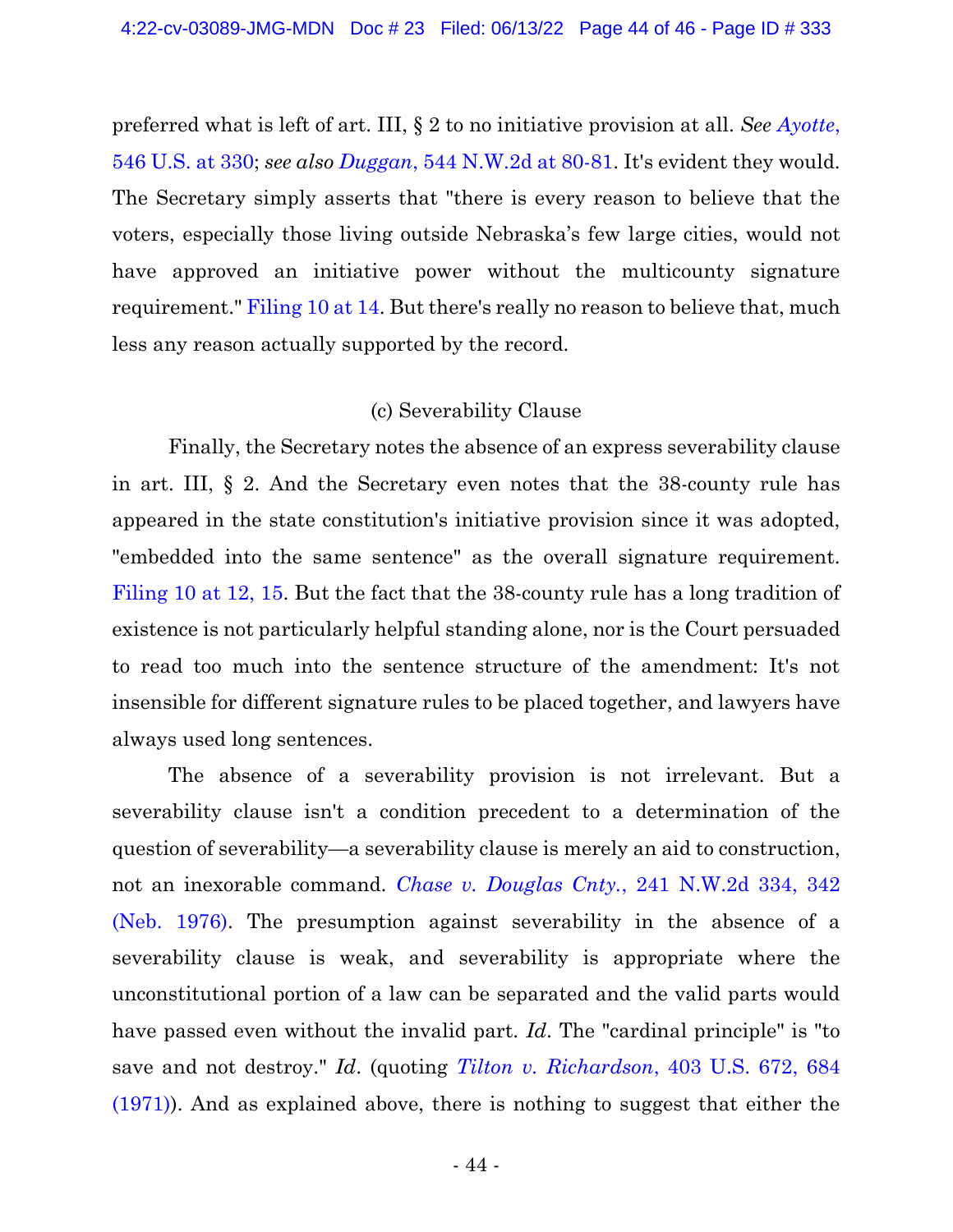Legislature or the voters considered the 38-county rule essential to the enactment as a whole, nor any basis for assuming that the enactment would have failed without that provision, nor will excising it impair the operation of art. III, § 2 in any respect. *See [Tilton](https://www.westlaw.com/Document/Id4c5126a9c1d11d991d0cc6b54f12d4d/View/FullText.html?transitionType=Default&contextData=(sc.Default)&VR=3.0&RS=da3.0&fragmentIdentifier=co_pp_sp_780_684)*[, 403 U.S. at 684.](https://www.westlaw.com/Document/Id4c5126a9c1d11d991d0cc6b54f12d4d/View/FullText.html?transitionType=Default&contextData=(sc.Default)&VR=3.0&RS=da3.0&fragmentIdentifier=co_pp_sp_780_684)

# IV. CONCLUSION

In sum: The plaintiffs are more likely than not to succeed on their Equal Protection claim and will be irreparably harmed by continued enforcement of the 38-county rule, the state's interest in enforcing its election laws is outweighed by the ongoing injury to constitutional rights, and the 38-county rule is severable from art. III, § 2. Accordingly, it is appropriate for the Court to enjoin enforcement of the 38-county rule.

# IT IS ORDERED:

- 1. The plaintiffs' motion for preliminary injunction [\(filing 2\)](https://ecf.ned.uscourts.gov/doc1/11314956983) is granted.
- 2. The Secretary of State's motion for a certified question [\(filing](https://ecf.ned.uscourts.gov/doc1/11314967722)  [12\)](https://ecf.ned.uscourts.gov/doc1/11314967722) is denied.
- 3. The State of Nebraska, through the Secretary of State, is enjoined from taking any action to enforce its county distribution requirement for the qualification of proposed ballot initiatives, as set forth in Neb. Const. art. III, § 2, and no initiative petition shall be rejected solely because of its failure to gain signatures from "five percent of the registered voters of each of two-fifths of the counties of the state."